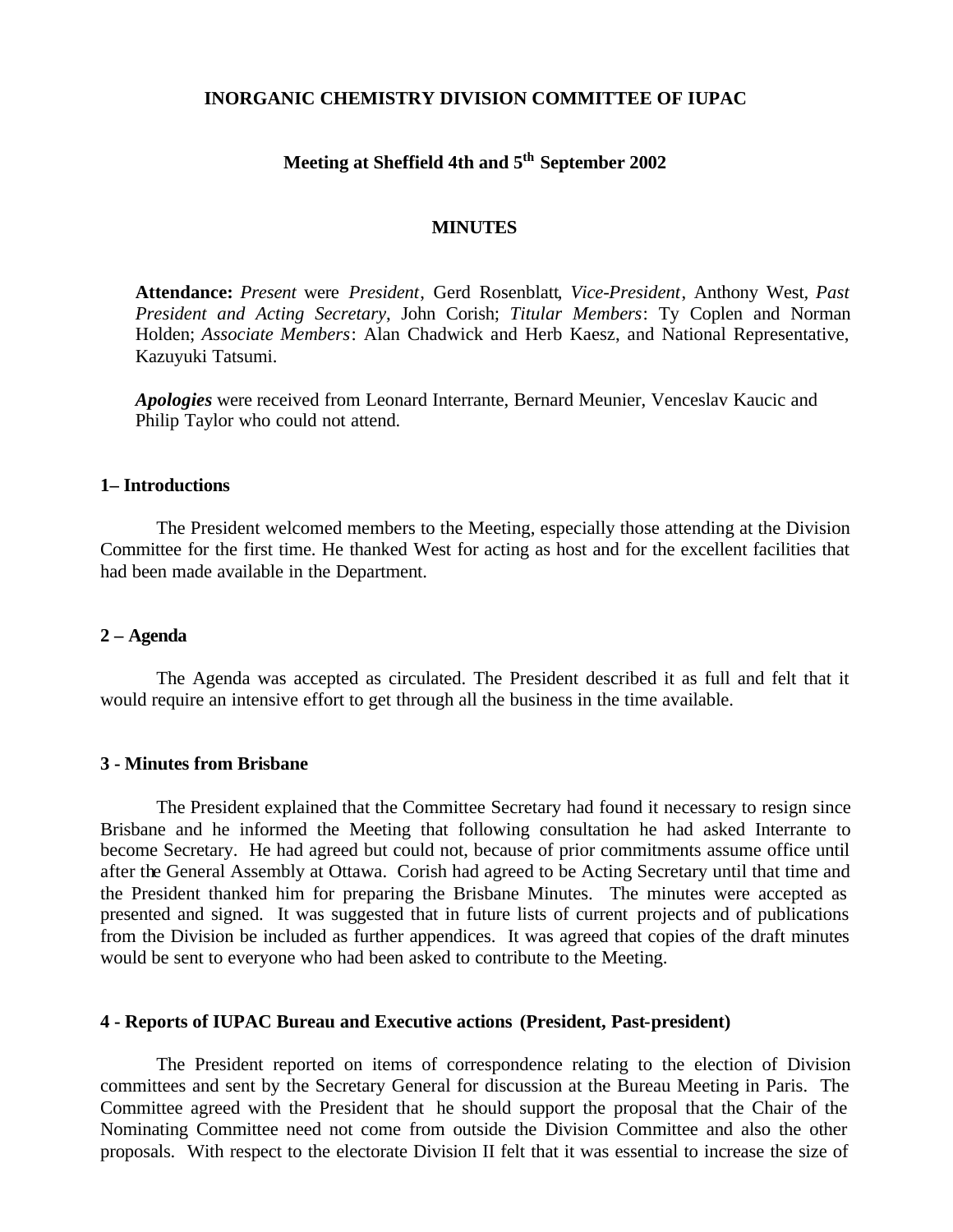the electorate so that it would be made substantially larger than the size being proposed for Ottawa i.e., the Division Committee and Nominating Committee members. The ensuing discussion focussed on the need to increase interaction between the Division and the international chemistry community and it was agreed to begin the process of forming an Advisory Group for the Division. This could be based on former members of the Division Committee and of the Commissions, unsuccessful candidates, referees, Presidents of the other Divisions and any other interested scientists. Active communication and exchange of ideas with such an Advisory Group would be essential and Kaesz agreed to produce a newsletter for email circulation. It would be based on the minutes of the Division Committee and would also incorporate news of the projects, conferences and other activities of the Division. He would send it first to the Division President and Secretary for approval. This Advisory Group might ultimately be used as an electorate for the Division Committee.

*Publication in Journals other than PAC:* This subject was also due for discussion at Paris. It was felt to be important to enhance the image of IUPAC within the international chemistry community that articles/reports/recommendations be published in the leading journals in the relevant areas. The Division President should be empowered to grant such permission after consultation with the Executive Director. PAC could remain as a secondary place of publication and thus act as an archive for IUPAC work.

#### **5 - Organization of Division, and procedures for project oversight and generation**

The Committee discussed the organisation of the work of the Division with the three areas of atoms, molecules and materials, as defined by the Co-ordinating Groups. It confirmed the determination of the Division to maintain worthwhile activities in each of these areas while noting: (i) that the work on atoms, with the exception of that relating to the naming of new elements, should be promoted by the new Commission II.1; (ii) that virtually all the work relating to molecules was in the area of nomenclature and had been moved to Division VIII; and (iii) that a new Subcommittee of Materials Chemistry, which has representatives from four of the Divisions, would be seeking to secure an appropriate place for Materials Chemistry within the Union.

The major current problem was the need to set up procedures to generate new projects in these areas and also to oversee their progress and completion through the IUPAC system. It should be accepted as part of the TMs' responsibilities to stimulate the generation of projects in their own areas of expertise. Each current project would be assigned a TM to assist its completion including publication of the results. In this context it was essential that every TM clearly understood the types of projects that constituted good IUPAC practice and the differences between these and standard research projects. Strenuous but unsuccessful attempts had been made to build up the 'molecules' area. The lack of a Commission structure to foster such activities would make it more difficult to succeed but the elections should be used to renew and reinforce these efforts.

It was agreed that the Co-ordinating Groups would meet again at Ottawa as they provided foci for the work of the Division.

#### **6 - Review of Division budget allocations and expenditures**

The President reviewed the budget provision for the 2002/2003 biennium. The \$51,200 allocated was to cover all expenses with the exception of travel and subsistence of the Division TMs at the Ottawa GA. The guidance suggested that 25% be used for the operations/administration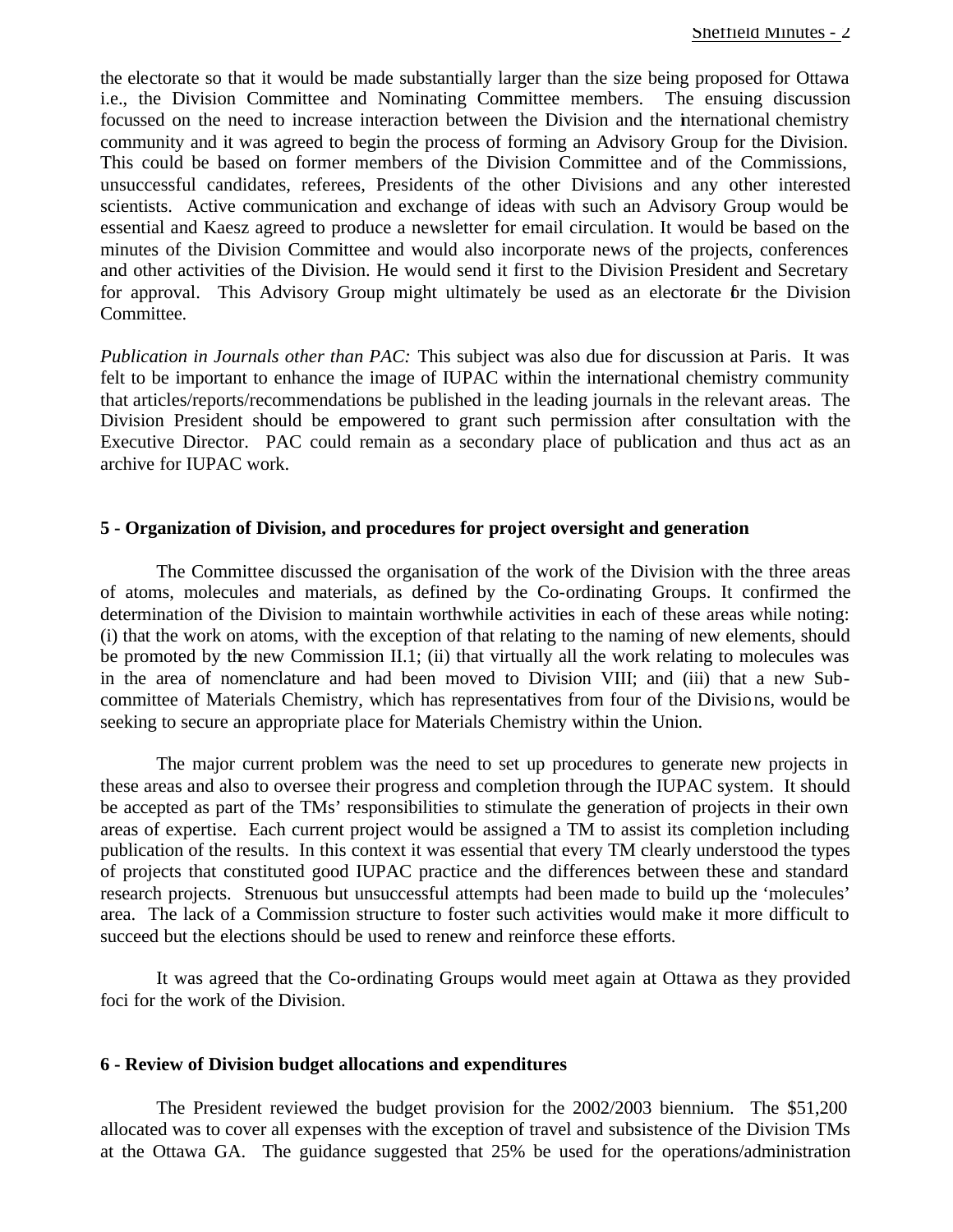leaving a balance of \$12,800 in each of the three principal areas for the support of projects. The President proposed and it was agreed that the Division should seek in the first instance to ensure that its scientific programme was correct: the budgetary decisions would then follow.

*Atoms*: The projects proposed were very large and with expenditures in excess of the funds available. The President was anxious to know what provisions, if any, had been made to allow the members of the Commission to meet. It was agreed that Holden and Coplen would consult with the Commission Chair, Taylor, to (i) obtain a considered opinion on how much should be committed to projects and (ii) be forewarned on any other expenditures/projects anticipated within the biennium. Coplen was further asked to revise current projects in line with the informal suggestions made by Professor Lorimer and to seek clarification of their timing before resubmission.

*Molecules:* There were as yet no proposals and the need to assign the funds within a reasonable timescale was recognised.

*Materials:* \$4800 had been allocated to Balducci for a project on the teaching of High Temperature Chemistry at Third Level. Of the other requests to hand it was agreed that that from Kizilyalli (on the Classification, Terminology and Nomenclature of Borophosphates) needed to be considered in conjunction with Division VIII. In particular it was essential to avoid a piecemeal approach to nomenclature in this area. Coplen was asked to request the Kizilyalli and Kniep be asked to complete the form and to define a more general approach that could then be discussed with Division VIII. The Division would fund, jointly on a 50:50 basis with Division VIII, any project that emerged.

#### **7 - Report from Commission II.1**

*Note: No report had been received prior to the meeting nor was any information available on how the Commission intended to operate during the current biennium. The Committee asked Coplen and Holden to request a report from Taylor within one month and also a copy of the minutes from the Commission Meeting at Brisbane. The Report will then be appended to these minutes. In particular, the Division Committee needs clarification with respect to the manner in which the Commission wished to use that part of the budget available to it.*

The Report received on October  $10^{th}$  2002 is given in Appendix II

#### **8 - Reports from sub-committees**

(All the Reports summarised here – from Sub-committees, other IUPAC bodies and Projects are, where available, shown in full in Appendix III)

#### **Sub-committee on Extra-Terrestrial Isotopic Ratios**

A Report by Ebihara dated September  $7<sup>th</sup>$  was received after the meeting. At Brisbane the sub-committee had decided that its members would survey all existing literature data on isotopic abundances of rare-earth elements in extra terrestrial materials. They planned to meet again at the next GA to prepare a review paper that was intended to be the first in a series on isotopic abundances in extra-terrestrial materials. An interim review meeting was planned for the Pacific Basin at year-end. This work related directly to project 2001-042-1-200 (see below).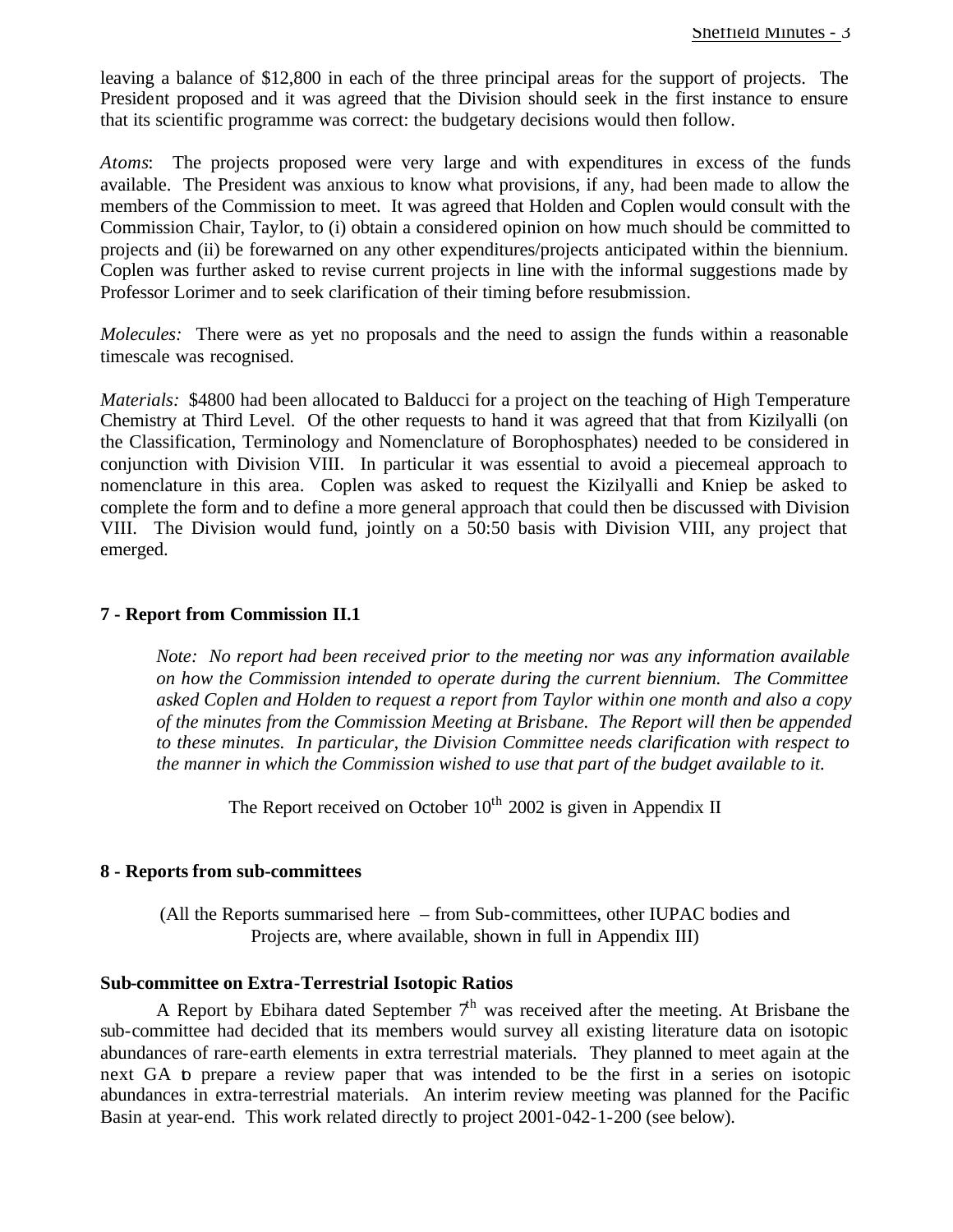#### **Sub-committee on Isotopic Abundance Measurements**

Bolke and Peiser reported that a paper summarising the history and status of the atomic weights of the elements had been drafted, reviewed and revised by members of the Commission. Its title was "Atomic Weights of the Elements, Review 2000" by J de Laeter, J. R. Böhlke, P. DeBievre, H. Hidalea, H. S. Peiser, K.J. R. Rooman and P. D. P.Taylor: a copy of the draft manuscript was presented to the meeting by Coplen. This is directly related to Project 1999-043-1- 200 (see below). This paper will be submitted for publication in PAC within the next few months.

#### **Sub-committee on Applications of Isotopic Specific Measurements**

No report was received.

#### **Sub-committee on Characterization of Carbonaceous Materials and New Carbons**

No report was received at the meeting and it was agreed to resend the request by regular mail. Boehm reported on September  $12<sup>th</sup>$  (after the meeting) that little progress had been made and requested assistance to enable him to continue the work of the Sub-committee.

#### **Sub-committee on Materials Chemistry**

Corish reported that an intended meeting of the Sub-committee planned to coincide with the Meeting of the Division Committee had proved impossible to realise because of the non-availability of members. A smaller meeting comprising the Executive of the Sub-committee (Chadwick, Corish, Rosenblatt and West) had met on September  $3<sup>d</sup>$  and had agreed (i) that the full Subcommittee should meet before the next GA probably coupled with a major topical conference; (ii) that the Subcommittee would continue to manage the HTMC Conferences and the WAM series; (iii) that an Interest Group be identified and canvassed to seek views and input to the Subcommittee and (iv) that the ultimate objective was the establishment of a Materials Chemistry Division in IUPAC. Kaesz warned against the danger of completely running down the Division but the importance of Materials Chemistry in modern chemistry was acknowledged as was the need to get away from the disciplinary stigma by eventually establishing a Division.

#### **9 - Reports from other IUPAC bodies**

#### **Committee on Chemistry Education**

No report was received. The President agreed to discuss the activities of the Committee with its Chairman, Atkins, at the Bureau in Paris.

#### **Division VIII: Nomenclature and Structure Representation**

Kaesz presented a Report, originally sent to the ACS Committee on Nomenclature, Terminology and Symbols, and authored by McNaught, President of Division VIII. The new Division had made an auspicious start: its membership and a review of current projects are listed in the Report. Two items were of particular interest to the Division Committee. The first was the work on preferred names. There were irreconcilable incompatibilities between the practices in Organic and Inorganic Chemistry in respect of some preferred names and the new Division was working to establish principles to rationalise naming recommendations in areas of overlap. The President requested Kaesz to seek to ensure that insofar as was possible all difficulties be caught during the review stages of the new Red and Blue books and that users seeking guidance not encounter conflicting recommendations from different IUPAC sources. He also thanked Kaesz for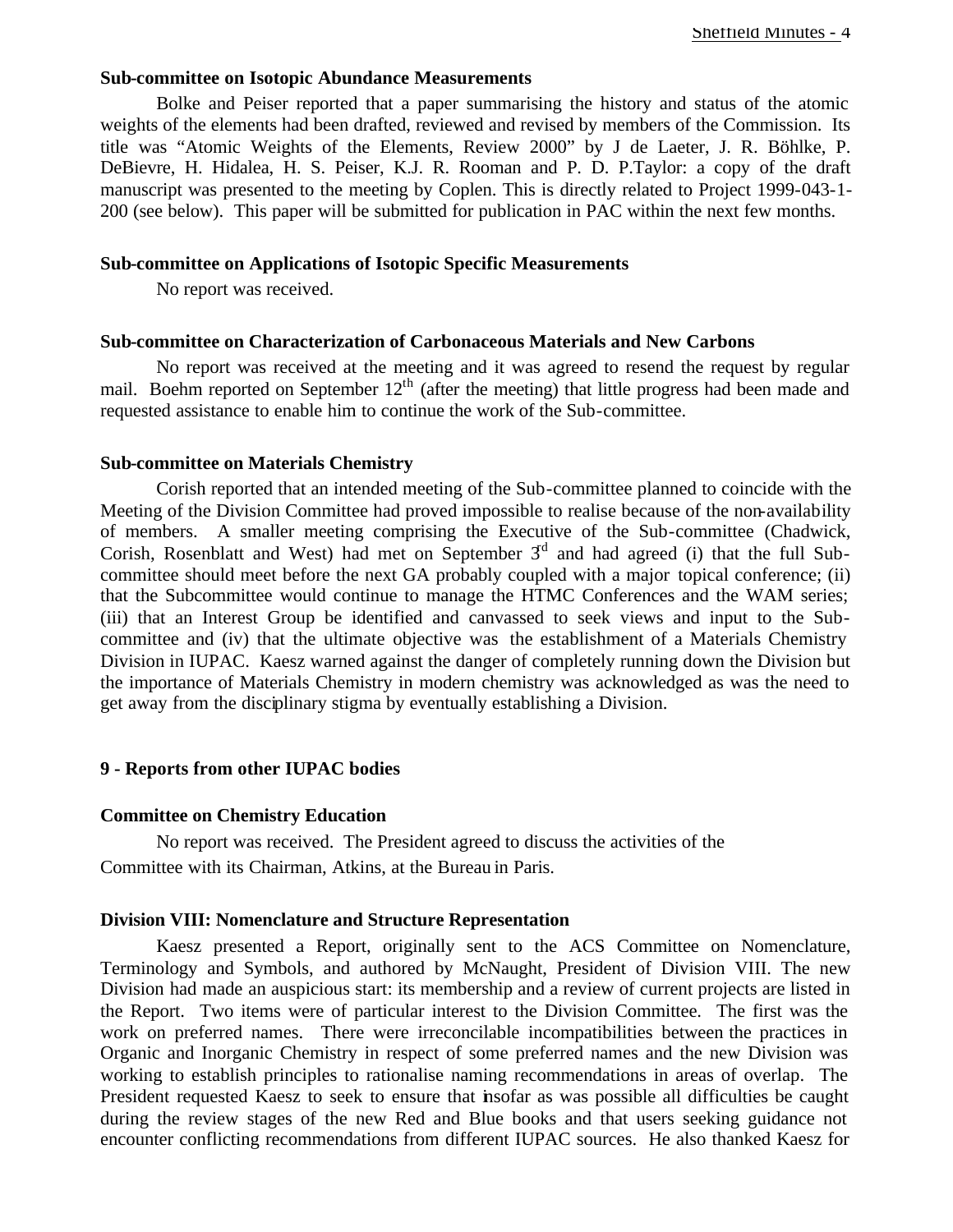the truly effective collaboration with Division VII. The second item of major interest was the work on the IUPAV Chemical Indentifier. Here the prototype algorithm for well-defined, discrete covalent organic structures had been tested and work was continuing so that a single name and structure would always be equivalent regardless of the direction taken between then.

#### **10 - Project-by-project review of project status**

*(Please note that the name of the Division Committee member to whom responsibility for each project has been assigned is given in parenthesis after the project title).*

#### **1999-001-1-200 - Nomenclature of inorganic chemistry - Revised 'Red Book' - Part I. (Kaesz)**

Connelly had reported that almost everything had now been revised. Comments on Chaper 6 had been received but the nomenclature of the solid state needed a complete rethink and Kaesz agreed to bring this need to the attention of Leigh. The President suggested that Metselaar, who had contributed to the original volume, should again be approached. The revised Red Book I is expected to be ready for review by the end of October.

#### **1999-043-1-200 - Element by element review of atomic weights to the year 2000. (Coplen)**

See Item 8 – Subcommittee of Isotopic Abundance Measurements - above

#### **1999-049-1-200 - Thermodynamic characterization of high-temperature superconductors in the yttrium-barium-copper-oxygen system. (West)**

Voronin had sent a written report stating that the first stage of the project, giving a description of data for the Y123 solid solution, had been published in PAC **72,** 463-477 (2000). The second stage, comprising data for the Y247 and Y124 phases was also complete and had been reviewed by Commission II.3 at Brisbane. Work was in progress on the final stage – thermodynamic simulation, data compilation and description for solutions in the Y-Ba-Cu-O system. The publication of the final report had been planned for March 2003 but would most likely be delayed by three to six months because of delays in some primary publications. West was asked to write to encourage Voronin and to enquire as to the utilization of the budget.

#### **2000-020-2-200 - Collecting, testing and dissemination of experiments in solid state and materials chemistry (Corish)**

Kizilyalli had sent a written report on changes in the members of the group and the addition of two new members and on the progress in testing the experiments. This was not yet sufficient to warrant a meeting but the work of testing and retyping the experiments, where this was necessary, would continue. Corish was asked to write to acknowledge the report, encourage the project and ask for details of budgetary planning

#### **2000-022-1-200 - Characterization of carbon materials (Rosenblatt)**

See Item 8 above –Subcommittee on the Characterisation of carbonaceous Materials and new Carbons. Rosenblatt was asked to write to seek ways to make completion possible.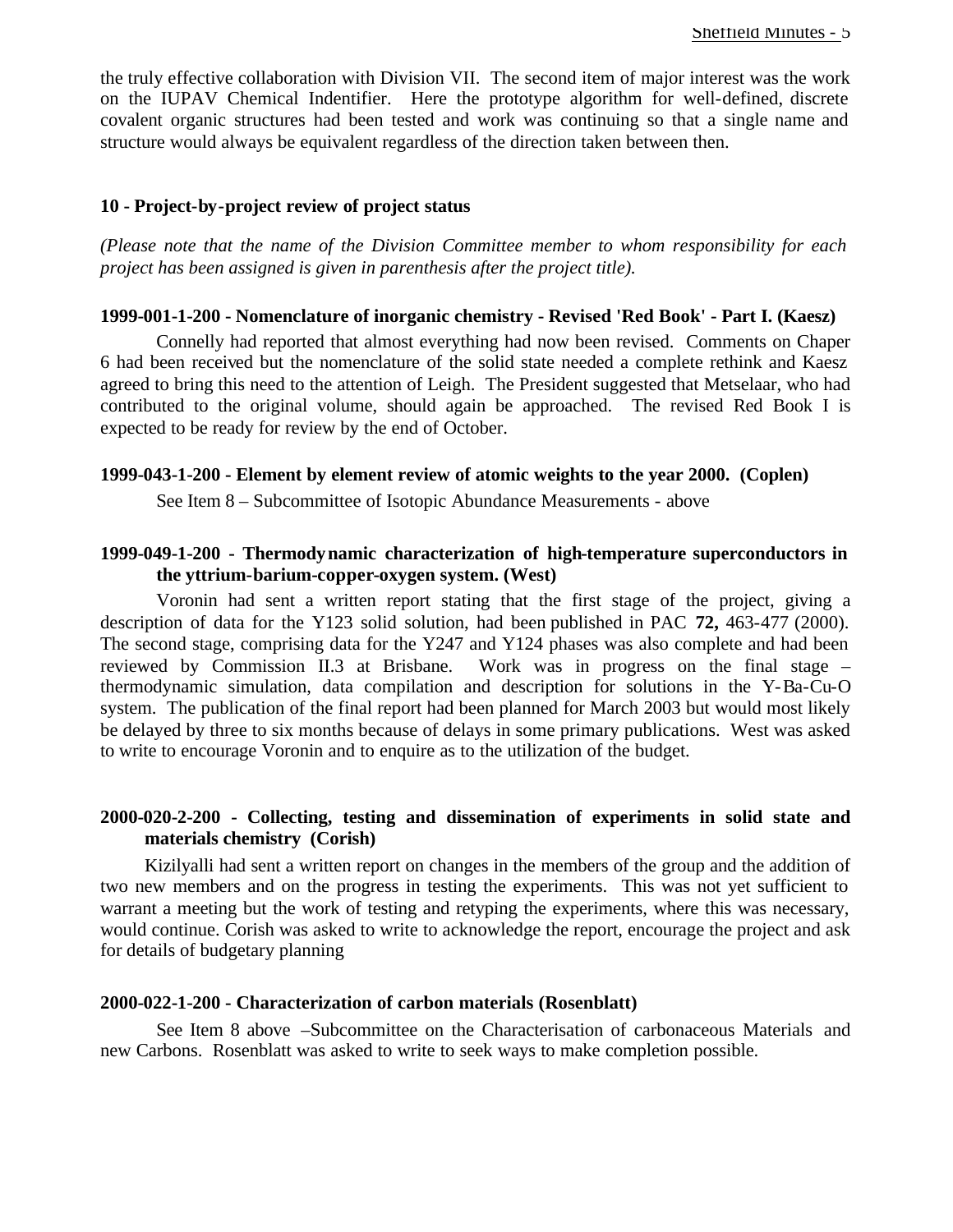#### **2000-024-2-200 - Teaching high temperature materials chemistry at University (Rosenblatt)**

Balducci sent a written report detailing only modest progress and proposing that the group members might meet at HTMC-XI in Tokyo. Rosenblatt will write to encourage the work and seek a more explicit plan for the completion of the project.

#### **2001-019-2-200 - Guidelines for mass spectrometric isotope ratio measurements (Coplen)**

It is the aim of this project to provide basic guidelines for isotope ratio measurements by inorganic mass spectrometry to improve data quality and comparability. Consensus building within the community is critical to ensure that guidelines are finally adopted. The internet may serve here as an ideal tool.

The last Goldschmidt Conference in Davos successfully created awareness that guidelines are needed for quality control and the reporting of high precision isotope-ratio measurements. As a first step it has been agreed to set up a list server on the internet which will (i) allow users to discuss directly quality control and data reporting in isotope ratio mass spectrometry, (ii) attract scientists outside the IUPAC task group to contribute actively to guideline definitions, and (iii) provide a mechanism for discussing and criticising proposed guidelines as well as other IUPAC recommendations openly. Access will be such as to ensure that interests of the entire inorganic mass spectrometry community are considered properly. This list server will be used to publish a draft version of the guidelines proposed by the task group members, which is in preparation. None of the financial resources allocated by IUPAC to the project have been used yet.

#### **2001-042-1-200 - Review of Isotopic Abundances in Extraterrestrial Materials: Part 1 (Holden)**

See Item 9 Subcommittee on Extra-Terrestrial Isotopic Abundances

#### **2000-002-2-100 - Standardization of methods for the characterization of inorganic membranes (with Division 1) (Chadwick)**

This project had been reviewed at Dublin and additional referees had been nominated. Corish was asked to check records. An extensive report was received from Yi Hua Ma, the project coordinator, including a tentative schedule for its completion that would see publication of the Final Report in January 2004. Five sub-groups have been appointed with reprints expected from their leaders within 3 to 4 months.

#### **2000-007-1-400 - Glossary of terms relating to polymeric gels and networks, hybrid inorganic polymeric materials and the processing thereof (with Division IV) (Chadwick)**

A written report dated  $4<sup>th</sup>$  September was received from Chadwick. The bulk of the work had been completed. Jones and Chadwick had drafted a glossary that had been reviewed during the meeting of Division IV at Beijing. Revisions suggested at that time are being incorporated into a final version for review. It was suggested that some informal reviews be sought prior to sending it out to the fifteen official reviewers.

#### **2001-015-1-100 - Standard potentials of radicals (with Division I) (Rosenblatt)**

It was noted that Wilson (Division I) will monitor this project. No report was received and Rosenblatt was asked to contact Wilson requesting that the Division receive a report from Stanbury – possibly through Koppenol.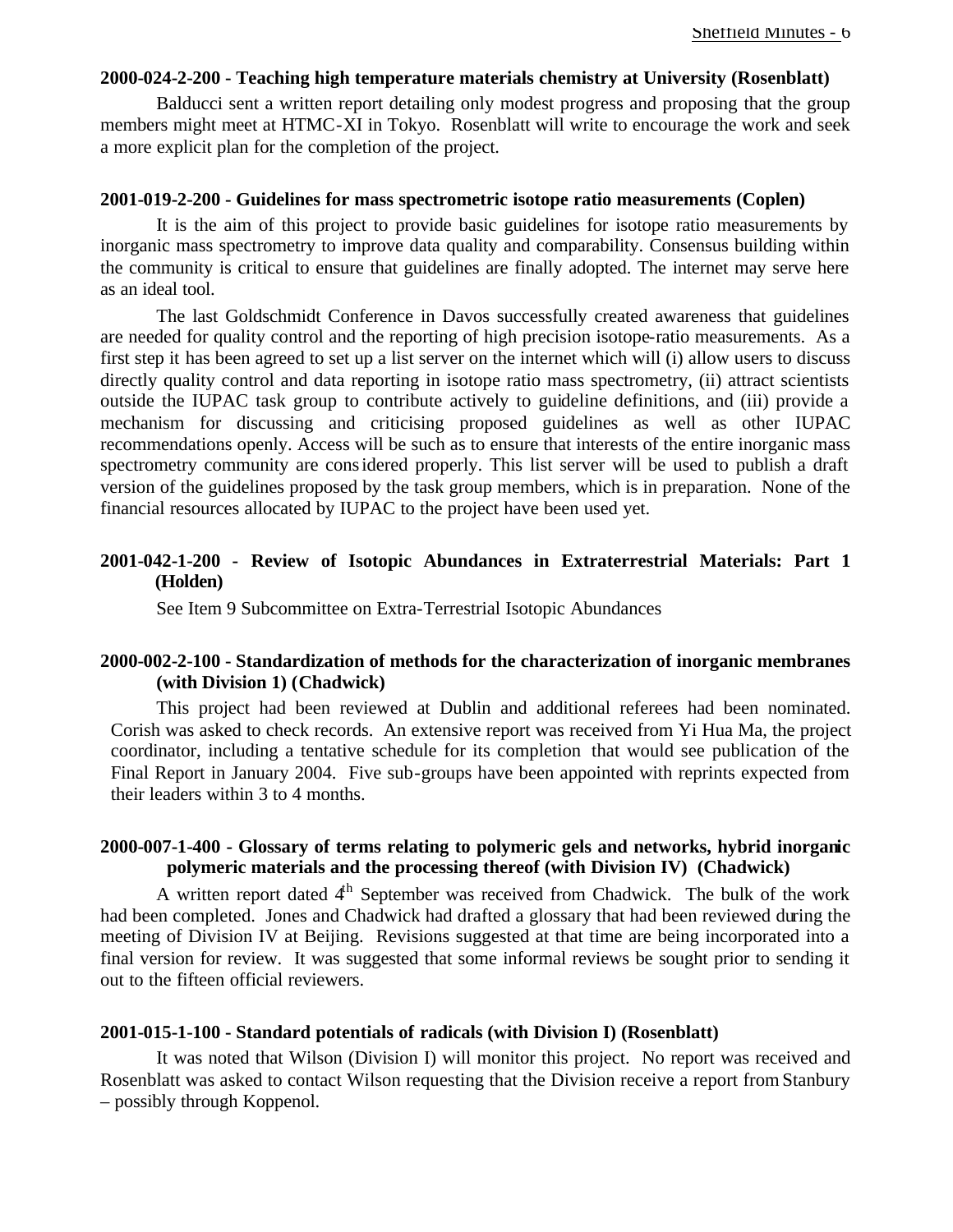#### **2001-031-1-800 - Alignment of nomenclature in areas of overlap between the preferred names for organic nomenclature and the revision of the nomenclature of inorganic chemistry (with Division VIII) (Kaesz)**

See Item 8 above Report from Division VIII. A written note was received from Damus stating that his final report from this project was being posted on the Division VIII web board with the following links.

www.rec.org/IUPACS/attachments/Cambridge 01012.rtf

www.rsc.org/IU3umopxhfPAC8/attachments/Cambridge 0102.pdf

#### **High temperature mass spectrometry: accuracy of the method and influence of the ionization cross- sections (Rosenblatt)**

The President rehearsed the long history of this project, which was not within the new structure and therefore did not have a number. Chatillon had written that an extensive report was now in the final states of preparation and publication was imminent.

#### **11 - Reports on upcoming Division-sponsored conferences**

#### **HTMC-XI in 2003 Tokyo**

A written report was received from the local organizer, Yamawaki. The dates for the meeting are 19-23 May 2003 at the Sanjo Kaikan Hall of the University of Tokyo and the First Announcement has been distributed. Twelve sessions with plenary and keynote speakers for each session are planned with a closing date of September 13<sup>th</sup> for contributed papers.

#### **HTMC-XII in 2006 (Spear, Rosenblatt)**

A written report was received from Spear, Chair of the Division's Planning Committee for the HTMC Series. Twenty-four letters of invitation to host HTMC-XII in 2006 had been sent out in April 2002 and five positive responses had been received from Atlanta (USA). St. Petersburg (Russia), Rio (Greece), Vienna (Austria) and Orleans (France) Preliminary discussions had taken place among Committee members on the proposals and a decision would be made before the Tokyo meeting.

#### **12 - Report on discovery and naming of new elements.**

A written report on the progress made by the Joint IUPAC/IUPAP Working Group was received from its chairman, Karol. The Report on elements of atomic number >110 is currently being drafted. Karol also requested that there be no further delays in the process of naming element 110.

Corish reported that the Koppenol paper on the naming of the Elements had appeared in PAC. He then presented a letter from Marinov in which he proposed changes in the procedures that had been used following the publication of the Joint Working Group Report on element 110. The Committee could find no basis for such changes and requested that Corish convey this decision to Marinov.

They also requested that Corish write to Hofman at GSI enclosing a copy of the Koppenol publication and requesting that the group propose a name for element 110 within one month and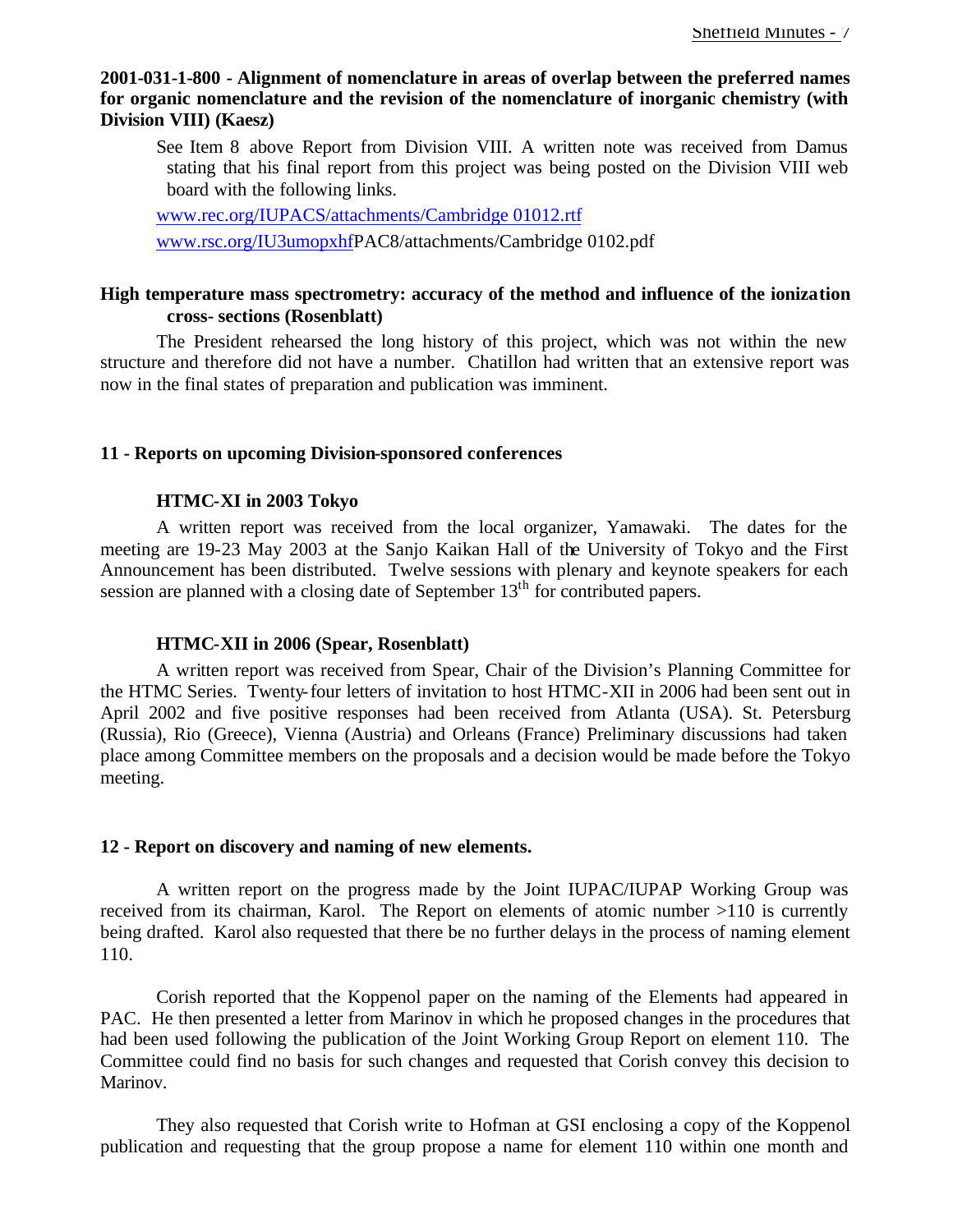stating that the Division Committee would much prefer that they propose a name rather than activate the default procedure that placed the onus on the Division Committee to do this.

#### **13 - Formation of Nominating Committee for new members**

The Committee thoroughly discussed the future needs of the Division and decided that of the five vacancies that would be filled at Ottawa 3 or 4 should ideally go to members whose interests lay in the area of molecules and 2 or 1 to members with interest in atoms.

The following were proposed as members of the Nominating Committee: Internal; West (Chairman) and Corish, External Prof. Hitoshi Ohtake (Japan), Dr. H. Tom-Dieke (Germany) and Prof. J. Casavo (Spain). Rosenblatt would seek approval for this membership from the Secretary General at Paris. Prof. A. Sargeson (Australia) and Prof. W. Roper (New Zealand) were nominated as reserves.

The need to achieve a balance in the Geographical distribution of the membership was stressed, as was the need to seriously consider the names of those nominated by the NAOs as NRs for the current biennium, current AMs and names from the Advisory Group that will be established.

#### **14 - Status of pending project proposals**

#### **2000 – 018 – 1 Vapour deposition terminology - Carlsson**

There had been no response to requests to revise this application: the Committee decided that the process of application should be formally discontinued.

#### **Balducci - Thermochemistry of carbides**

A decision on this project was deferred until the rate of progress with project 2000-024-2- 200, which was also led by Balducci has been clarified. Rosenblatt was asked to convey this decision to Balducci.

#### **Kizilyalli - Classification ,Terminology and Nomenclature of Borophosphates**

See discussions under Item 9 Division VIII and also Item 10 Project-1999-001-1-200 above. This project would be held until Division VIII identified directions within the broader context of nomenclature of the solid state. Kaesz was asked to take the request to Division VIII via Leigh and ask that a holding letter be sent to Kizilyalli.

#### **2000 – 049 – 1 Taylor - RICE and TSAW**

See discussions under Items 6 and 7 above. As part of their enquiries with the Commission Coplen and Holden will seek to redefine budgets for these projects as part of an overall plan for expenditure by the Commission.

#### **Taylor/Papadakis - IMEP-17 and IMEP-19**

There had been no further progress but the Committee felt that there remained a need to inform applicants of the nature of IUPAC projects. In particular, IUPAC was not a funding agency in the usual sense and could not be expected to respond positively to requests that lay well above the limits of available funding.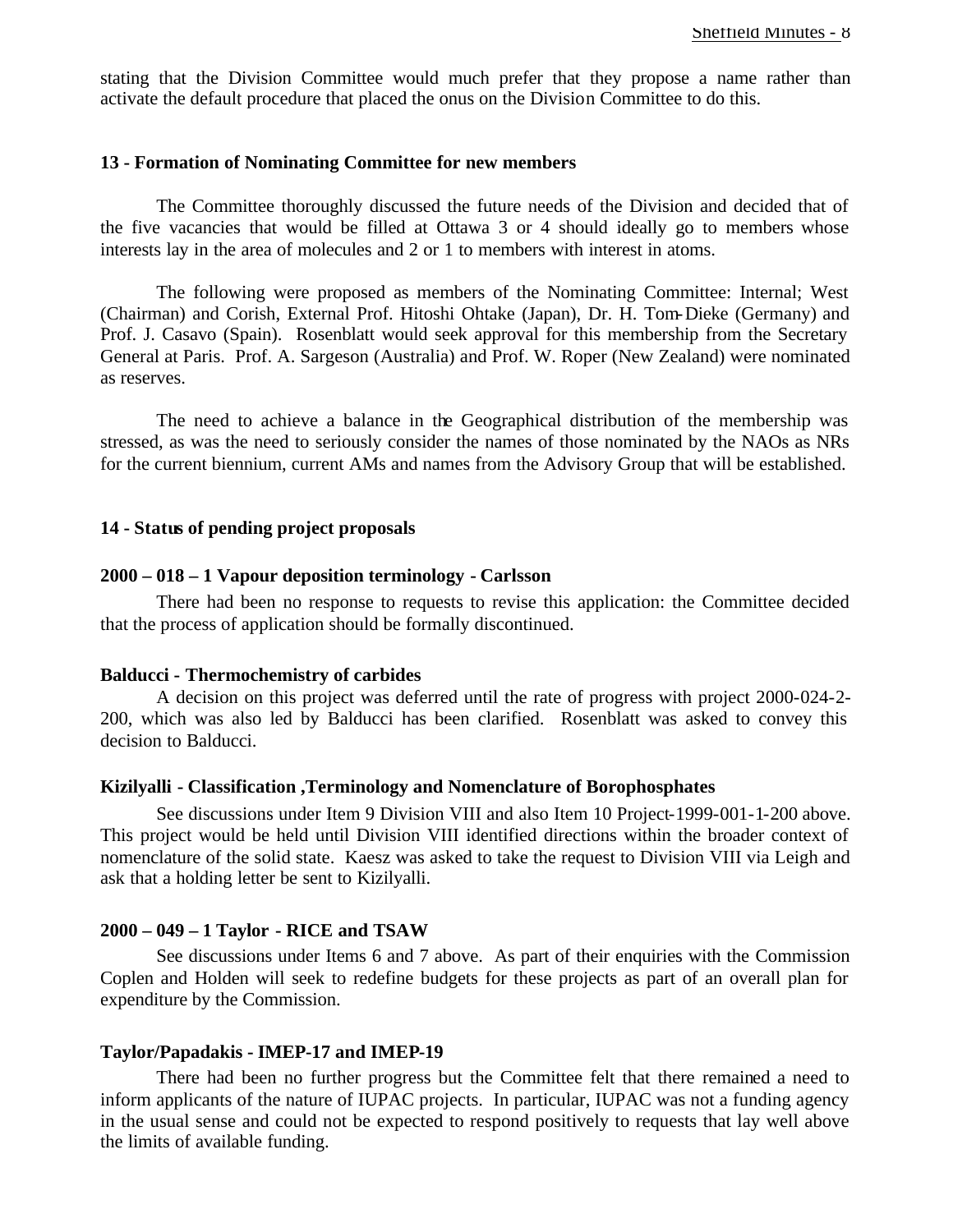#### **15 - Review of any new project proposals**

No new proposals were received.

#### **16 - Discussion on solicitation of new projects**

The President stressed that under the new system the only way to keep the Division alive and healthy was through the execution of an adequate number and variety of funded projects. It was therefore essential to find a method to solicit, encourage and nurture such projects to bring them to the stage at which they could successfully seek funding. The decision taken earlier that each TM be given responsibility to oversee the generation of projects in their areas was a first step but additional effort would be required. The challenge was to define the mission of IUPAC and to make use of its imprimatur to attract potential participants. It had to be recognized that its ability to fund projects was very limited.

One change brought about by the restructuring was the loss of the 'nucleation' stage of projects, which had in the past typically occurred within the Commissions. West suggested that it might be possible to use workshops –perhaps associated with conferences – to define/generate project proposals. For example such workshops might be bolted on to meetings such as the Faraday, Dalton and Materials Discussions organised by the RSC. The Division Committee would need to be proactive and to target the relevant community wherever it saw the need and opportunity for a project. A much shortened (half A4 page) and sharper summary of what could constitute a project should be written and circulated – list servers could be developed for this purpose. The President was asked to determine whether the operational budget could be used for publicity to generate projects.

#### **17 - Leadership and generation of proposals in molecules area (President)**

The generation of projects in the molecules area represented a particular challenge because heretofore all activity had pertained to nomenclature and terminology. Kaesz, Kazuyuki and Suk faced a serious challenge and would need to enlist the assistance of the new TMs to be elected at Ottawa. The President emphasized the need for meetings to promote team building and suggested that it might be possible to bring some NRs to Ottawa. It was vital that a nucleus of interested and active people be established as quickly as this was feasible

#### **18 - Division Report for Bureau at Paris**

.

The Committee agreed the content of this presentation, which was to be made orally by the President to the Bureau. The President and Acting Secretary agreed to prepare the presentation on the following date – a copy of the viewgraphs is provided in Appendix IV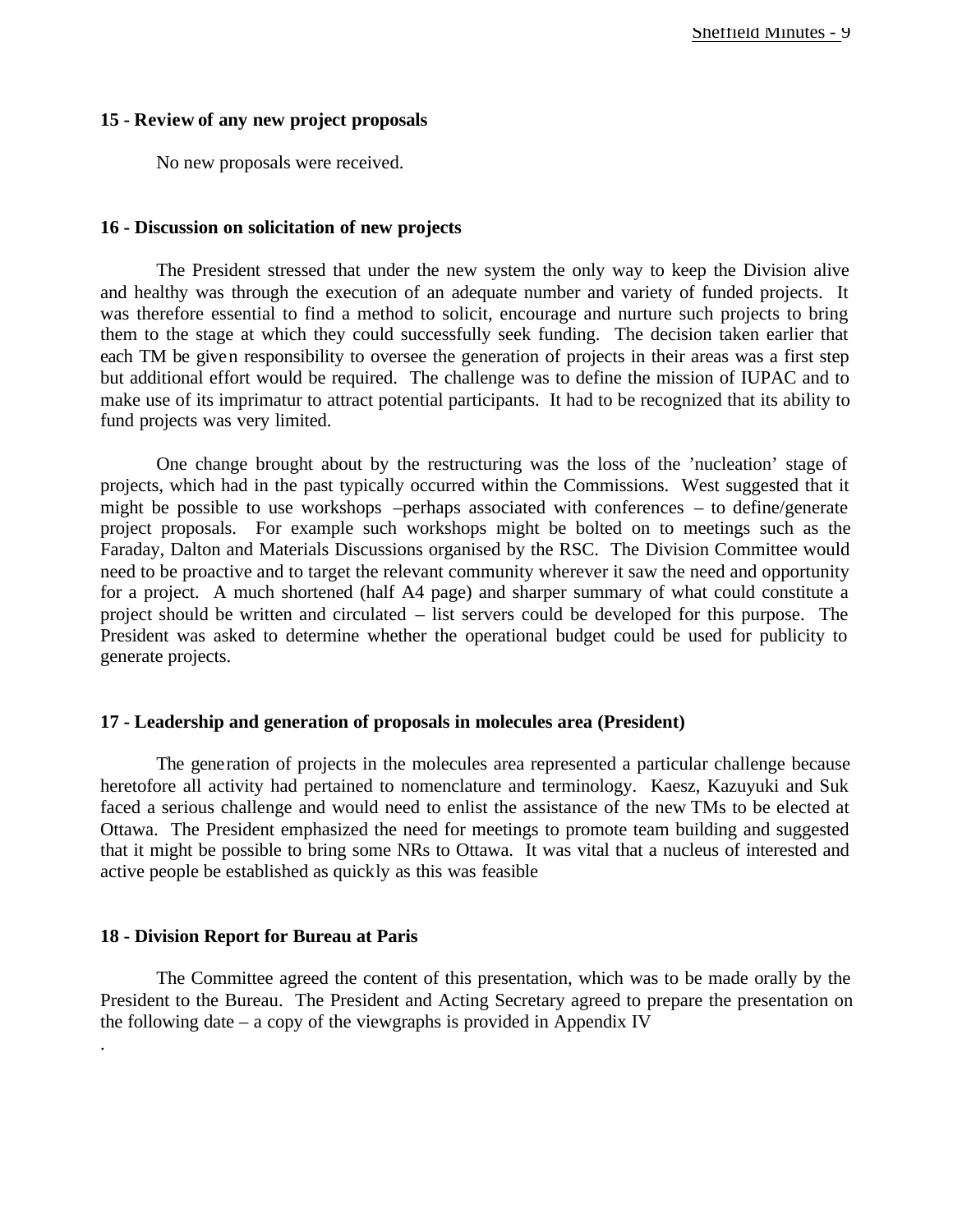#### **19 – Next meetings**

The next two General Assemblies were scheduled for:

| Ottawa 2003 | $9 - 17$ August; and |
|-------------|----------------------|
|-------------|----------------------|

#### **Beijing 2005 13 – 21 August**

A number of venues was mooted for the Division Committee Meetings in 2004. These included Maine, Dublin, Grenoble and New York but no decision was taken.

#### **20 - Any other business**

- (i) *Publication listing*. It was decided the minutes of the Annual Division Committee Meetings should contain an appendix listing all the publications that appear. Members will be asked to send details of all publications over and above those listed in the Report to Council appended to the Brisbane Minutes
- (ii) .*Advisory Committee and Newsletter* All members were requested to send suggested names for the Advisory Committee to Kaesz who had undertaken to compile a listing of members and prepare a newsletter
- (iii) IUPAC Website

Chadwick, Coplen, Holden, Kaesz and Kazuyuki agreed to visit the Divisions pages on the IUPAC website with a view to advising how our representation might be upgraded.

#### **Conclusion:**

The President thanked all present for their participation and all those who had sent written reports to the Committee. The meeting expressed its appreciation to West for his generous hosting of his colleagues and for the facilities provided by his Department.

John Corish Acting secretary Dublin January 2003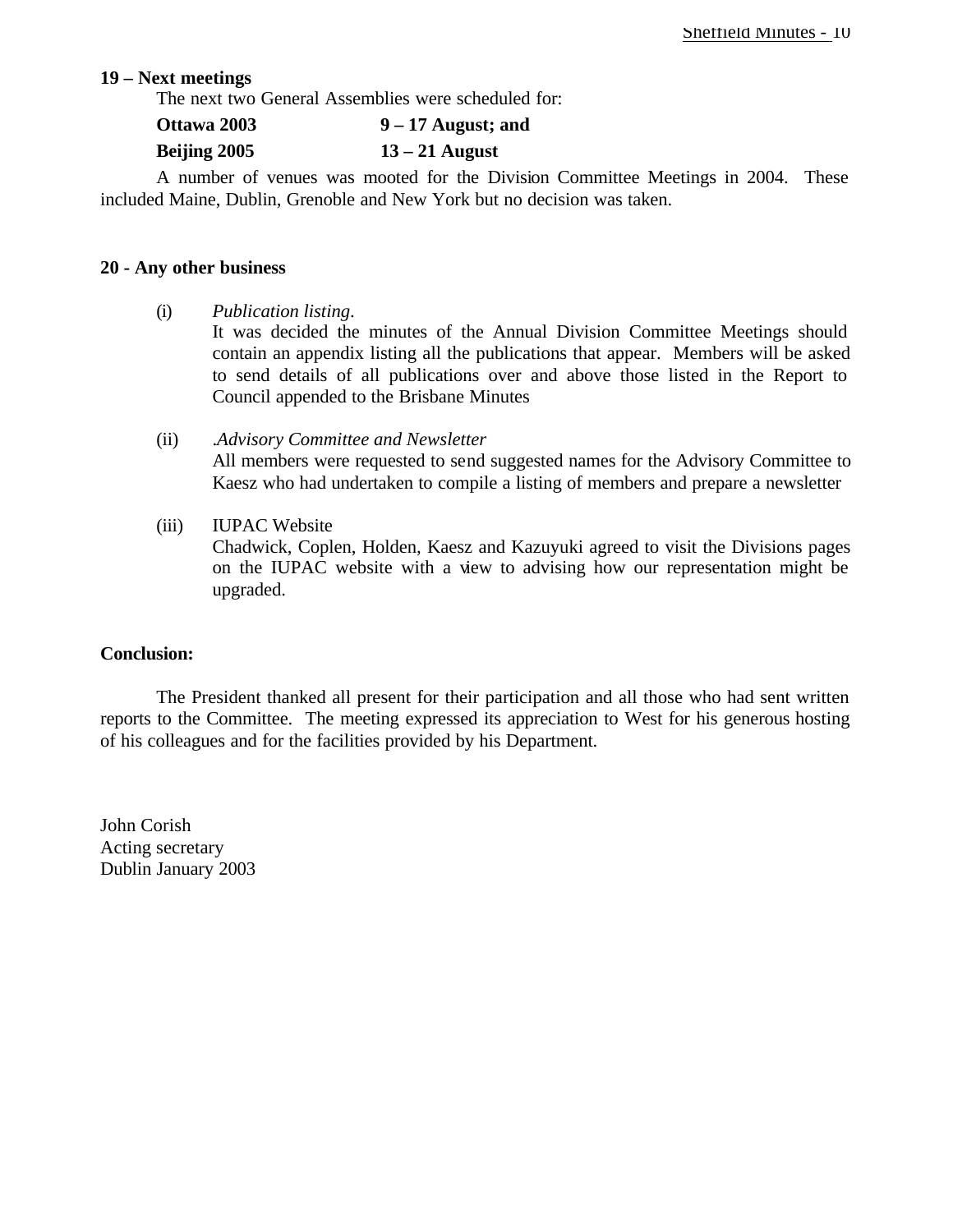## *APPENDIX I*

## **Inorganic Division Committee, Commission II.1 and Subcommittees**

### **2002-2003**



## **Inorganic Chemistry Division Committee**

|                                 |                       | <b>Current</b> |                     |               |
|---------------------------------|-----------------------|----------------|---------------------|---------------|
| <b>Name</b>                     | <b>Status</b>         | <b>Term</b>    | <b>Past Service</b> | <b>NAO</b>    |
| Dr. Gerd M. Rosenblatt          | <b>TM</b>             | 2002-2005      | AM (96-97);         | <b>US</b>     |
|                                 | President             |                | DVP (98-01);        |               |
| Prof. Anthony West              | <b>TM</b>             | 2002-2005      | $TM(00-01)$         | <b>UK</b>     |
|                                 | Vice President        |                |                     |               |
| Prof. John Corish               | <b>TM</b>             | 2002-2003      | DVP (96-97);        | Ireland       |
|                                 | <b>Past President</b> |                | DP $(98-01)$ ;      |               |
|                                 | Acting                |                |                     |               |
|                                 | Secretary             |                |                     |               |
| Prof. Baltazar de Castro        | <b>TM</b>             | 2000-2003      |                     | Portugal      |
| Dr. T. B. Coplen                | <b>TM</b>             | 2000-2003      |                     | <b>US</b>     |
| Prof. Christian B. J. Chatillon | <b>TM</b>             | 2002-2005      | AM $(00-01)$        | France        |
| Dr. Norman Holden               | <b>TM</b>             | 2002-2005      |                     | <b>US</b>     |
| Prof. Leonard Interrante        | <b>TM</b>             | 2000-2003      |                     | <b>US</b>     |
| Prof. Bernard Meunier           | <b>TM</b>             | 2000-2003      |                     | France        |
| Prof. Myunghyun Paik Suh        | AM                    | 2002-2003      |                     | Korea         |
| Dr. P. Taylor                   | AM                    | 2002-2003      |                     | Belgium       |
| Prof. A. V.Chadwick             | AM                    | 2002-2003      |                     | <b>UK</b>     |
| Prof. V. P Fedin                | AM                    | 2002-2003      |                     | Russia        |
| Prof. H. D. Kaesz               | AM                    | 1998-2003      |                     | <b>US</b>     |
| H.Toma                          | <b>NR</b>             | 2002-2003      |                     | <b>Brazil</b> |
| Dr. D.W.Stephan                 | NR                    | 2002-2003      |                     | Canada        |
| Prof. C. Bianchini              | <b>NR</b>             | 2002-2003      |                     | Italy         |
| Prof. K. Tatsumi                | <b>NR</b>             | 2002-2003      |                     | Japan         |
| Prof. V. Kaucic                 | <b>NR</b>             | 2002-2003      |                     | Slovenia      |
| Prof. R.M.Hartshorn             | <b>NR</b>             | 2002-2003      |                     | <b>New</b>    |
|                                 |                       |                |                     | Zealand       |
|                                 | 9TM, 5AM,             |                |                     |               |
|                                 | 6NR                   |                |                     |               |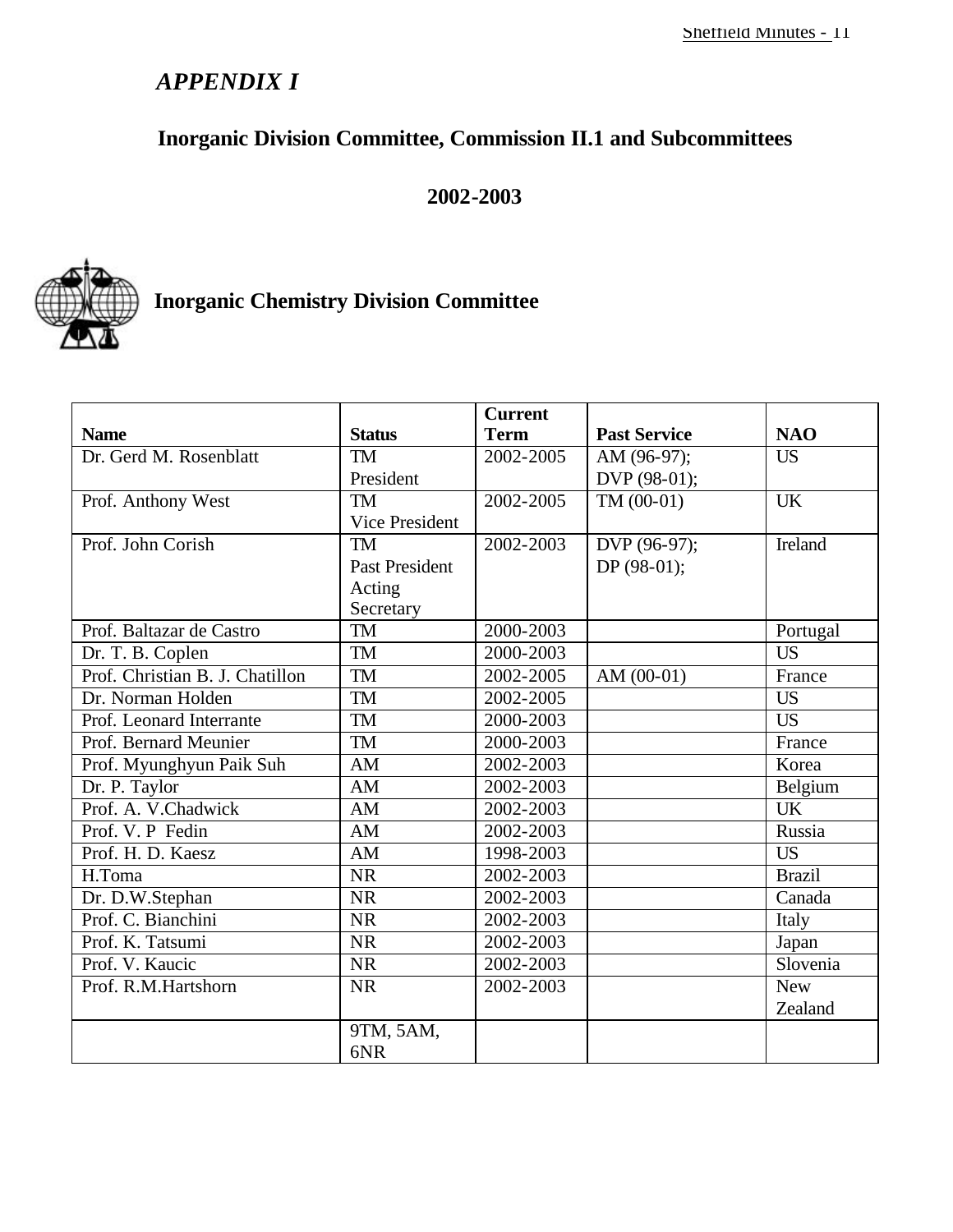

## **Commission on Isotopic Abundances and Atomic Weights**

|                     |               | <b>Current</b> |                     |               |
|---------------------|---------------|----------------|---------------------|---------------|
| <b>Name</b>         | <b>Status</b> | <b>Term</b>    | <b>Past Service</b> | <b>NAO</b>    |
| Dr. P. D. P. Taylor | TM            | 2002-2003      |                     | Belgium       |
|                     | Chairman      |                |                     |               |
| Prof. R. D. Loss    | <b>TM</b>     | 2002-2003      |                     | Australia     |
|                     | Secretary     |                |                     |               |
| Dr. J.K. Böhlke     | <b>TM</b>     | 2002-2003      |                     | <b>US</b>     |
| Prof. T. Ding       | <b>TM</b>     | 2002-2003      |                     | China/Beijing |
| Prof. M. Ebihara    | <b>TM</b>     | 2002-2003      |                     | Japan         |
| Dr Mo-tian Zhao     | <b>TM</b>     | 2002-2003      |                     | China/Beijing |
| Dr. T. Walczyk      | <b>TM</b>     | 2002-2003      |                     | Switzerland   |
| Dr. S. Yoneda       | <b>TM</b>     | 2002-2003      |                     | Japan         |
| Dr I. Papadakis     | AM            | 2002-2003      |                     | Belgium       |
| Dr. M. Berglund     | AM            | 2002-2003      |                     | Belgium       |
| Dr. A. M. Foulliac  | AM            | 2002-2003      |                     | France        |
| Dr. H. Hidaka       | AM            | 2002-2003      |                     | Japan         |
| Dr. M Wieser        | AM            | 2002-2003      |                     | Canada        |
| Prof. Y. K. Xiao    | AM            | 2002-2003      |                     | China/Beijing |
|                     | 8 TM, 6 AM    |                |                     |               |



**Subcommittee for Applications of Isotopic Specific Measurements (SAIMs)**

|                      |               | <b>Current</b> |                     |               |
|----------------------|---------------|----------------|---------------------|---------------|
| <b>Name</b>          | <b>Status</b> | <b>Term</b>    | <b>Past Service</b> | <b>NAO</b>    |
| Dr I. Papadakis      | Chairman      |                |                     | Belgium       |
| Dr J. Moody          | Secretary     |                |                     | <b>US</b>     |
| Dr Y. Aregbe         | Member        |                |                     |               |
| Prof. Paul De Bièvre | Member        |                |                     | Belgium       |
| Dr N. Majcen         | Member        |                |                     | - 2           |
| Dr K. Okamoto        | Member        |                |                     | Japan         |
| Dr H.Y.So            | Member        |                |                     | Korea         |
| Dr R. A. Torres      | Member        |                |                     | റ             |
| Dr Mo-tian Zhao      | Member        |                |                     | China/Beijing |
|                      | 9 members     |                |                     |               |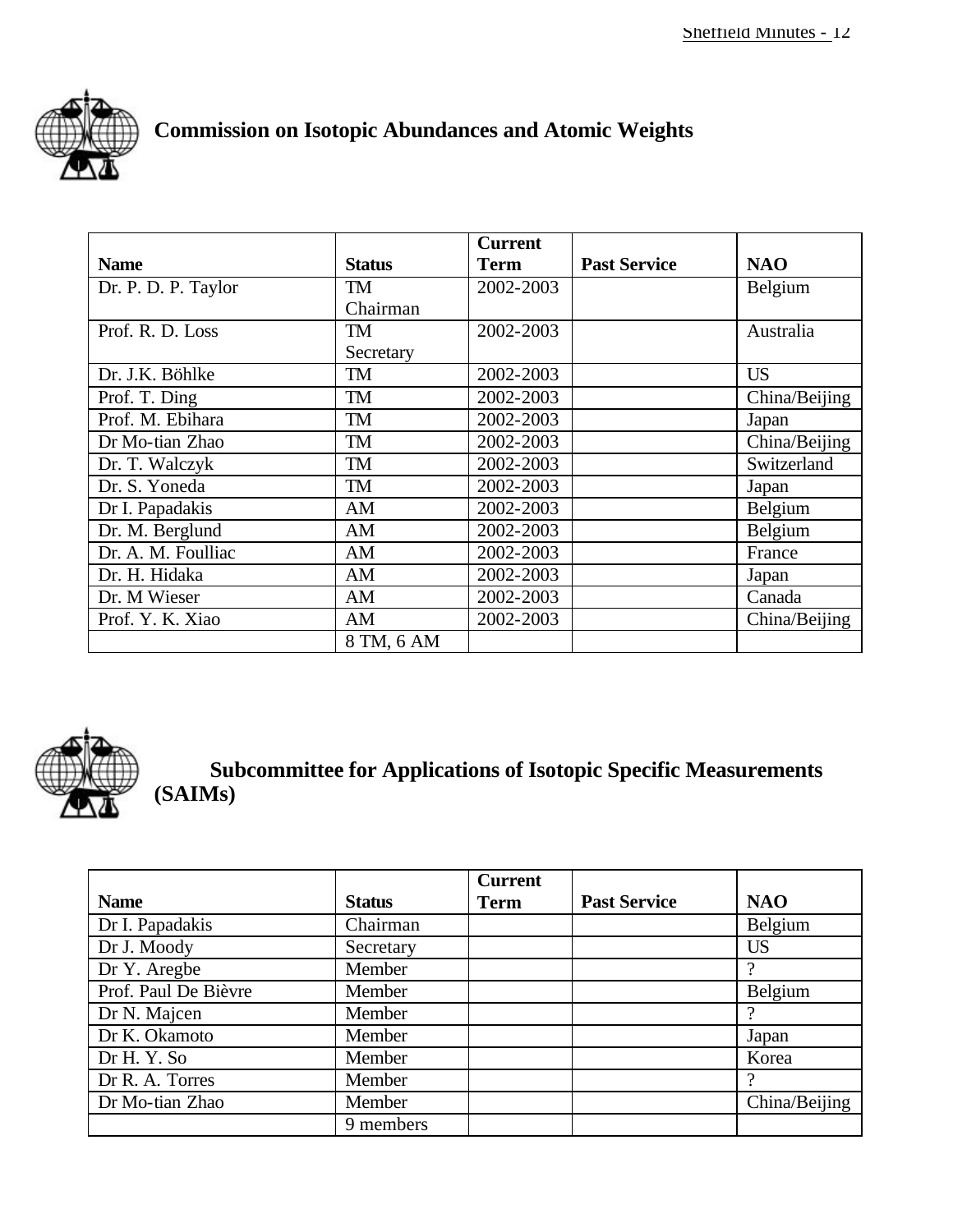

## **Subcommittee for Extra Terrestrial Isotopic Ratios (SETIR)**

|                  |               | <b>Current</b> |                     |            |
|------------------|---------------|----------------|---------------------|------------|
| <b>Name</b>      | <b>Status</b> | <b>Term</b>    | <b>Past Service</b> | <b>NAO</b> |
| Prof. M. Ebihara | Chairman      |                |                     | Japan      |
| Dr. M Wieser     | Secretary     |                |                     | Canada     |
| Dr. H. Hidaka    | Member        |                |                     | Japan      |
| Dr. R. D. Loss   | Member        |                |                     | Australia  |
| Prof. L. Schultz | Member        |                |                     | Germany    |
| Dr. S. Yoneda    | Member        |                |                     | Japan      |
|                  | 6 Members     |                |                     |            |



## **Subcommittee for Isotopic Abundance Measurements (SIAM)**

|                         |               | <b>Current</b> |                     |               |
|-------------------------|---------------|----------------|---------------------|---------------|
| <b>Name</b>             | <b>Status</b> | <b>Term</b>    | <b>Past Service</b> | <b>NAO</b>    |
| Dr. J.K. Böhlke         | Chairman      |                |                     | <b>US</b>     |
| Dr. M. Berglund         | Secretary     |                |                     | Belgium       |
| Dr. T. B. Coplen        | Member        |                |                     | <b>US</b>     |
| Prof. Paul De Bièvre    | Member        |                |                     | Belgium       |
| Prof. J. R. De Laeter   | Member        |                |                     | Australia     |
| Dr. T. Ding             | Member        |                |                     | China/Beijing |
| Dr. A. M. Foulliac      | Member        |                |                     | France        |
| Prof. Dr. K. G. Heumann | Member        |                |                     | Germany       |
| Dr. N. E. Holden        | Member        |                |                     | <b>US</b>     |
| Dr. R. D. Loss          | Member        |                |                     | Australia     |
| Dr. H. S. Peiser        | Member        |                |                     | <b>US</b>     |
| Prof. K. J. R. Rosman   | Member        |                |                     | Australia     |
| Prof. E. Roth           | Member        |                |                     | France        |
| Dr. P. D. P. Taylor     | Member        |                |                     | Belgium       |
| Dr. T. Walczyk          | Member        |                |                     | Switzerland   |
| Prof. Y. K. Xiao        | Member        |                |                     | China/Beijing |
|                         | 17 Members    |                |                     |               |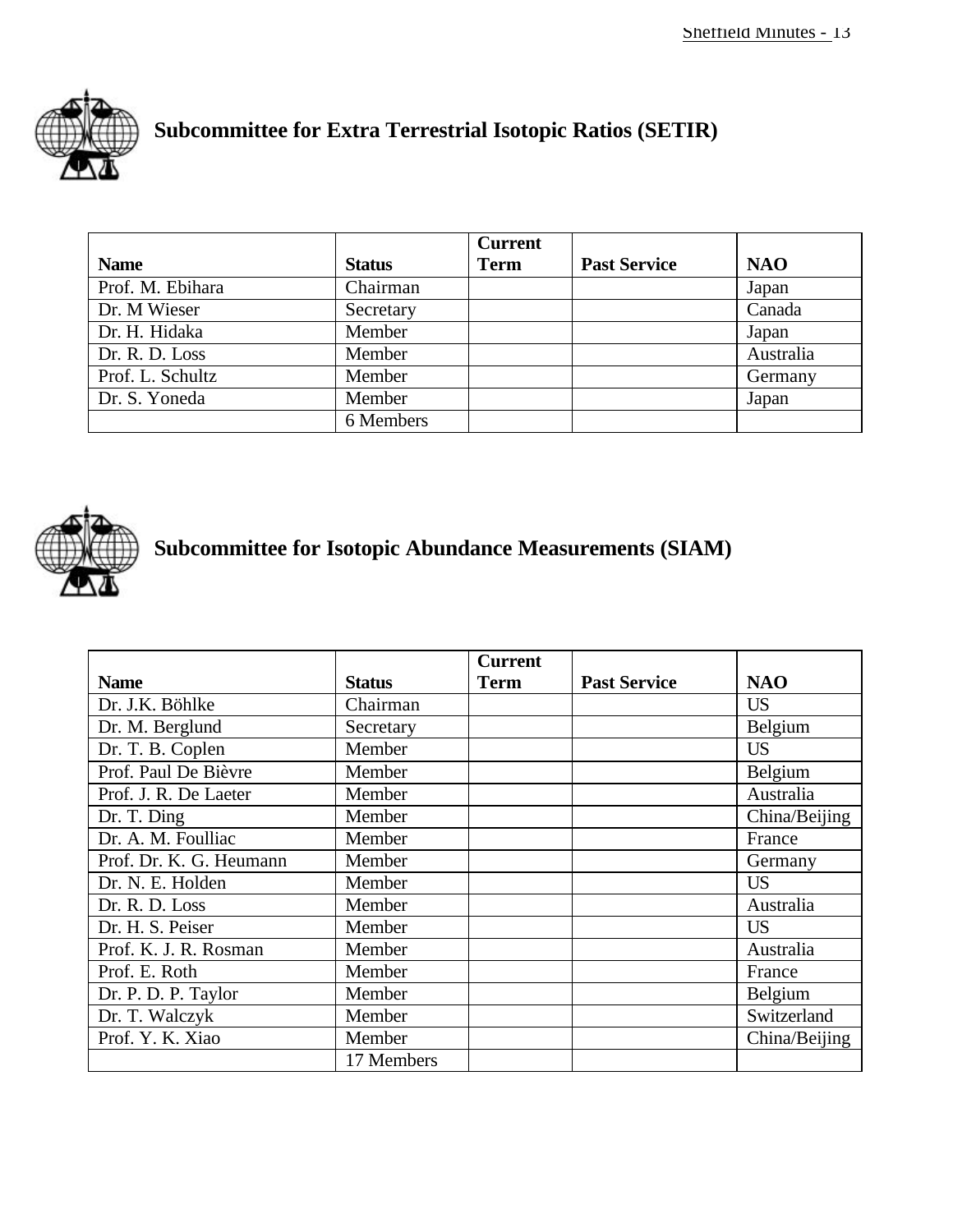

## **Sub-Committee on Characterisation of Carbonaceous Materials and New Carbons**

|                            |               | <b>Current</b> |                     |             |
|----------------------------|---------------|----------------|---------------------|-------------|
| <b>Name</b>                | <b>Status</b> | <b>Term</b>    | <b>Past Service</b> | <b>NAO</b>  |
| Dr. H. P. Boehm            | Chairman      |                |                     | Germany     |
| Dr. J. D. Bacha            | Member        |                |                     | <b>US</b>   |
| Prof. F. S. Cannon         | Member        |                |                     | <b>US</b>   |
| Prof. D. D. Edie           | Member        |                |                     | <b>US</b>   |
| Prof. P. Ehrburger         | Member        |                |                     | France      |
| Eng. W. Hellemans          | Member        |                |                     | Netherlands |
| Dr. M. Inagaki             | Member        |                |                     | Japan       |
| Prof. J. Lahaye            | Member        |                |                     | France      |
| Dr. C. A. Leon y Leon      | Member        |                |                     | <b>US</b>   |
| Dr. A. Lizzio              | Member        |                |                     | <b>US</b>   |
| Prof. B. McEnaney          | Member        |                |                     | <b>UK</b>   |
| Prof. I. Mochida           | Member        |                |                     | Japan       |
| Prof. J. W. Patrick        | Member        |                |                     | <b>UK</b>   |
| Dr. N. Pollack             | Member        |                |                     | <b>US</b>   |
| Prof. B. Rand              | Member        |                |                     | <b>UK</b>   |
| Prof. F. Rodriguez-Reinoso | Member        |                |                     | Spain       |
| Dr. F. Rusinko             | Member        |                |                     | <b>US</b>   |
|                            | 17 Members    |                |                     |             |



**Subcommittee for Materials Chemistry (SMC)**

|                          |               | <b>Current</b> |                     |             |
|--------------------------|---------------|----------------|---------------------|-------------|
| <b>Name</b>              | <b>Status</b> | <b>Term</b>    | <b>Past Service</b> | <b>NAO</b>  |
| Prof. J. Corish          | Chairman      |                |                     | Ireland     |
| Dr. Gerd M. Rosenblatt   | Member        |                |                     | <b>UK</b>   |
| Prof. Anthony West       | Member        |                |                     | <b>US</b>   |
| Prof. Leonard Interrante | Member        |                |                     | <b>US</b>   |
| Prof. A.V. Chadwick      | Secretary     |                |                     | <b>UK</b>   |
| Prof. R. Jones           | Member        |                |                     | <b>UK</b>   |
| Prof. J. Maier           | Member        |                |                     | Germany     |
| Dr. E. Reichmanis        | Member        |                |                     | <b>US</b>   |
| Prof. C. B. J.Chatillon  | Member        |                |                     | France      |
| Prof. F. Adams           | Member        |                |                     | Netherlands |
| Prof. R. D. Weir         | Member        |                |                     | Canada      |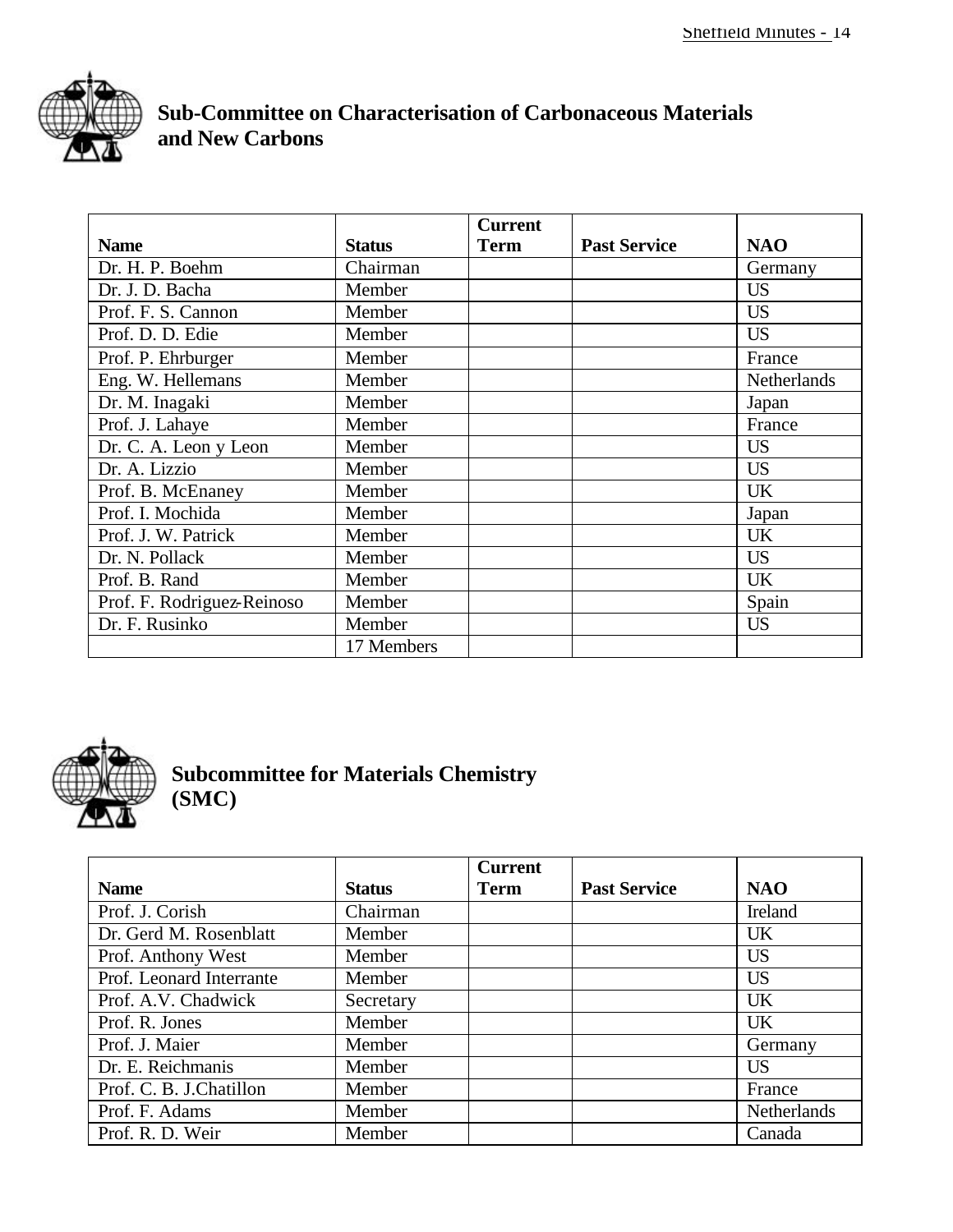### *APPENDIX II*

Report form Commission II.1 Isotopic Abundances and Atomic Weights. (Received October  $10^{th}$  2002)

#### ÿ **CAWIA Brisbane meeting in Aug 2001**

At the Brisbane meeting in Aug 2001, the Commission on Atomic Weights and Isotope Abundances reviewed the published data for the period Aug 1999 up to June 2001. As a consequence, several changes were carried out to the Table of Isotopic Compositions (TIC), which SIAM decided not to publish in 2001. Publications for the elements Zn, Ge, Kr, Mo, Dy were reviewed. Additionally, a discussion was held on the variability of Fe, Zn, Se, Ca, Mo due to biological fractionation. Recommendations to the Atomic Weights Commission were not to modify the Ar(Fe) , although new data on the natural variation of iron isotopic composition were available (but revealing smaller uncertainties than previously reported). ; it was decided to modify the  $Ar(Zn)$  to 65.409 (4) because of calibrated measurement by Chang et al. (01CHA1 ; 65.4087(38)). It was decided to modify the Ar(Kr) to 83.798 (2) because of calibrated measurement by Aregbe et al. (83.79802(24)) . The uncertainty was increased, as no natural samples were measured and only tank gas was measured. The new uncertainty was based on assuming a 0.001 fractionation effect, and taking difference with unfractionated value. It was decided to not modify the Ar(Ge) despite the new data from Chang et al. (72.6390(34)), as these are basically measurements carried out on the same samples of his 1999 measurements (but using other equipment). Furthermore, during the 1999 discussion, the value of Kipphardt et al. 99KIP1 data of type 'F' (leading to 72.628 (19)) differed significantly. The Ar(Ge) was only been changed in 1999. To modify the Ar(Mo) 95.94(2) based on data by Wieser et al. (01WIE1 ; 95.938(16)). This leads to an increase in the uncertainty. This is due to the fact that the present uncertainty estimate was not calculated using the presently valid SIAM statistical guidelines. It was decided to modify the Ar(Dy) to 162.500(1) because of calibrated measurement by Chang et al. 99CHA3 (162.4995(12)).

It was decided that CAWIA requests SIAM to set up a mid-term meeting within 1 year to prepare a draft of a combined SNIF/TICE, to be called ICE (Isotopic Composition of the Elements for Normal Terrestrial Samples). It was decided to that this draft may then be distributed to all members for comments. It was decided that CAWIA promotes itself more actively in the field of isotopic measurements as an authoritative and expert body. It was decided that a recommendation be issued to realise the delta scale for iron using IRMM-014. It was decided to approach and get on board suitable people from life sciences & biogeochemistry to join SNIF/SIAM.

#### ÿ **EXER2000 : Element by Element review of Atomic Weights to the year 2000 (Project No.: 1999-043-1-200).**

A report summarizing the history and status of the atomic weights of the elements has been drafted, reviewed, and revised by members of the Commission on Atomic Weights and Isotopic Abundances for publication by IUPAC: "The Atomic Weights of the Elements, Review 2000" by DeLaeter, J.R., Böhlke, J.K., DeBievre, P., Hidaka, H., Peiser, H.S., Rosman, K.J.R., and Taylor, P.D.P.

Part 1: History, continuing significance, and assessment of atomic weight determinations Part 2: Element by element review of the standard atomic weights

Part 1 gives a brief history of the science of atomic weight measurement, a discussion of the evolving emphasis in the field from defining constants to investigating variations, and descriptions of the methods used. Part 2 summarizes for each element the history and motivation for changes in the standard atomic weight recommended by the Commission, with notes on causes of atomic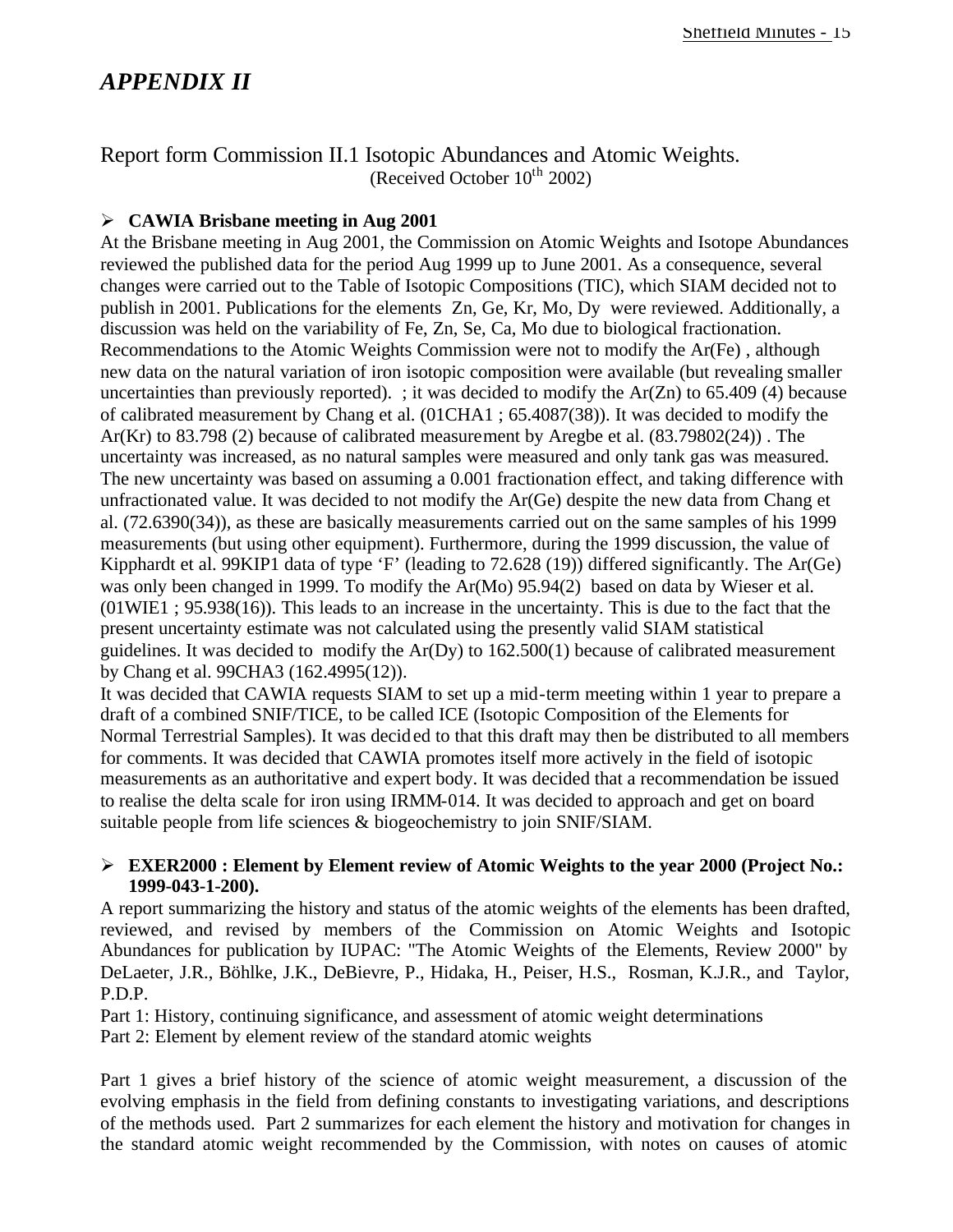weight variations for some elements. The manuscript is currently being formatted and rechecked before final submission to PAC, which should occur within the next couple months.

#### ÿ **Guidelines for mass spectrometric isotope ratio measurements : started August 2002 (Project No.: 2001-019-2-200)**

It is the aim of this project to provide basic guidelines for isotope ratio measurements by inorganic mass spectrometry to improve data quality and comparability. As noted by one of the reviewers, consensus building within the community is critical to ensure that guidelines are finally considered in routine work. The internet may serve here as an ideal tool. At the recent Goldschmidt Conference in Davos (Aug 2002), the major scientific meeting of the isotope geology community, has been used successfully to create awareness that guidelines are needed for quality control and reporting of high precision isotope ratio measurements. As a first step it has been agreed to set up a list server on the internet which will allow

- $\triangleright$  to involve users directly in discussions regarding matters of quality control and data reporting in isotope ratio mass spectrometry
- $\triangleright$  to attract scientists outside the IUPAC task group to contribute actively to guideline definition
- $\triangleright$  to discuss and criticise proposed guidelines as well as other IUPAC recommendations openly between users

The list server will not be limited to isotope geologists as the major user group. This will ensure that interests of the entire inorganic mass spectrometry are considered properly. The host of the biggest internet forum on inorganic mass spectrometry (Mike Cheatham, Syracuse University, NY) has agreed to set up a new list server dedicated to these topics. This list server will be used to publish a draft version of the guidelines proposed by the task group members which is in preparation. None of the financial resources allocated by IUPAC to the project have been used yet.

- ÿ **Review of isotope abundances in extraterrestrial materials (Project No.: 2001-042-1-200) :**  project has not started, but a meeting is planned in Nov 2002.
- ÿ **The 2001 Table of Standard Atomic Weights (Project No.: 210/3/81 ?) :**  a draft is under preparation and is expected to be completed by Oct 2002. It will be circulated amongst Commission members and prepared for publication in PAC by Jan 2003
- ÿ **RICE project proposal:** project to review isotopic composition & atomic weights. Project submitted, on halt until green light for funding.
- ÿ **from Sub-committee Isotopic Specific Measurements as Traceable References :** no activity.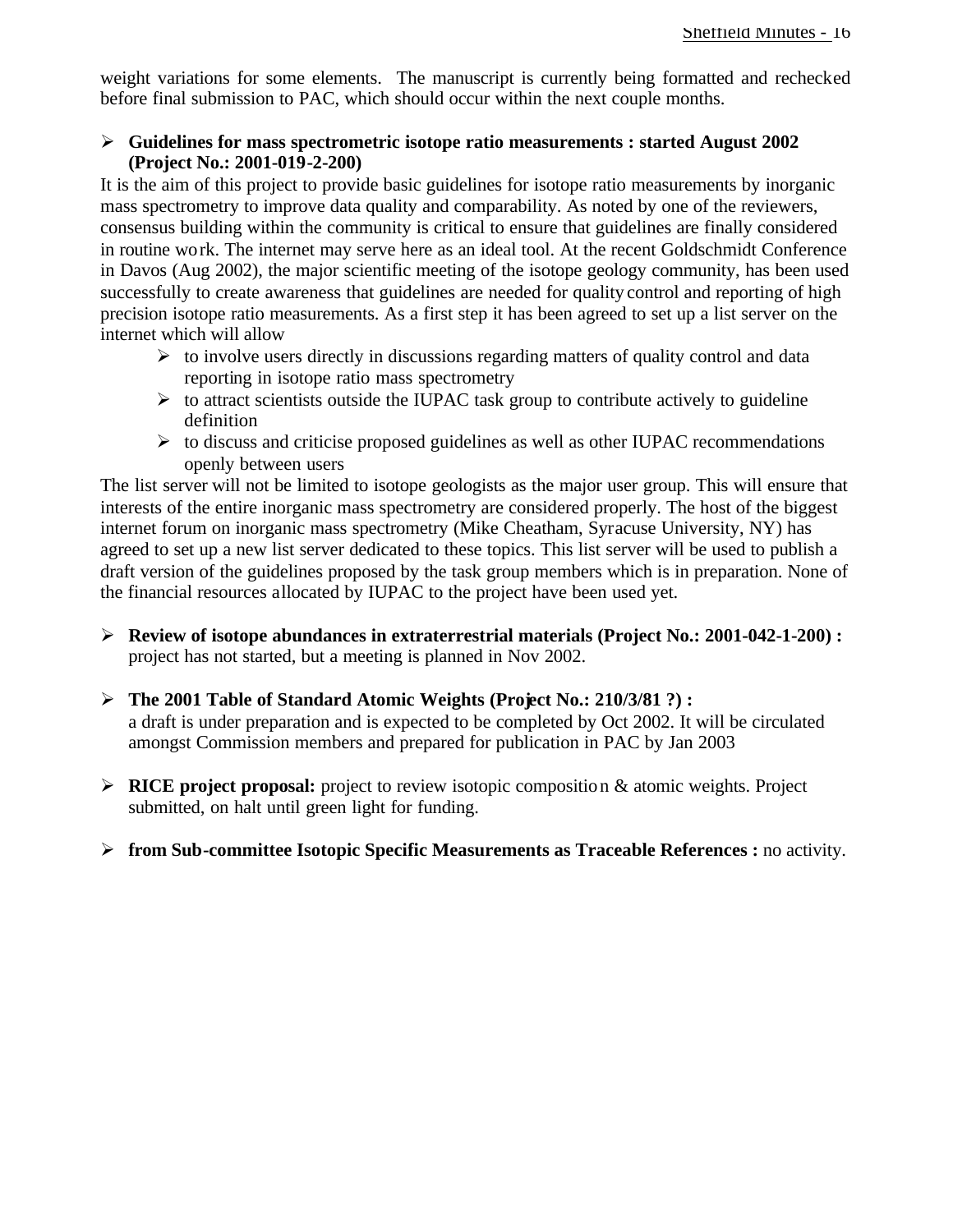## *Appendix III*

Reports from Sub-Committees, other IUPAC Bodies and Project updates

#### **Report from Sub-committee on Extra-Terrestrial Isotopic Ratios**

This report covers the following two items:

(1) Subcommittee on extra-terrestrial isotopic ratios, and

(2) Project (2001-042-1-200) Review of isotopic abundances in extra-terrestrial materials\* Part 1.

#### Current status

At the subcommittee meeting in Brisbane, we discussed the future activity of our subcommittee and agreed that the subcommittee members would survey all existing data in the literature on isotopic abundances of rare earth elements in extra-terrestrial materials. It is expected that such efforts are being continued currently.

#### Future plan

We will meet at the occasion of the next IUPAC General Assembly in Ottawa and finalize our project. Our final goal at the Boston meeting is to prepare the manuscript of a review paper on isotopic abundances of REE in extra-terrestrial materials. This publication is regarded as the first issue in a series of isotopic abundances of elements in extra-terrestrial materials. Before meeting in Ottawa next year, I will plan to have a meeting in this year, possible in December, or early next year. Considering members countries, we will meet somewhere in Pacific Basin countries. At this meeting, we will discuss details of the review paper. Until this meeting, we will continue to survey literature data. However, after the meeting, we will be supposed to quit surveying and switch to writing a draft of the review paper.

\_\_\_\_\_\_\_\_\_\_\_\_\_\_\_\_\_\_\_\_\_\_\_\_\_\_\_\_\_\_\_\_\_\_\_

#### Mitsuru Ebihara

Chairman of subcommittee on extra-terrestrial isotopic ratios Project leader of Review of Isotopic Abundances in Extraterrestrial Materials: Part 1 (2001-042-1-200)

Professor EBIHARA, Mitsuru Department of Chemistry, Graduate School of Science Tokyo Metropolitan University 1-1 Minami-Ohsawa, Hachioji Tokyo 192-0397, Japan Phone: (+81) (0) 426-77-2553 Fax: (+81) (0) 426-77-2525 E-mail: ebihara-mitsuru@c.metro-u.ac.jp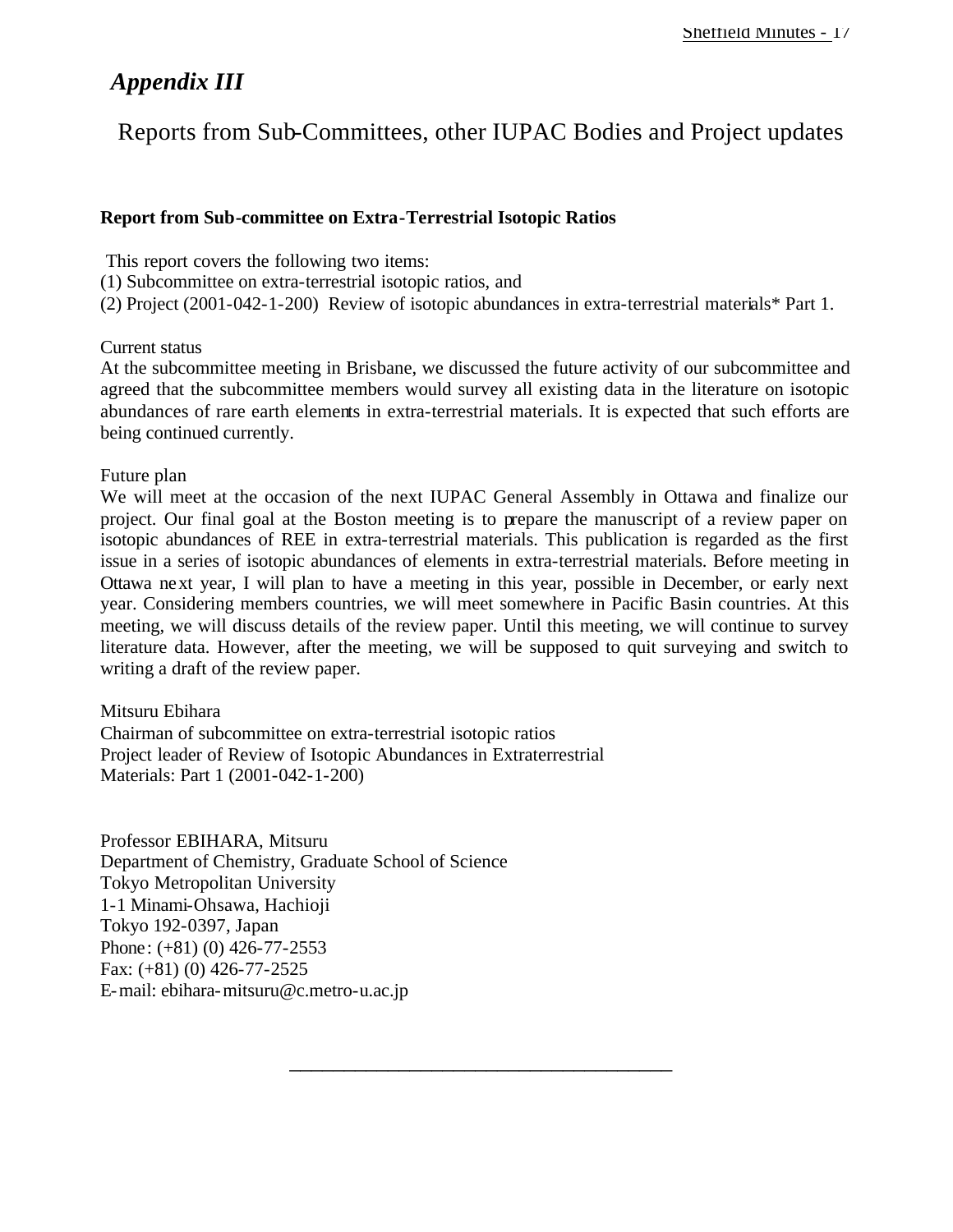#### **Report from Sub-committee on Isotopic Abundance Measurements**

Bolke/Peiser Project 1999-043-1-200 - Element by element review of atomic weights to the year 2000

A report summarizing the history and status of the atomic weights of the elements has been drafted, reviewed, and revised by members of the Commission on Atomic Weights and Isotopic Abundances for publication by IUPAC:

"The Atomic Weights of the Elements, Review 2000"

by DeLaeter, J.R., Böhlke, J.K., DeBievre, P., Hidaka, H., Peiser, H.S., Rosman, K.J.R., and Taylor, P.D.P.

*Part 1*: History, continuing significance, and assessment of atomic weight determinations.

*Part 2*: Element by element review of the standard atomic weights.

Part 1 gives a brief history of the science of atomic weight measurement, a discussion of the evolving emphasis in the field from defining constants to investigating variations, and descriptions of the methods used.

 Part 2 summarizes for each element the history and motivation for changes in the standard atomic weight recommended by the Commission, with notes on causes of atomic weight variations for some elements. The manuscript is currently being formatted and rechecked before final submission to PAC, which should occur within the next couple months. If possible, Tyler Coplen will bring a copy of this report to the meeting in Sheffield.

John Karl Bohlke US Geological Survey 431 National Center 12201 Sunrise Valley Drive Reston, VA 20192 703-648-6325

**Report from Sub-committee on Materials Chemistry**

#### **IUPAC**

\_\_\_\_\_\_\_\_\_\_\_\_\_\_\_\_\_\_\_\_\_\_\_\_\_\_\_\_\_\_\_\_\_\_\_

#### **Sub-Committee on Materials Chemistry**

### **Meeting of Officers: 3rd September 2002 Sir Robert Hadfield Building, Department of Engineering Materials, University of Sheffield**

**Present:-** J Corish, G Rosenblatt, A R West, A V Chadwick (Secretary)

#### **I. The Materials Chemistry Sub-Committee – the Future**

Corish began the meeting by reviewing briefly the background to the formation of the Sub-Committee. It had grown from an ad-hoc inter-divisional Committee on Materials that had met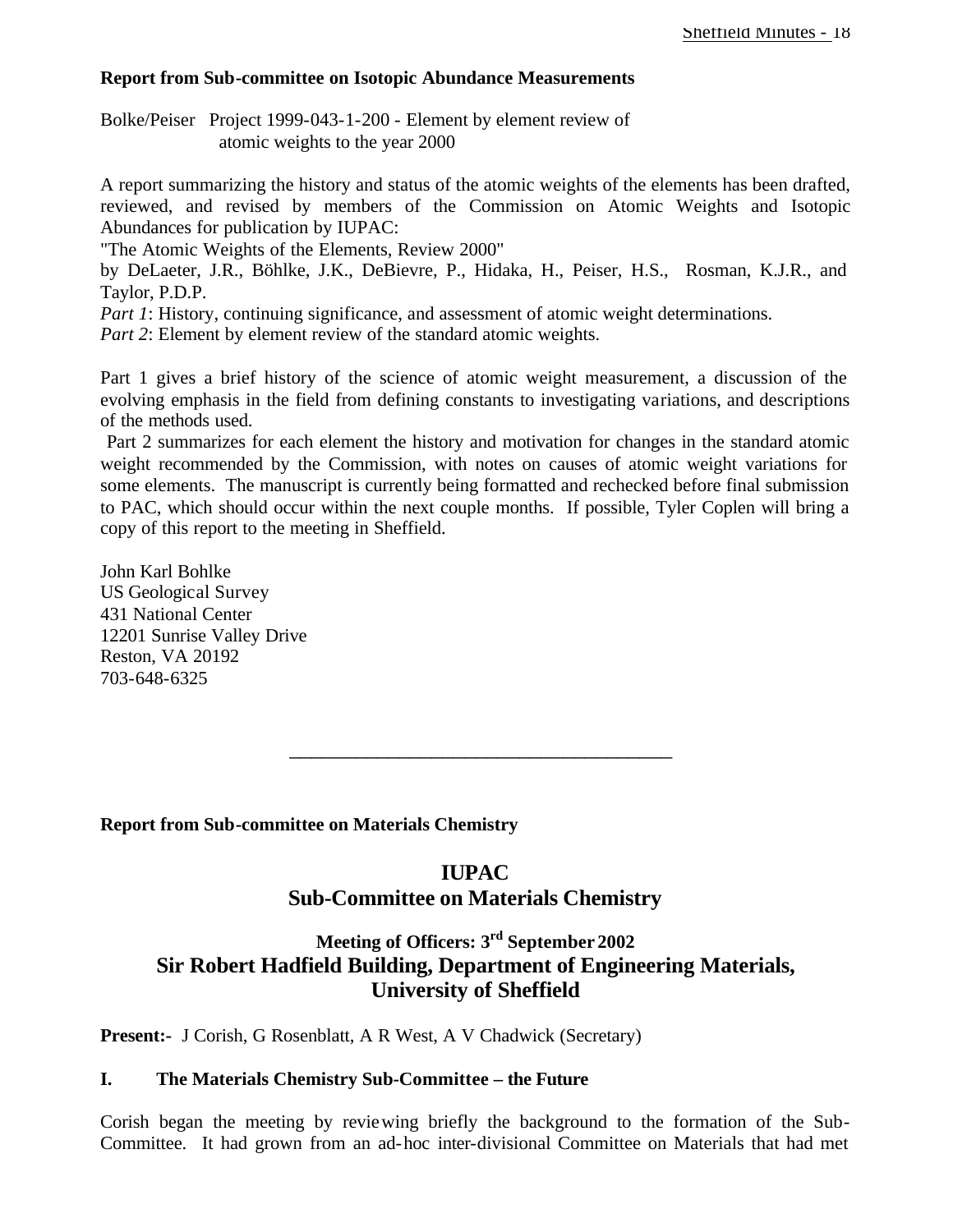several times – most recently at Brisbane. He and Rosenblatt had discussed the status of Materials Chemistry in the Union with the senior officers who had expressed their support for a more visible and active role for the area, which they recognised as being of ever-increasing importance in modern chemistry.

The Materials Chemistry Sub-Committee had been established after the Brisbane GA as an outgrowth of the meetings there. It is currently a sub-Committee of the Inorganic Chemistry Division but has members representing three of the other Divisions. The Officers of the Union concur that a greater emphasis on Materials Chemistry would enhance IUPAC, particularly in its links with industry, and have agreed informally to provide funding for a meeting of the Sub-Committee before the General Assembly at Ottawa - the Sub-Committee will also meet at Ottawa.

There followed a general discussion on the best way forward in IUPAC for the Material Chemistry interest. The Sheffield participants agreed with the meeting of the ad hoc Committee in Brisbane that the ultimate objective should be the formation of a Materials Chemistry Division and felt that given the state of scientific interest and activity in Materials Chemistry this would be fully justified. The members present discussed the effect that a potential new Materials Division might have on the present disciplinary divisions. They concluded that the major impact might be on the Inorganic Division but that with good planning this could be accommodated.

#### **II Membership**

Since Brisbane two additional names had been brought forward: Joachim Maier (Stuttgart) and Ron Weir (Kingston). They were both welcomed as very appropriate new members of the Subcommittee.

#### **III Projects in Materials Chemistry**

Rosenblatt reminded the members that there was a need to generate good projects in materials chemistry and that links with industry need to be fostered. These would be the basis of the case to the Bureau for the formation of a new division. The current activity in materials chemistry in the Union was briefly reviewed. All of the divisions represented had projects in different areas of materials chemistry. The Inorganic Chemistry Division was also responsible for a very successful conference series; High Temperature Materials Chemistry. In addition, IUPAC has had two workshops on advanced materials (the last one in Bangalore, 2002), supported to the level of \$25,000, that in the future could be part of a new Materials Chemistry Division activity.

#### **IV Contact with the Materials Chemistry Community and Industry**

The need to establish contact with and seek input for the wider Community of Materials Chemistry and from relevant industries was recognised. It was agreed to circulate a letter to a group of chemists to seek to generate interest – it would be necessary to put together a circulation list for this purpose. West and Chadwick agreed to draft the letter; Corish would co-ordinate the establishment of the circulation list, which was intended to draw entries from across the spectrum of materials chemists. The letter would define Materials Chemistry in a positive way, outline the possible role of IUPAC and explain how IUPAC would be used to support projects. It would include the list of topics in Materials Chemistry drawn up at Brisbane with an invitation to comment on or add to that list. Rosenblatt suggested that a few of the people who responded positively might be invited and funded to attend the Materials Chemistry Sub-Committee meeting at Ottawa.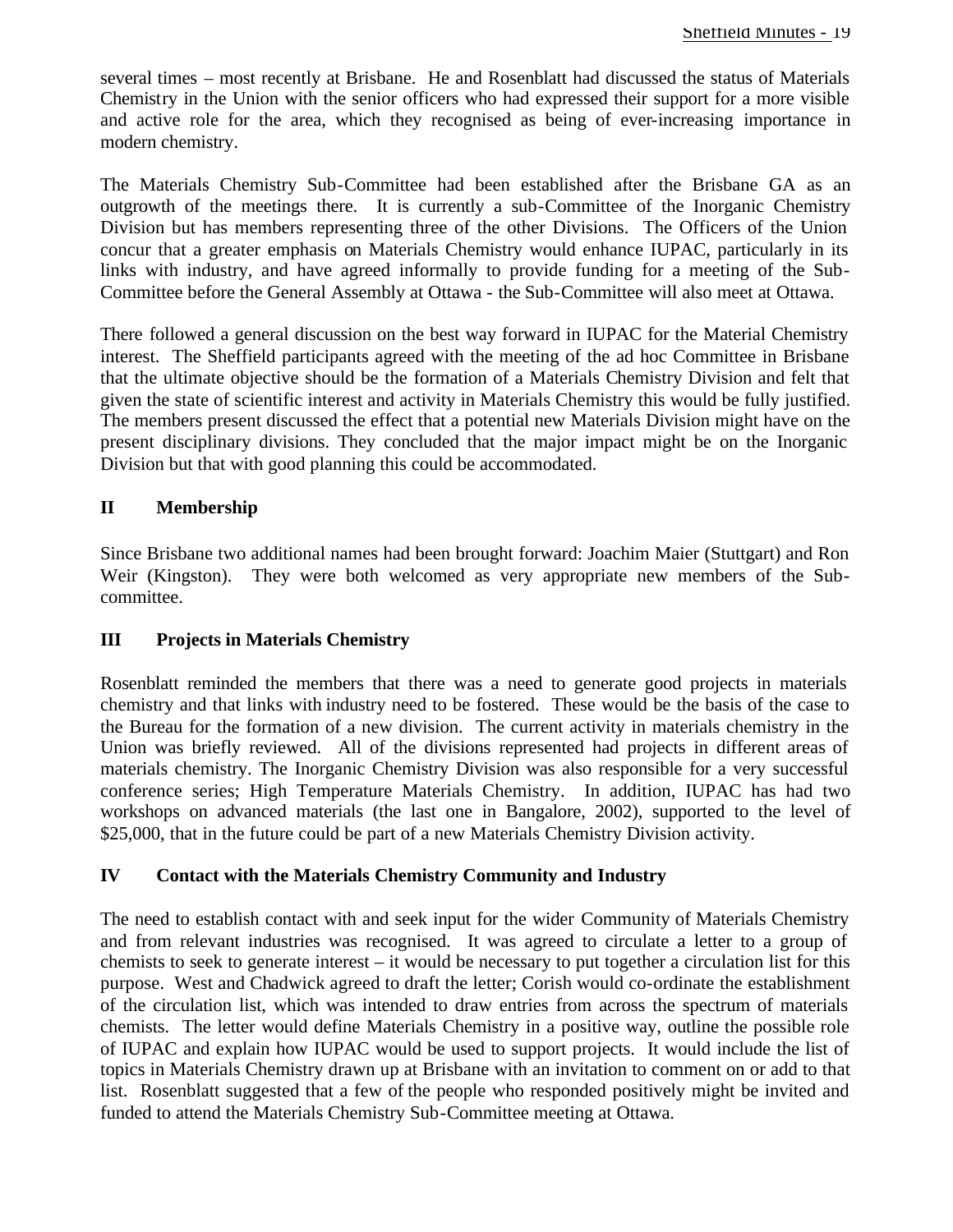#### **V Next Meeting of the Sub-Committee**

A letter outlining the outcome of the Sheffield meeting should be sent (Action: Corish) to all current members of the Sub-Committee and a meeting set up before Ottawa. Suggestions for a suitable time and venue might be sought, e.g., in conjunction with a major topical conference in the area to try to maximise attendance.

Alan V. Chadwick **Secretary** 

#### **Report from Division VIII: Nomenclature and Structure Representation**

#### **IUPAC DIVISION (VIII) OF CHEMICAL NOMENCLATURE AND STRUCTURE REPRESENTATION**

\_\_\_\_\_\_\_\_\_\_\_\_\_\_\_\_\_\_\_\_\_\_\_\_\_\_\_\_\_\_\_\_\_

#### **Report prepared by Alan McNaught and presented to the ACS Committee on Nomenclature, Terminology and Symbols, Boston, MA, 17 August 2002; The present copy was presented by H.D. Kaesz to Div. II (IUPAC), Sheffield, UK, 4 Sept. 2002.**

• *Establishment of the new Division*. Established in January 2002, the new IUPAC Division VIII consists of a Division Committee (twelve members and six National Representatives) and an Advisory Subcommittee (40 people). Membership lists are attached. Division members have access to a Web Discussion Board, on which minutes of meetings and current draft recommendations are posted for comment. The Joint IUPAC-IUBMB Commission on Biochemical Nomenclature reports to the Division Committee; however its future is under review. The IUPAC Bureau will consider at its September meeting how the work of this body should be handled, and will then begin discussions with IUBMB.

#### • *Current projects*

• *IUPAC Chemical Identifier*. The prototype algorithm for well-defined, discrete covalent organic structures was distributed for testing in March 2002. The project group reviewed feedback at a meeting in Columbus on June 30th. No problems were apparent, and release of a further version is planned for the end of 2002. News items reporting the software release appeared in *Nature:*

http://www.rsc.org/IUPAC8/attachments/IChI-Nature502.pdf

and *The Alchemist:*

http://www.chemweb.com/alchem/articles/1015947904091.html

A CAS/IUPAC Conference on Chemical Identifiers and XML for Chemistry was held in Columbus on July 1st. This meeting was devised following discussions with *Chemical Abstracts* staff when the IUPAC Chemical Identifier project was initiated. The speakers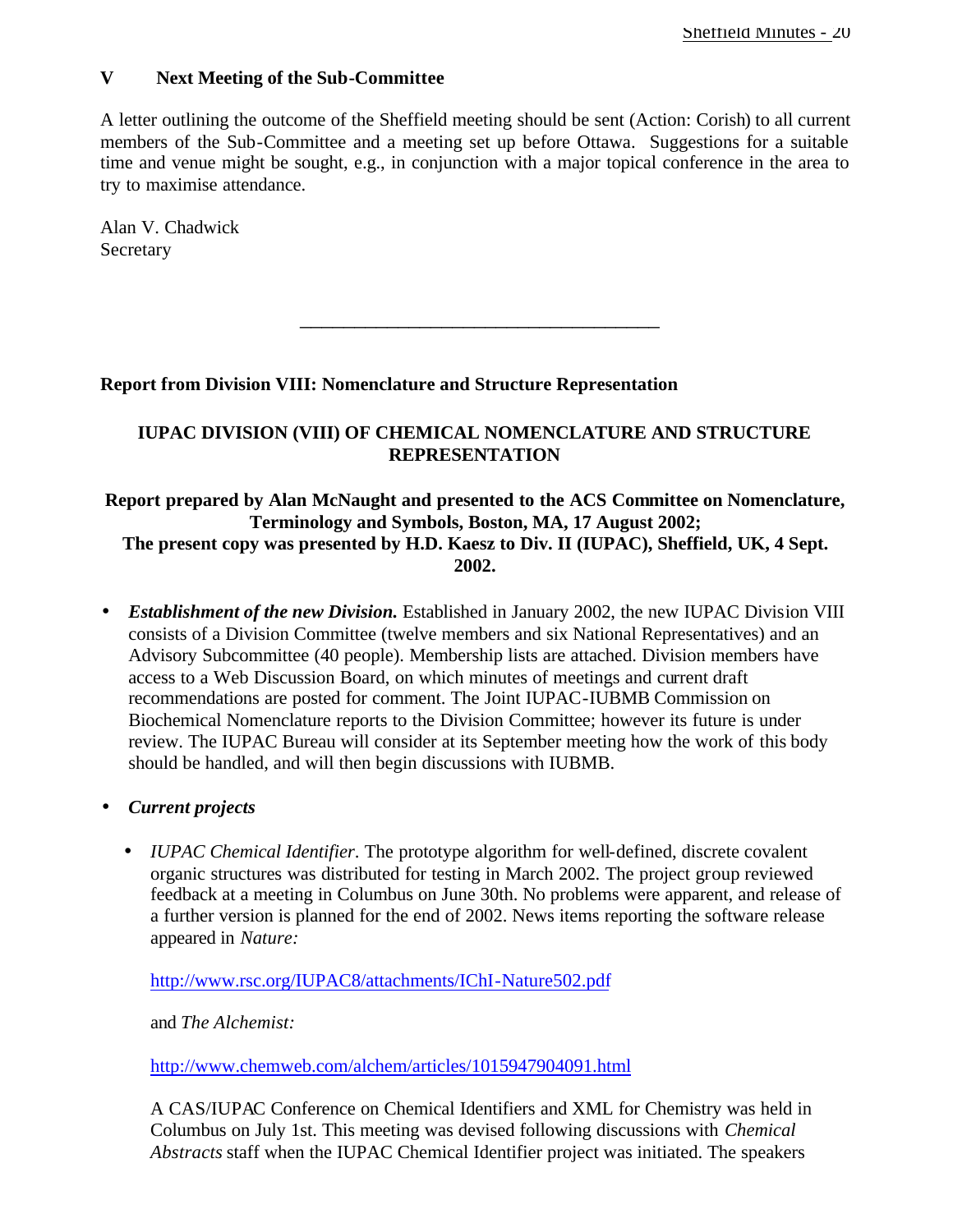reviewed various types of identifier, and explored their relationship with potential XML schemas for molecular data. The conference abstracts are available at:

http://www.rsc.org/IUPAC8/attachments/CAS-IUPACConf.doc

- *Organic preferred names*. Work on the new Nomenclature of Organic Chemistry (IUPAC Blue Book), including recommendations for identifying IUPAC-preferred names, is approaching completion. The project team will review a complete draft in Boston on August 14-15.
- *Alignment of recommendations for inorganic and organic nomenclature.* Principles for rationalising naming recommendations in areas of overlap were discussed at meetings in Cambridge in September 2001 and January 2002, and decisions were made on how to proceed with the revision of the Red Book (Nomenclature of Inorganic Chemistry; to be published by RSC next year) and the new Blue Book.
- *Fullerene nomenclature Part II.* Extension of the recently published recommendations to larger and more complicated molecules.
- *Rotaxanes and catenanes*
- *Cyclic macromolecules*
- *Macromolecular rotaxanes*
- *Dendritic and hyperbranched polymers*
- *Chemically modified polymers*
- *Scoping exercises*
	- *Stereochemistry.* Requirements for future development of stereochemical nomenclature in all disciplines are being reviewed, and project proposals will be formulated towards the end of 2002.
	- *Structure representation*. Jonathan Brecher (CambridgeSoft) is investigating what kind of general guidelines for drawing chemical structures on a computer might be helpful to the community. A project proposal is expected to emerge later this year.

#### *Alan McNaught* **9 July 2002**

#### **Division Committee membership**

| President:       | Dr Alan McNaught         | (Royal Society of Chemistry)   | 4 years |
|------------------|--------------------------|--------------------------------|---------|
| Secretary:       | Dr Warren Powell         | (ex-Chemical Abstracts)        | 4 years |
| Titular members: | <b>Prof Michael Hess</b> | (Gerhard-Mercator U, Duisberg) | 2 years |
|                  | Prof Herb Kaesz          | (UCLA)                         | 4 years |
|                  | Prof Jeff Leigh          | (Sussex)                       | 2 years |
|                  | Dr Gerry Moss            | (Queen Mary, U of London)      | 4 years |
|                  | Dr Bill Town             | (ChemWeb)                      | 2 years |
|                  | Dr Tony Williams         | (ACDLabs)                      | 4 years |
|                  | Dr Michael Dennis        | (Chemical Abstracts)           | 2 years |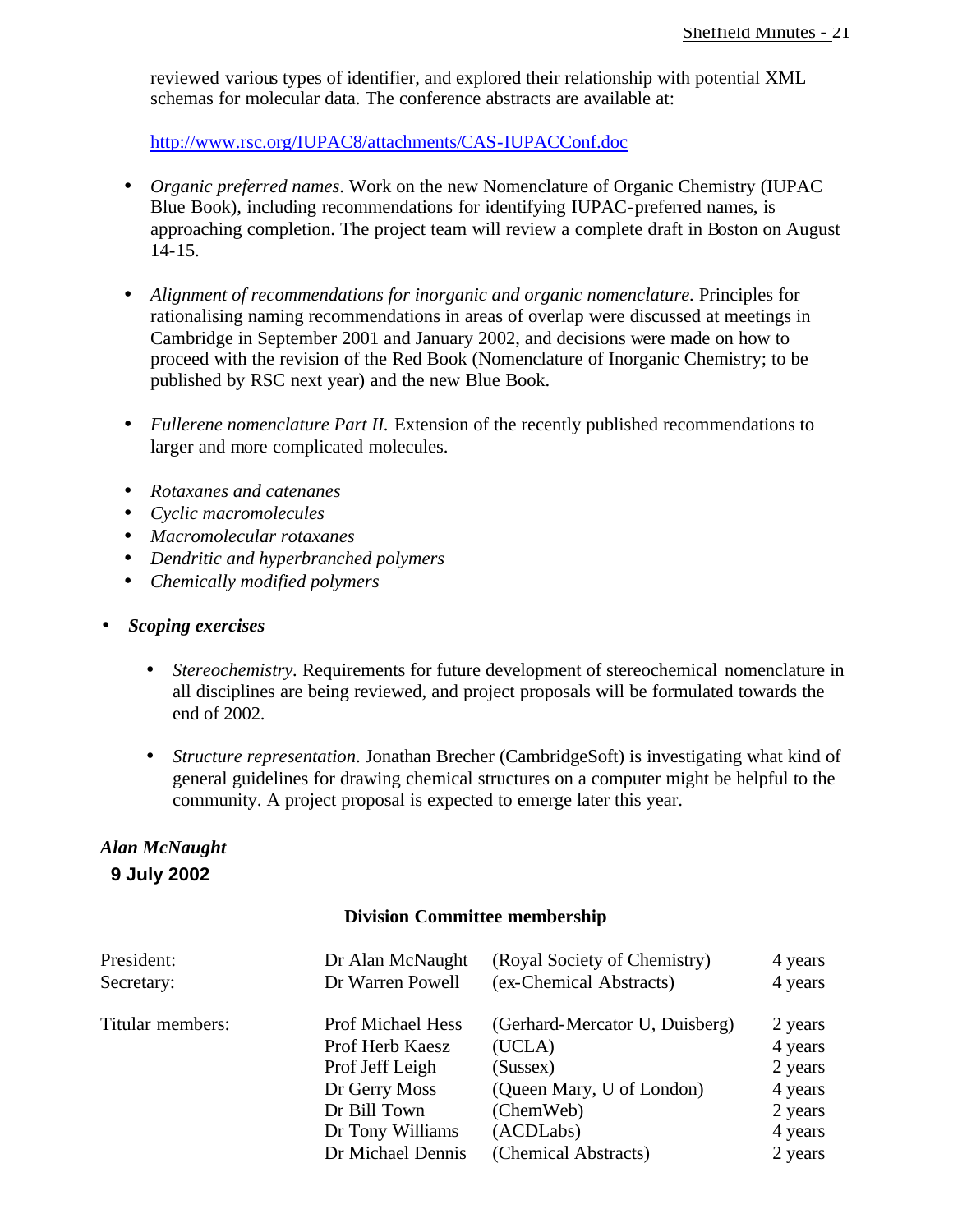| Associate members:               | Dr Steve Heller                                                    | (NIST)                 | 2 years |  |
|----------------------------------|--------------------------------------------------------------------|------------------------|---------|--|
|                                  | Prof Sandy Lawson                                                  | (Beilstein/MDL)        | 2 years |  |
|                                  | <b>Prof Bruce Novak</b>                                            | (North Carolina State) | 2 years |  |
| <b>National Representatives:</b> | Prof Osman Achmatowicz (Poland), Prof Roberto de Barros Faria      |                        |         |  |
|                                  | (Brazil), Dr Jean Toullec (France), Prof Yohsuke Yamamoto (Japan), |                        |         |  |
|                                  | Prof Jiasong He (China), Prof Bernardo Herold (Portugal)           |                        |         |  |

Advisory Subcommittee membership

Dr Hidetsugu Abe (Toyohashi U of Technology, Japan) Prof Steven M Bachrach (Trinity U San Antonio, USA; Editor, Internet Journal of Chemistry) Dr Byron J Bossenbroek (Chemical Abstracts, USA) Mr Jonathan Brecher (CambridgeSoft, USA) Dr John Brennan (European Patent Office, Netherlands) Prof Neil G Connelly (Bristol, UK) Prof Richard Cammack (Kings, London, UK; Chairman IUPAC-IUBMB Joint Commission on Biochemical Nomenclature) Dr Ilaria Campagnari (GSK, Italy) Prof Chong Shik Chin (Seoul, Korea) Prof Franco Cozzi (Milan, Italy) Dr Ture Damhus (Novozymes, Denmark) Prof Bernadette Donovan-Merkert (U of North Carolina, Charlotte, USA) Prof Andreas Dress (Bielefeld, Germany) Dr Andrey Erin (ACDLabs, Russia) Dr Geoff Fairhurst (BASF, Germany) Prof Henri A Favre (Montreal, Canada) Dr Piroska Fodor-Csányi (Budapest, Hungary) Dr Patton M Giles (Chemical Abstracts, USA; ACS Nomenclature Committee) Dr Jonathan M Goodman (Unilever Centre for Molecular Informatics, Cambridge, UK) Prof Richard M Hartshorn (Canterbury, New Zealand) Dr Karl-Heinz Hellwich (Beilstein, Germany) Prof Bernardo J Herold (Lisbon, Portugal) Dra. Rita Hoyos de Rossi (Cordoba, Argentina) Dr Alan T Hutton (Cape Town, South Africa) Dr Wolf-Dietrich Ihlenfeldt (Computer Chem Center, Erlangen-Nurnberg, Germany) Prof Aubrey D Jenkins (Sussex, UK) Prof Jaroslav Kahovec (Prague, Czech Republic) Prof Alan R Katritzky (Florida Center for Heterocyclic Compounds, USA) Professor Risto S Laitinen (Oulu, Finland) Dr Graham F McCann (Royal Society of Chemistry,UK; Editor, Dalton Trans. and J Materials Chem) Dr W Val Metanomski (Chemical Abstracts, USA) Prof Ebbe Nordlander (Lund, Sweden) Prof Vincent L Pecoraro (Michigan, USA; Assoc Editor, Inorg Chem) Prof C Dale Poulter (Utah, USA; Editor, J Org Chem) Prof Damon D Ridley (Sidney, Australia) Dr Paolo Righi (Milan, Italy) Ms Helen Schofield (Manchester, UK) Dr Steve Stein (NIST, USA) Dr Sarah Thomas (Royal Society of Chemistry, UK; Editor, ChemComm)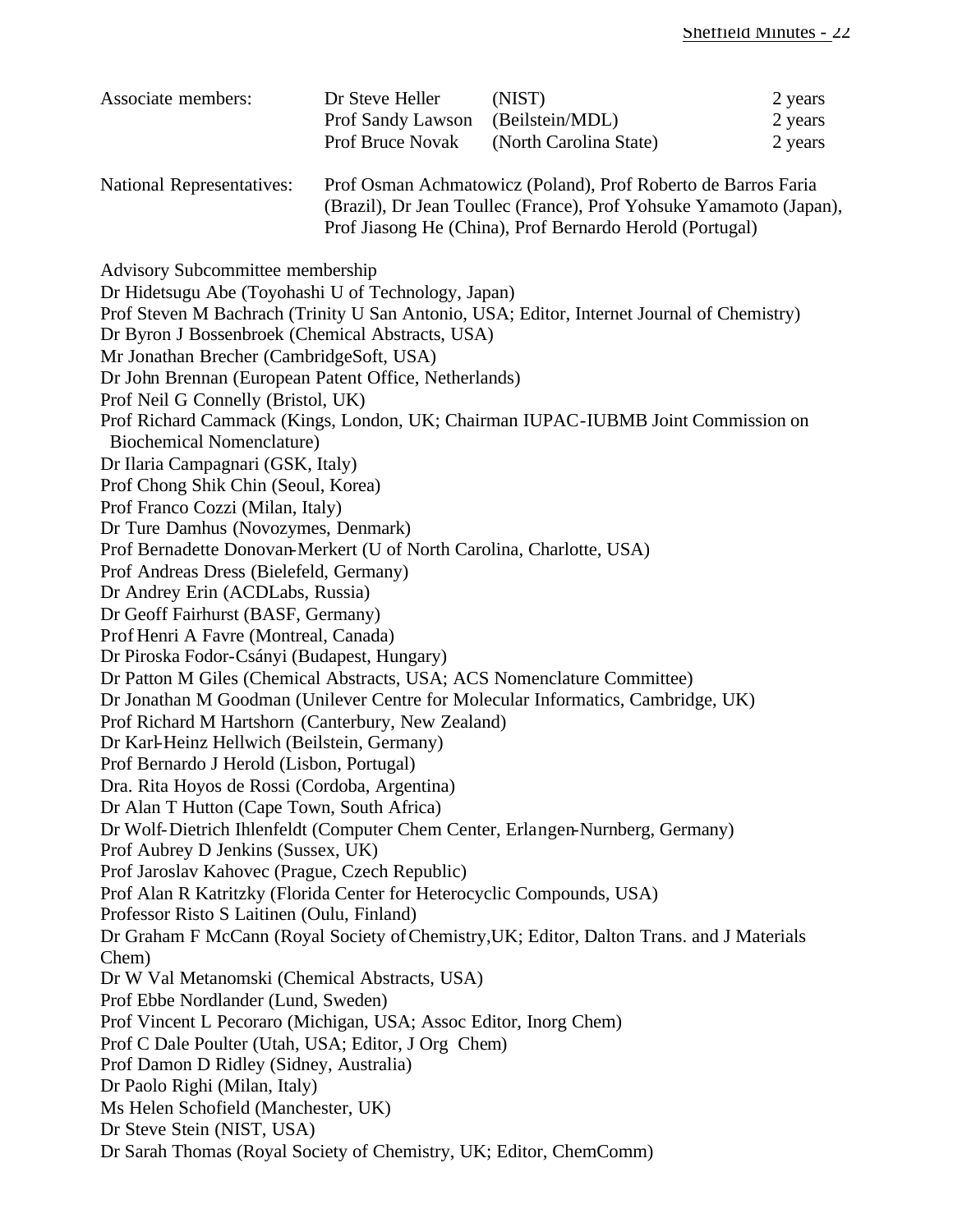Mr Kevin Thurlow (LGC Nomenclature Advisory Service, UK) Dr Edward S Wilks (ex-Dupont, USA) Dr Janusz L Wisniewski (MDL, Germany) Dr Shen-Gang Yuan (Shanghai, China)

#### **Report from Project 1999-001-1-200 - Nomenclature of inorganic chemistry - Revised 'Red Book' -part I.**

\_\_\_\_\_\_\_\_\_\_\_\_\_\_\_\_\_\_\_\_\_\_\_\_\_\_\_\_\_\_\_\_\_\_\_

Gerd Rosenblatt has asked me to send a report on the Red Book. I have just sent one to Alan McNaught so this is very much the same.

I have attached a list of chapter headings, etc. as an rtf file, (please let me know if you cannot open it). The list also says who has done what and also what remains to be done.

Basically, almost everything has been revised several times and is waiting final checking before being sent for review. I expect to receive Chapter 6 in the next two days, and Ture Damhus is working on the extended Table VIII which I have no doubt he will deliver very soon. The only remaining chapter is that on organometallic chemistry, which I have yet to see since Brisbane. The version considered there was very near completion and I hope to see one I can finally edit in the next few weeks. (I have being continually chasing the author).

When I have everything I intend to meet with Ture Damhus, and maybe others, to go over everything for consistency. It will then go out for review.

In summary, we are a little behind schedule. I am here this week, away for a week, back for one more week, then away for one month. In other words I have two weeks available before the beginning of September. After that I am very likely to be the new Dean of Graduate Studies for the Science Faculty here so that I will have less time to finish the Book. However, once I have the organometallic chapter and get together with Ture it should not take long to finish. With luck it may be in a fit state for review by the end of October. I will keep you informed. Incidentally, I think the revised version will be changed much more than originally envisaged. It should therefore be a lot better for that!

\_\_\_\_\_\_\_\_\_\_\_\_\_\_\_\_\_\_\_\_\_\_\_\_\_\_\_\_\_\_\_\_\_\_\_

Professor Neil Connelly neil.connelly@bristol.ac.uk Tel: 0117 9288162 FAX: 0117 9290509 mail: School of Chemistry University of Bristol Bristol BS8 1TS UK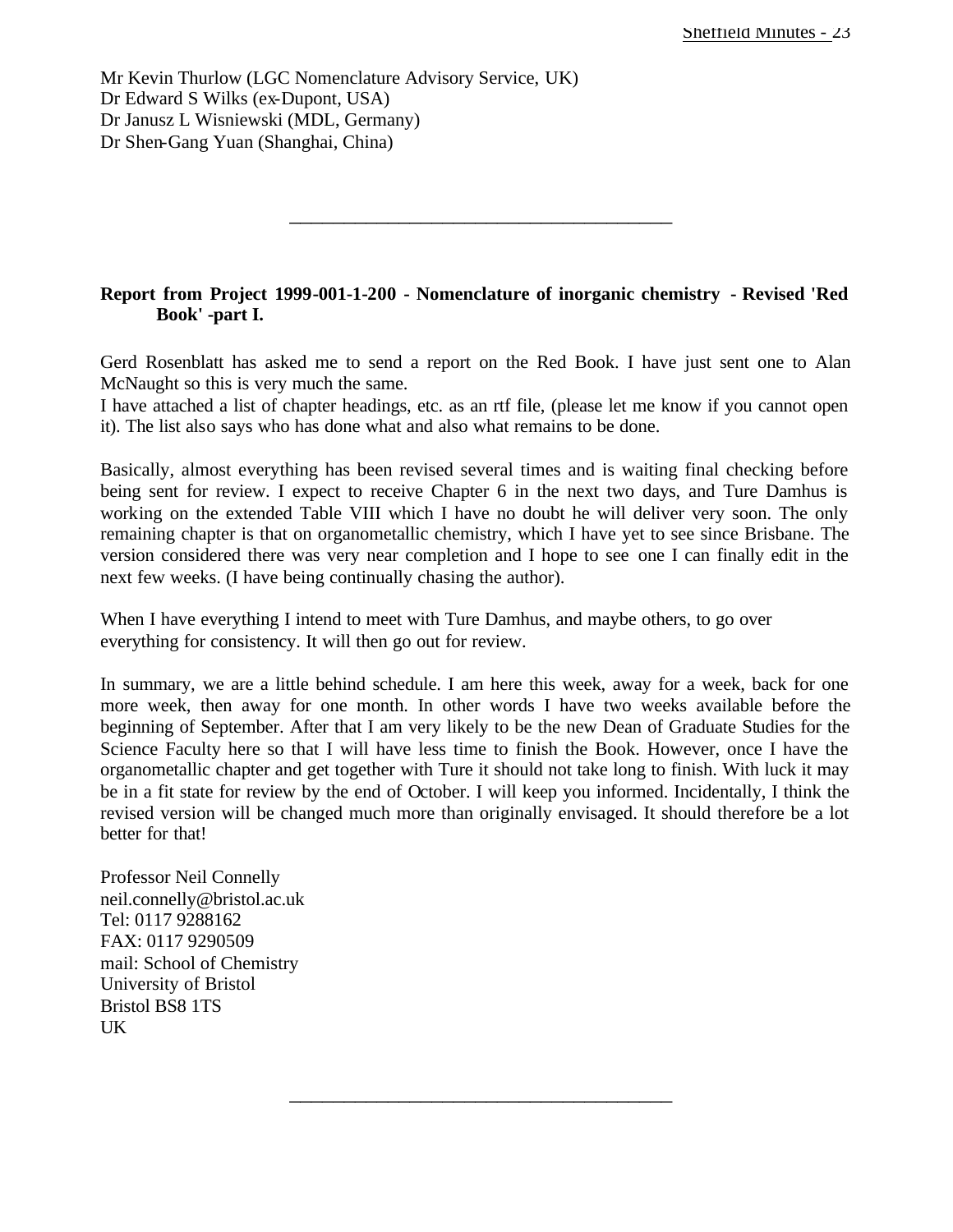**Report from Project 1999-043-1-200 - Element by element review of atomic weights to the year 2000.** 

See report from Subcommittee of Isotopic Abundance Measurements - above

#### **Report from Project 1999-049-1-200 - Thermodynamic characterization of high-temperature superconductors in the yttrium-barium-copper-oxygen system.**

\_\_\_\_\_\_\_\_\_\_\_\_\_\_\_\_\_\_\_\_\_\_\_\_\_\_\_\_\_\_\_\_\_\_\_

The aim of the project is to obtain and recommend for use in chemical researches, design and practical calculations a set of self-consistent thermodynamic data for three high-temperature superconductors in the Y-Ba-Cu-O system. The work has to be done includes: (1) critical assessment and accommodation of existing thermodynamic data for solid phases Y123, Y247, Y124 and liquid solutions of components, (2) analytical representation of the Gibbs energy functions for these phases, and (3) computer-assisted optimisation analysis to obtain a set of functions parameters with the best fitting to the experimental results and fulfilment of thermodynamic relations.

#### PROGRESS:

(1) The first stage of this project concerning description of data for the Y123 solid solution is completed and the corresponding technical report is published in Pure Appl. Chem. 72(3), pp. 463- 477, 2000

 (2) The next stage concerning of data for the Y247 and Y124 phases is successful completed in the second quarter 2001; its results were presented on the Commission II.3 meeting in Brisbane in July 2001.

(3) Now is going the work on the last stage of the project - thermodynamic simulation, data compilation and description for liquid solutions in the Y-Ba-Cu-O system. It is planned to be ended in the first quarter 2003. Preparedness of draft version of the final report and second publication for the PAC were planned in March 2003. But, it seems, the time-table of the last action should be shifted on one-two quarters later because of delay of some primary publications, which have to be used in the work with technical report for PAC.

\_\_\_\_\_\_\_\_\_\_\_\_\_\_\_\_\_\_\_\_\_\_\_\_\_\_\_\_\_\_\_\_\_\_\_

Task Group Chairmen G. F. Voronin July 30, 2002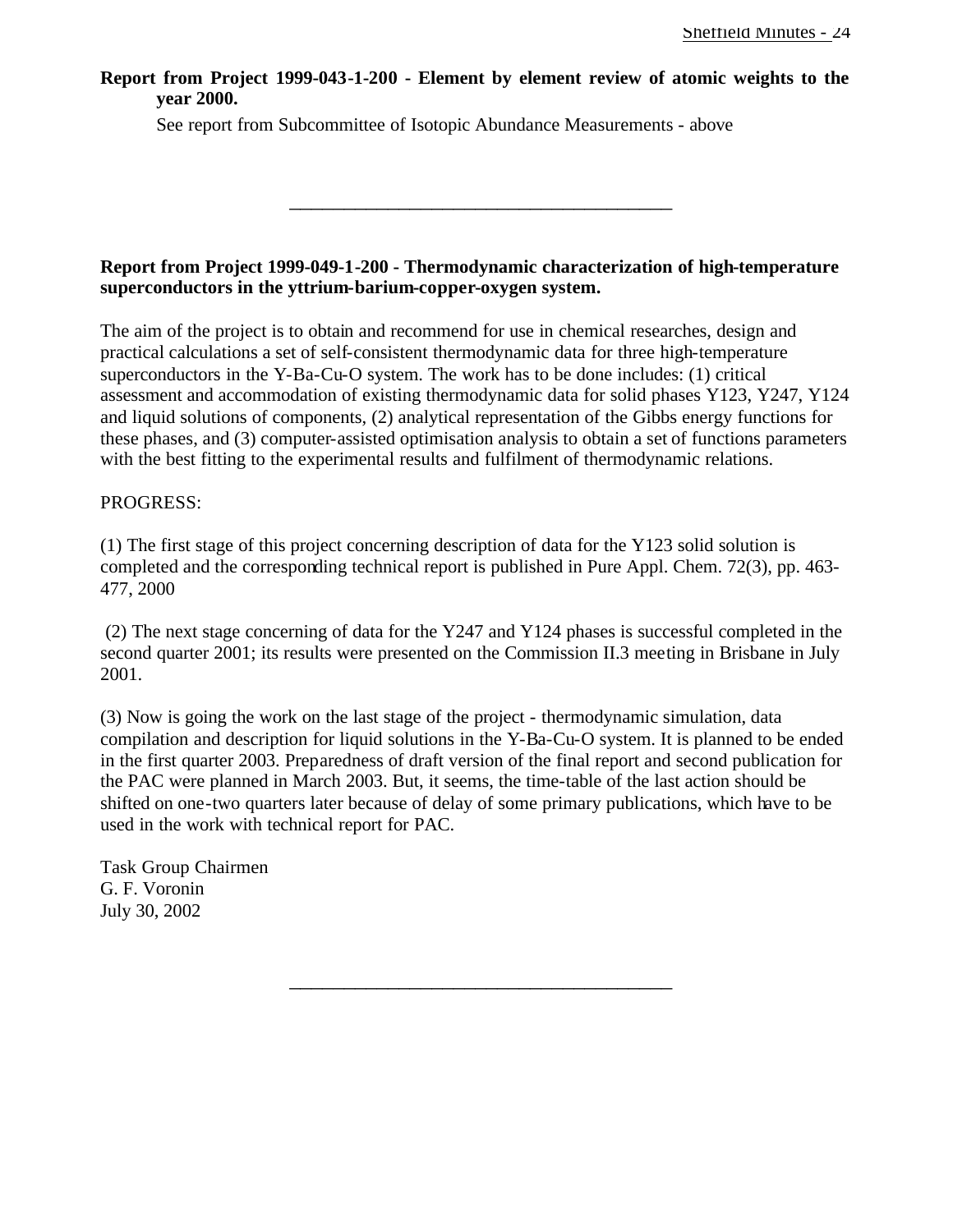#### **Report from Project 2000-020-2-200 - Collecting, testing and dissemination of experiments in solid state and materials chemistry.**

1. After Brisbane meeting Dr. Aysen Yilmaz apologized for withdrawing from the task force because moving to the in USA to take up a post-doctoral position.

2. No response was received from Prof. Carlsson to our e-mail messages. We think that he has withdrawn from the group.

3. Two new names were added to the list, Prof. Subba Rao from Singapore and Prof. U.V. Varadaraju from India. Prof. Rao is the scientist who submitted some previous experiments to Prof. Kihlborg . He suggested Prof. Varadaraju, who also volunteered to test some of the experiments. Prof. Rao also promised to collect some new experiments.

4. I received a negative response from several people that Prof. Kihlborg suggested. from Sweden for testing the experiments originated from Stockholm University. We will try to check some of them in our University.

5. Prof. H. Mandal is going to send 3 new experiments. Others from our University promised to contribute.

6. Prof. Art Ellis and Prof. R Kniep stated that they do not have facilities to test these experiments.

7. At the moment only 7 experiments have been checked, 3 more are being investigated and will be finished soon in our Department. Some of these will require retyping.

8. I consider that, at the moment i is not necessary to arrange a meeting. We should meet when there is a considerable progress in the project.

Prof. Dr. Meral Kizilyalli Department of Chemistry Middle East Technical University 06531, Ankara Turkey Tel: 90 312 2103208 Fax: 90 312 2101280

#### **Report from Project 2000-024-2-200 - Teaching high temperature materials chemistry at University.**

\_\_\_\_\_\_\_\_\_\_\_\_\_\_\_\_\_\_\_\_\_\_\_\_\_\_\_\_\_\_\_\_\_\_\_

This is a very short report on status and plans for IUPAC Project "Teaching High Temperature Materials Chemistry at University"(#2000-024-2-200)

Approval of the project and allocation of corresponding budget (for 3-year lifetime of the project, starting 1 January 2002) has been notified on January  $30^{th}$  2002.

#### Present status and plans:

Among Task Group members A. Navrotsky has informed me that due to other very demanding engagements she most probably couldn't take part actively in the project. F.Hodaj with C.Chatillon (who made himself available to help in the project) sent a programme of topics on high temperature and solid-state materials taught at ENSEEG in Grenoble. This is to be added to my collection in the framework of the project. Next autumn I will submit to Task Group members a list of topics and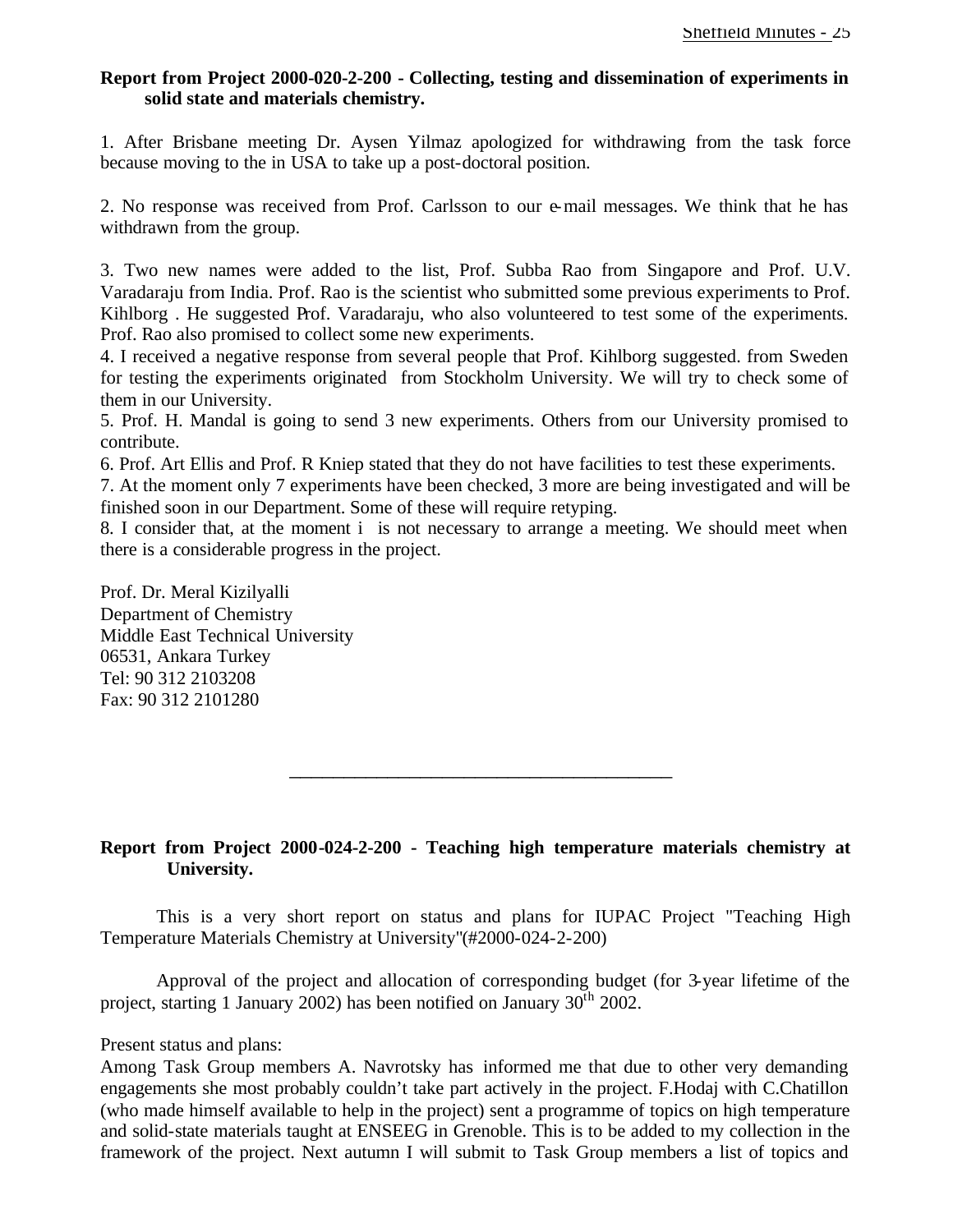bibliographic references as a basis for future work. No expenditure on the budget has been made so far.

In addition to the exchange of materials by e-mail, perhaps some of the Task Group members could meet and discuss on the project in the occasion of the HTMC-XI Conference next May in Tokyo.

\_\_\_\_\_\_\_\_\_\_\_\_\_\_\_\_\_\_\_\_\_\_\_\_\_\_\_\_\_\_\_\_\_\_\_

Gianni Balducci

#### **Report from Project 2001-019-2-200 - Guidelines for mass spectrometric isotope ratio measurements.**

Interim Report August 2002

| Project Start:             | Jan 1, 2002                                                        |
|----------------------------|--------------------------------------------------------------------|
| Project Lifetime:          | 2 years                                                            |
| <b>Allocated Budget:</b>   | 2,000 USD                                                          |
| <b>Task Group Members:</b> | T. Walczyk, M. Berglund, J. K. Böhlke, K. G. Heumann,<br>P. Taylor |

It is the aim of this project to provide basic guidelines for isotope ratio measurements by inorganic mass spectrometry to improve data quality and comparability. As noted by one of the reviewers, consensus building within the community is critical to ensure that guidelines are finally considered in routine work. The internet may serve here as an ideal tool. The last Goldschmidt Conference in Davos, the major scientific meeting of the isotope geology community, has been used successfully to create awareness that guidelines are needed for quality control and reporting of high precision isotope ratio measurements. As a first step it has been agreed to set up a listserver on the internet which will allow

- to involve users directly in discussions regarding matters of quality control and data reporting in isotope ratio mass spectrometry
- for attracting scientists outside the IUPAC task group to contribute actively to guideline definition
- for discussing and criticizing proposed guidelines as well as other IUPAC recommendations openly between users

Access to the listserver should not be limited to isotope geologists as the major user group interested in isotope ratio measurements. This will ensure that interests of the entire inorganic mass spectrometry are considered properly. The host of the biggest internet forum on inorganic mass spectrometry (Mike Cheatham, Syracuse University, NY) has agreed to set up a new listserver dedicated to the above topics. This listserver will be used to publish a draft version of the guidelines proposed by the task group members which is in preparation. None of the financial resources allocated by IUPAC to the project have been used yet.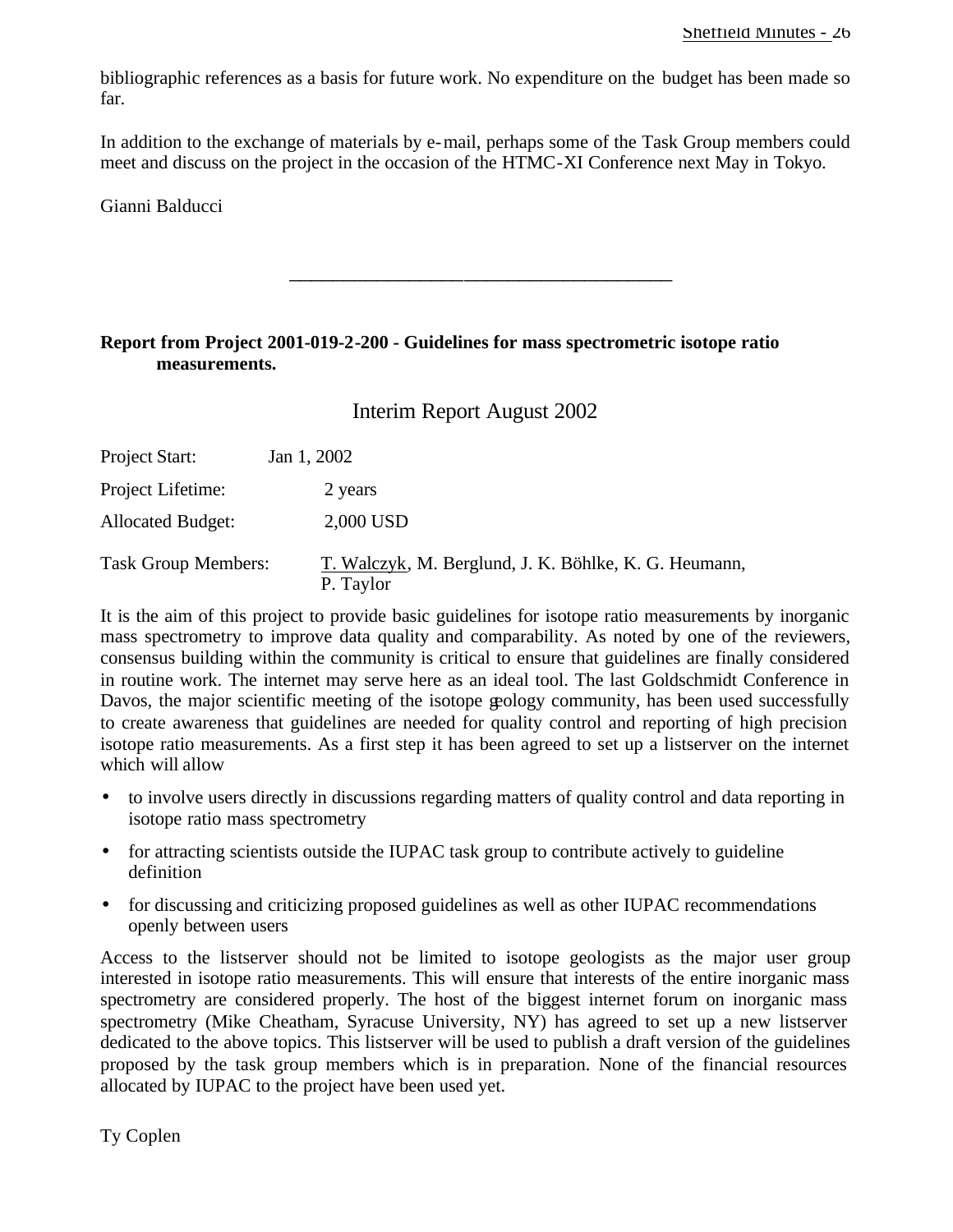#### **Report from Project 2001-042-1-200 - Review of Isotopic Abundances in Extraterrestrial Materials: Part 1.**

\_\_\_\_\_\_\_\_\_\_\_\_\_\_\_\_\_\_\_\_\_\_\_\_\_\_\_\_\_\_\_\_\_\_\_

See Report from Subcommittee on Extra-Terrestrial Isotopic Abundances

#### **Report from Project 2000-002-2-100 - Standardization of methods for the characterization of inorganic membranes (with Division 1)**

\_\_\_\_\_\_\_\_\_\_\_\_\_\_\_\_\_\_\_\_\_\_\_\_\_\_\_\_\_\_\_\_\_\_\_

The notification of the approval of the project was received at the end of January, 2001. A workshop was held in Montpellier, France on Thursday, June 26, 2001 with seven (7) invited oral presentations, which included Microstructure, Structure and Defect Structure, in Mixed Conductor Membrane Materials (R. Bredsen of Norway), Present Status of the "CHARMME" Network. Harmonization of Characterization Procedure for Porous Membranes (C. Guizard of France), An Overview of Techniques for Membrane Characterization (T. Tsotsis of USA), Characterization of Inorganic Membranes by Radiation Scattering and Spectroscopic Techniques (J. Ramsay of France), Status of Zeolite Membrane Characterization (R. Noble of USA) and Characterization of Pd and Pd/alloy Membranes (J. D. Way of USA). There were about 80-100 people attended the Workshop and participated in the discussions.

The project coordinator, Y.H. Ma, attended the  $41<sup>st</sup> IUPAC$  General Assembly and made a brief summary of the Workshop at the Commission I.6: Colloid and Surface Chemistry Including Catalysts meeting. A tentative schedule for carrying the project was also discussed in the Commission meeting and it was decided that the following tentative schedule would be appropriate:

- 1. July, 2002, Formation of subgroups and draft reports of subgroups.
- 2. End of 2002, first draft report for comments.
- 3. Middle of 2003, second draft report for review.
- 4. September, 2003, Final report.
- 5. January, 2004, Publication.

At the time of the formation of the tentative schedule, it appeared to be reasonable. However, at the present, it seems to be rather ambitious although it is still the project coordinator's intent to do his best to meet the schedule.

The leaders of five subgroups have either appointed or being appointed. They are:

- 1. Zeolite Membranes: R. Noble of University of Colorado, USA .
- 2. Mixed Conductor Membranes: J. Lin of University of Cincinnati, USA
- 3. Porous Inorganic Membranes: D. Fain of USA
- 4. Metal Membranes: to be appointed
- 5. Radiation and Spectroscopic Techniques for Membrane Characterization: to be appointed.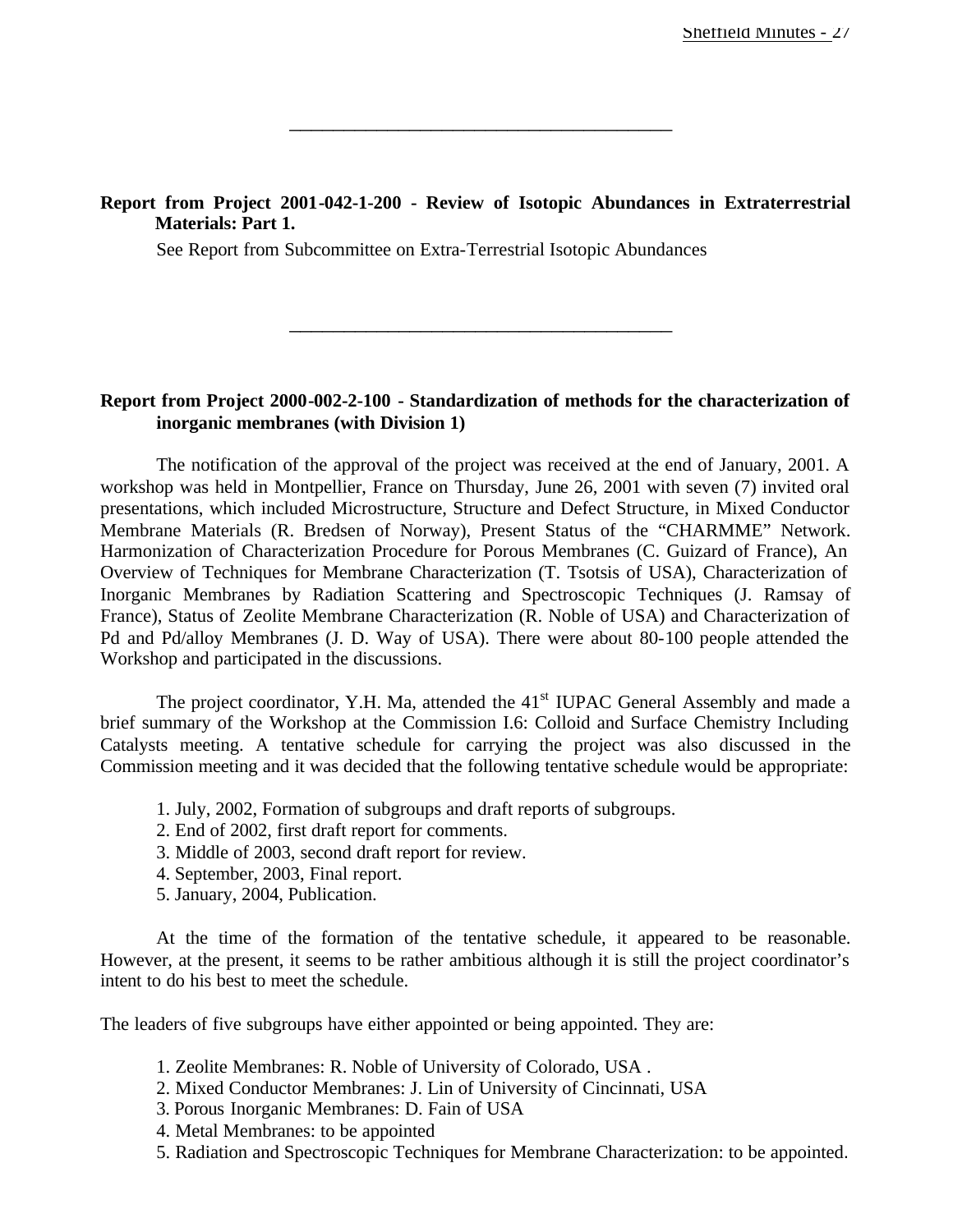Reports of subgroups are expected to be completed within three – four months. These will then be put together for comments.

Yi Hua Ma June 16, 2002

#### **Report from Project 2000-007-1-400 - Glossary of terms relating to polymeric gels and networks, hybrid inorganic polymeric materials and the processing thereof (with Division IV)**

\_\_\_\_\_\_\_\_\_\_\_\_\_\_\_\_\_\_\_\_\_\_\_\_\_\_\_\_\_\_\_\_\_\_\_

The bulk of the work on this project has been performed. Early meetings of the task group collected a long list of the relevant terms. A meeting of the task group earlier this year drew up classifications for the terms and considered any omissions. Jones and Chadwick worked further on the glossary in the Spring of 2002 and it was put into a first draft form. Division IV met in Beijing this Summer and Jones held a meeting with other members of the task group to review the draft. Further revisions were suggested. Jones and Chadwick will address the revisions and prepare a version for internal evaluation before it goes to the final approval procedures.

Alan V. Chadwick September  $4<sup>th</sup>$  2002

**Report from Project 2001-031-1-800 - Alignment of nomenclature in areas of overlap between the preferred names for organic nomenclature and the revision of the nomenclature of inorganic chemistry (with Division VIII).** 

\_\_\_\_\_\_\_\_\_\_\_\_\_\_\_\_\_\_\_\_\_\_\_\_\_\_\_\_\_\_\_\_\_\_\_

THE final report for the project mentioned below has been posted or is being posted on the Division VIII web board and the IUPAC web site by Alan McNaught and Fabienne Meyers. The following links will enable you to download a copy in either Word rtf or Adobe pdf format.

www.rsc.org/IUPAC8/attachments/Cambridge0102.rtf www.rsc.org/IU3UMOpxhf PAC8/attachments/Cambridge0102.pdf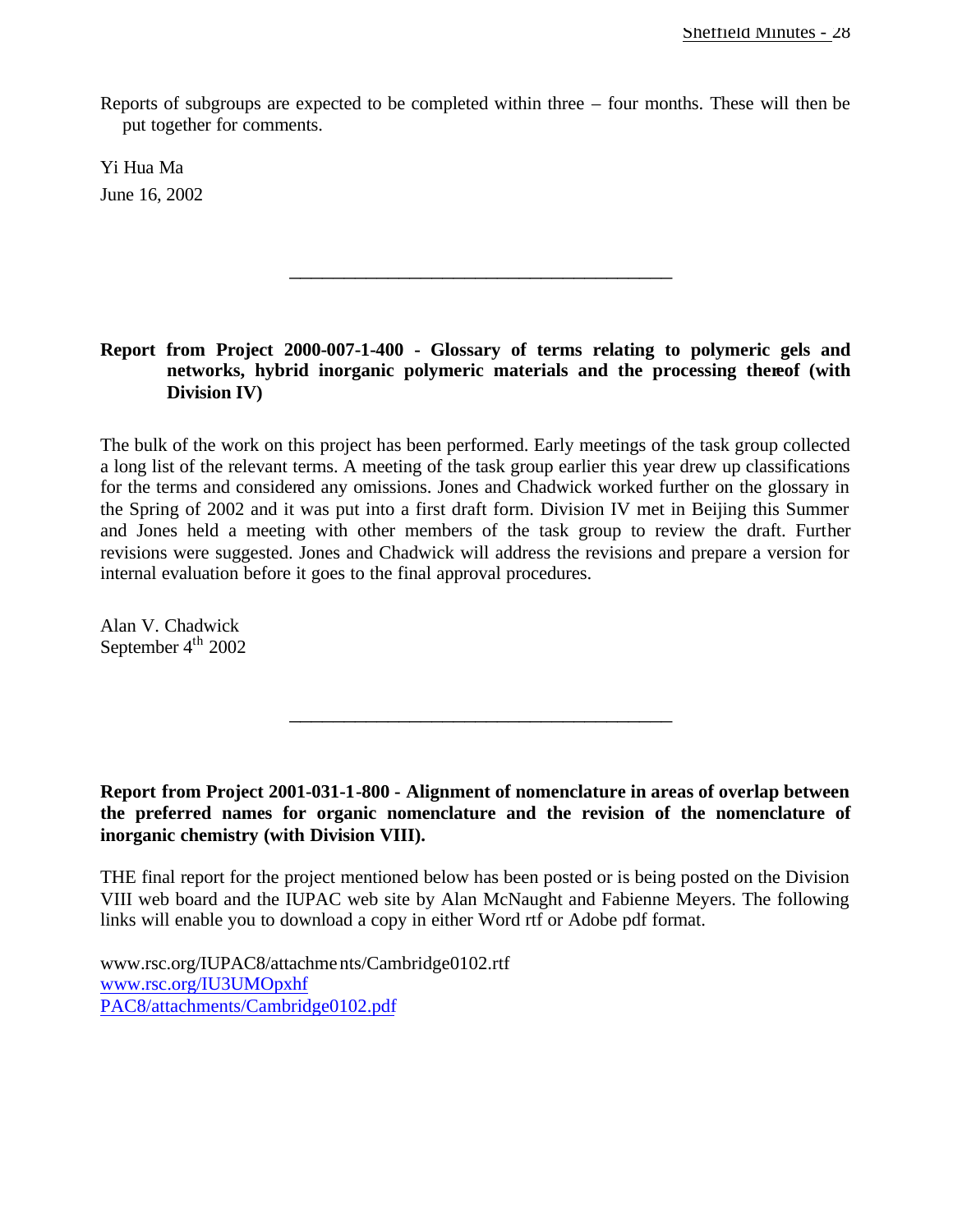### **Brief summary of meeting of IUPAC project group,**

### **Cambridge, January 27-28, 2002**

**Project # 2001-031-1-800**

#### *Participants*

**Henri Favre** (**HF**), **Warren H. Powell** (**WHP**), **Richard Hartshorn** (**RH**), **Ture Damhus** (**TD; chairman)**, **Gerry P. Moss** (**GPM**); **Alan D. McNaught** (**ADM**), **Neil G. Connelly** (**NGC**)**, Herbert D. Kaesz (HDK)** (**GPM**, **NGC**, **HDK** only January 27)**.**

The first five participants on the list constitute the project group with **HF** and **WHP** representing the former Commission on Nomenclature of Organic Chemistry and its project on writing a new Blue Book to replace the Blue Book from 1979 and the Blue Guide from 1993, **GPM** representing the IUPAC-IUBMB Joint Commission on Biochemical Nomenclature, and **RH** and **TD** representing the team working at a revision of the Red Book from 1990 (Red Book I). **NGC** is editor-in-chief of the revised Red Book I and **HDK** was chairman of the former Commission on Nomenclature of Inorganic Chemistry (CNIC) where the Red Book I revision project was initiated.

**ADM** is president of Division VIII on *Chemical nomenclature and structure representation* and also hosted the meeting at the facilities of The Royal Society of Chemistry in Cambridge.

*(Chairman's comment: Most attendees considered the meeting to have provided useful discussions and clarification of a number of issues. Attempts were made to compose proper minutes after the meeting, but failed due to disagreement on a number of details in the wording. The present summary is the sole responsibility of the chairman and is mostly kept rather brief.)* 

#### *1. Review of production plans for the Red and Blue Book*

**NGC** explained that the current timetable for the Red Book I revision called for submission of the manuscript for review in June 2002 and submission to the RSC for publication in December 2002. RB I is out of print and further delays in the production of the revision should be avoided. As a consequence, the RB I team stood firmly on the decision that *inorganic preferred names will not be given in the revision*, but must be left for a future project group to deal with.

The Blue Book timetable involves completion of a technically edited draft by April 2002 (could be postponed a couple of months); reviews in by September 2002; final draft December 2002; copyediting completed March 2003; galley proofs corrected September 2003. A publisher has not yet been chosen. Several attendees pointed out that it would be advantageous to have The Royal Society of Chemistry also publish the Blue Book.

The review process was also discussed. One part of the public review could be posting the entire Red and Blue books on the notice board of the Division VIII advisory subcommittee for its 40-odd members to review. In addition, **NGC** suggested to consider actually offering individuals a modest compensation, *e.g.* £ 100, for reviewing one of the books.

When the books are presented for review, a cover letter should clearly state where substantial changes have been made relative to previous recommendations (*e.g.* 'chloro' to 'chlorido' in additive nomenclature). **NGC** is collecting items for such a cover letter for the Red Book.

In some cases, it may still be necessary to just state that "further work on this topic is in progress" (*e.g.* metallacycles, cf. item 4 below).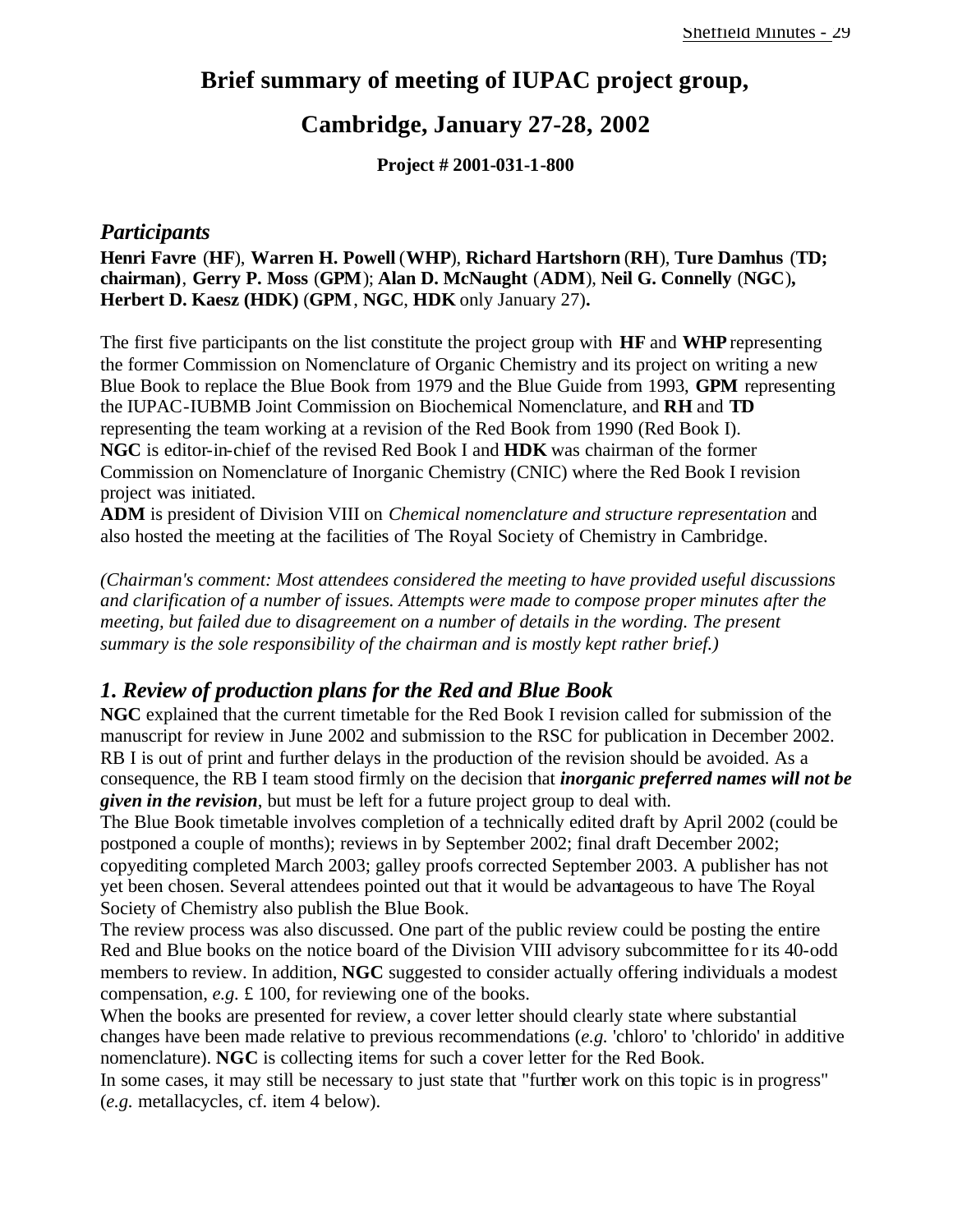#### *2. Preferred names and preselected names*

The point of this discussion was to ensure that later work on preferred names in inorganic nomenclature (cf. above) was not unduly anticipated in the Blue Book , *i.e.* to ensure that *no* **inorganic (non-carbon-containing) compounds were given preferred names** in the Blue Book.

A device was discussed which would enable the organic rules to institute certain inorganic hydride parent names (such as 'hexasilinane') and inorganic oxoacid parent names (such as 'phosphinic acid') as *preselected* for the specific application as parent names for providing preferred names of organic derivatives by substitutive or replacement or functional class nomenclature, without designating them as preferred names for the inorganic compounds themselves at the present time.

It is important to stress that the intention here was just to free the present Red Book I revision team from any considerations about preferred names at this time. It may well be that the parent names now preselected by the Blue Book team, or a number of them, will later be preferred names (for example, 'trisiloxane', 'diphosphoric acid'). Furthermore, the names of parent oxoacids to be used in organic nomenclature will also be mentioned (and indexed) in the revised Red Book I, in some cases in the text and in all cases in the revised and enlarged Table VIII.

Whereas the above *concepts* were applauded as useful and a major step ahead, there were varying opinions on the terms 'preferred' and 'preselected' themselves. It was suggested that the Division (VIII) should take responsibility to eventually consult more widely with the community and ask for better alternatives.

### *3. Hydrogen names for acids and partially dehydronated acids*

Correspondence after the meeting has shown that this long-standing issue is not yet fully resolved. The discussion at the meeting dealt with

(1) inorganic names with 'hydrogen' joined directly to the name of an anion, *e.g.* 'dihydrogenphosphate' or, fully systematically (in a format currently proposed in the revised Red Book I), 'dihydrogen(tetraoxidophosphate)(1−)';

(2) partially dehydronated organic acids, by present rules named with the word 'hydrogen' separate from the rest of the name, *e.g.* 'hydrogen phthalate';

(3) partial esters in the names of which 'hydrogen' is also a separate word, *e.g.* 'methyl hydrogen sulfate', 'ethyl hydrogen phthalate';

It may happen that there will continue to be a difference between the naming of inorganic and organic compounds here. It was pointed out that in certain languages (Finnish, Scandinavian languages, German), the chemical names in question are written in one word anyway, so some of the above problems disappear, but also the possibility of using the space for any kind of distinction is absent.

### *4. Organometallic nomenclature*

Chapter 11 of the revised Red Book I and Sections P-68 and P-69 of the new Blue Book are planned to address the nomenclature of organometallic compounds in the broad sense of the term, *i.e.* compounds with carbon bonded to elements of groups 1,2,12,13,14,15,16, and the transition elements.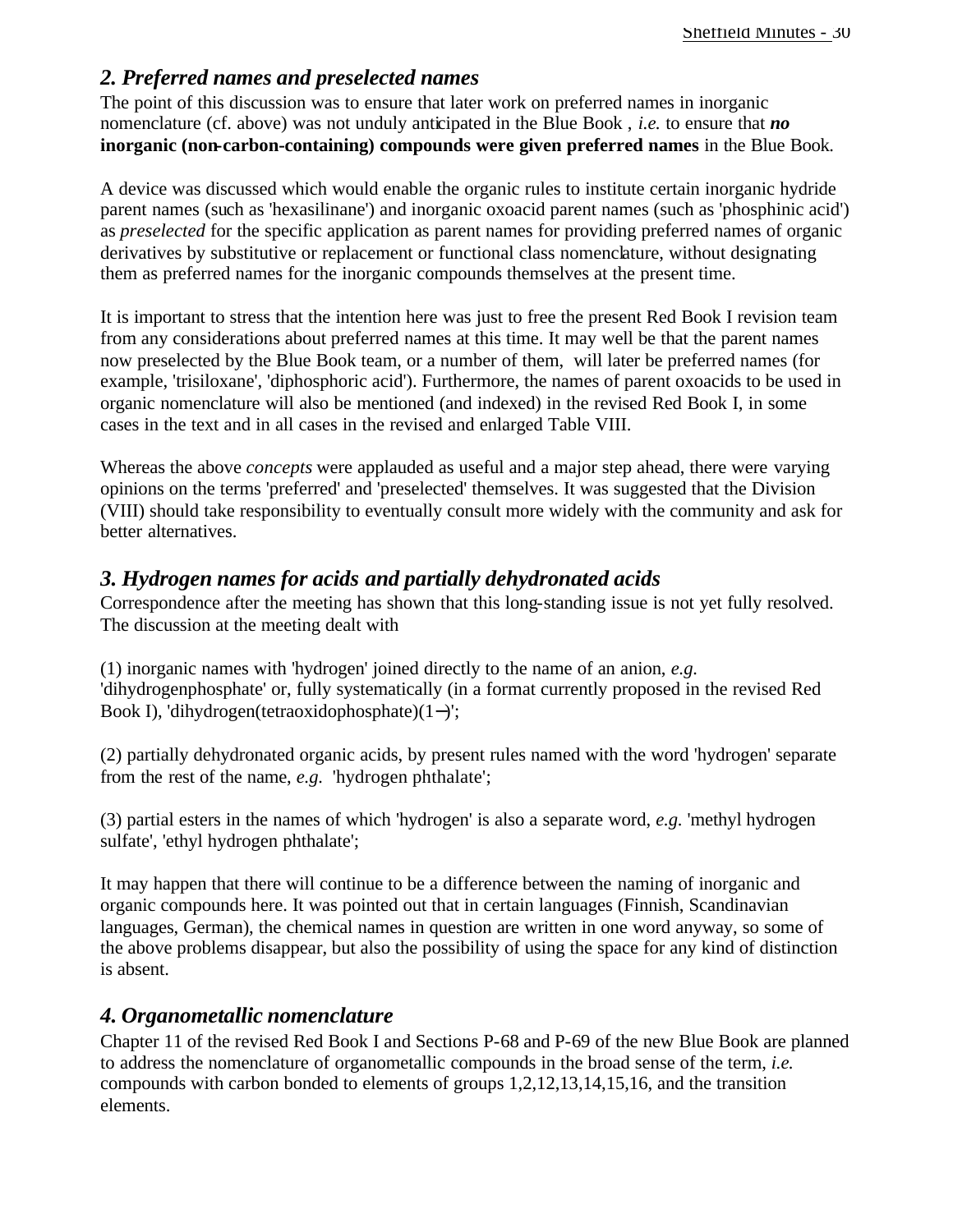A proposal drafted by WHP in November 2001 will provide the basis for selecting preferred names for organometallic comounds. Following the meeting, a revised version of this proposal has been posted on the notice board of the Division VIII advisory subcommittee for everybody to consider.

A special subject is *metallacycles*, *i.e.* carbocyclic compounds in which one or more carbon atoms have been replaced by transition metal atoms. A subgroup of the former CNIC had been assigned the task of working out the rules for metallacycle nomenclature (that is, names based on using 'a' replacement terms for the elements substituting carbon), and they had encountered certain problems that would probably only be resolved later when the a project group on organometallic nomenclature started working. That is, the revised Red Book would not give a full treatment of this subject at this time.

#### *5. Red Book chapter on substitutive nomenclature*

This chapter, in a draft form, was reviewed on January 28. Numerous specific rules and names were inspected and hopefully brought into correspondence with what will be prescribed in the revised Blue Book. WHP provided a number of references regarding boron nomenclature, including the treatment in Chapter 11 of **P. Block, W.H. Powell, W. C. Fernelius:** *Inorganic Chemical Nomenclature - Principles and Practice* [ACS, Washington, 1990]. If not for the brief treatment foreseen in the revised Red Book I, this input will be of use in the later project of providing a fuller update on advanced nomenclature of boron hydrides and their derivatives.

#### *6. Red Book table of ligand abbreviations and ligand names*

This table was likewise examined in the January 28 session and a number of queries dealt with.

**TureDamhus**

**2002-06-30**

#### **Report on HTMC-XI, Tokyo, 19th – 23rd May 2003 (Yamawaki)**

#### SUMMARY OF THE STATUS OF PREPARATION FOR HTMC-XI

 The date and place of HTMC-XI have been decided as 19-23 May 2003 and Sanjo Kaikan Hall of the University of Tokyo, Tokyo, Japan. The First Announcement has been printed and distributed, and also put up on the Internet: http://www.q.t.u-tokyo.ac.jp/public/HTMC\_XI

\_\_\_\_\_\_\_\_\_\_\_\_\_\_\_\_\_\_\_\_\_\_\_\_\_\_\_\_\_\_\_\_\_\_\_

 Twelve sessions have been hosted to cover the topics of HTMC-XI. About 10 plenary lecturers have been nominated, while 2 or so keynote speakers will be decided for each session in the near future. The closing date for the submission of abstracts of paper will be  $13<sup>th</sup>$  September 2002. I hope as many would-be attendees as possible to be informed of HTMC-XI and be suggested to submit abstract of paper by this date.

Michio Yamawaki Chair, Organizing Committee of HTMC-XI

----------------------------------------------------- Michio Yamawaki (Prof.) Department of Quantum Engineering and Systems Science,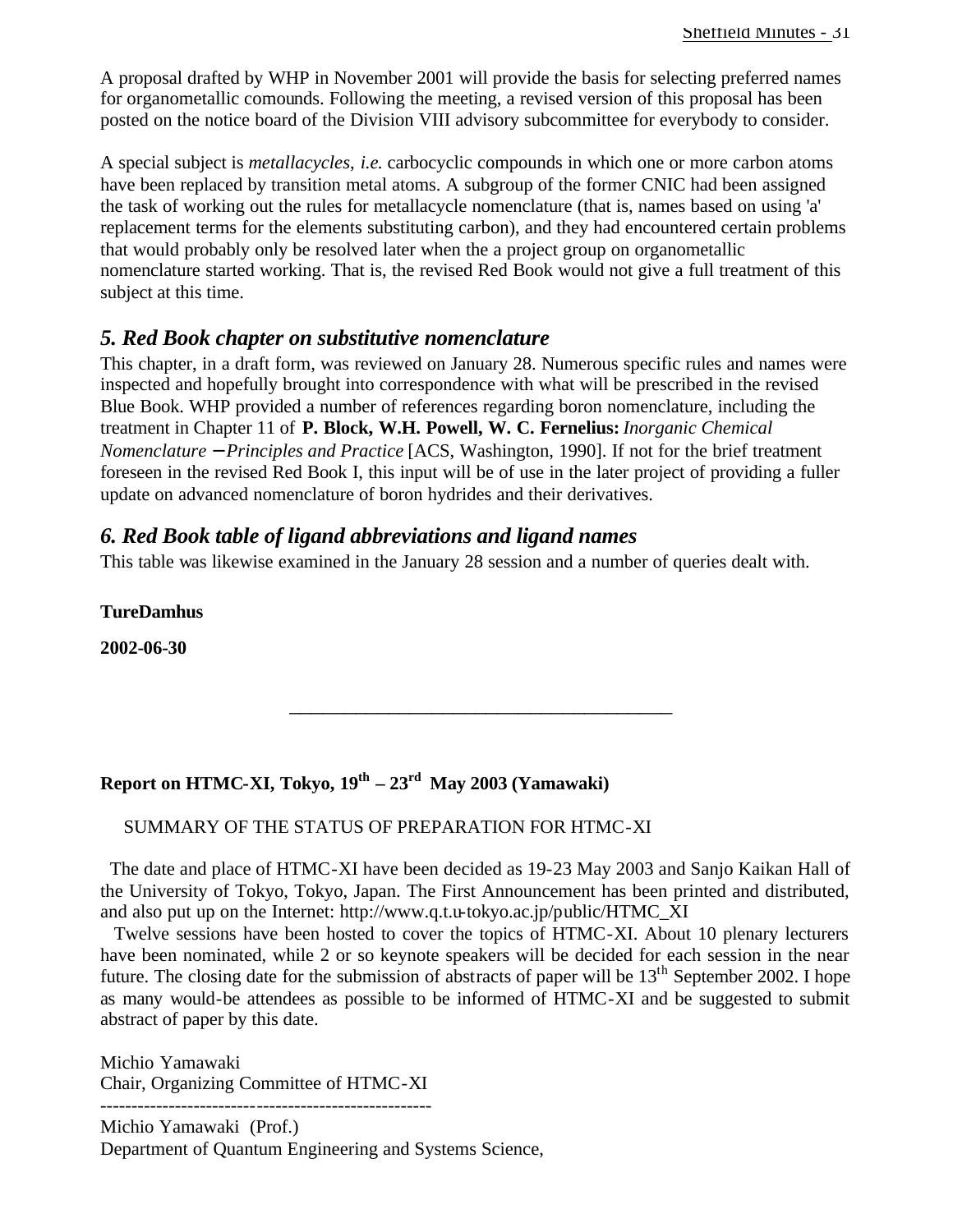Graduate School of Engineering, University of Tokyo 7-3-1 Hongo, Bunkyo-ku, Tokyo 113-8656 Japan TEL: +81-3-5841-7422 (dial-in) FAX: +81-3-5841-8633 E-Mail: yamawaki@q.t.u-tokyo.ac.jp

#### **Reports on HTMC-XII in 2006**

#### **IUPAC Inorganic Chemistry Division Committee Meeting** Sheffield, U.K., September 4-5, 2002.

\_\_\_\_\_\_\_\_\_\_\_\_\_\_\_\_\_\_\_\_\_\_\_\_\_\_\_\_\_\_\_\_\_\_\_

#### Report on **IUPAC-sponsored High Temperature Materials Chemistry Conference, HTMC-XII, 2006**

Submitted by: Karl Spear, Chair of Committee for Choosing Host/Site for HTMC-XII

This report is from the committee charged with selecting the host/site for the IUPACsponsored High Temperature Materials Chemistry Conference, HTMC-XII, to be held during the year 2006. Members of the IUPAC HTMC-XII Host/Site Selection Committee are listed below:

Gianni Balducci, Dept. Chim - Univ. Roma, Italy Klaus Hilpert, Research Centre Juelich (KFA), Germany Rudolf Metselaar, Techn. Univ. Eindhoven, The Netherlands Gerd Rosenblatt, Lawrence Berkeley Nat. Lab., CA, USA Karl E. Spear (Chair), Penn State University, PA, USA

High Temperature Materials Chemistry Conferences have been regularly held since 1977 under IUPAC sponsorship, with guidance from IUPAC's Inorganic Chemistry Division, its subcommittee on Materials Chemistry, and its former commission on High Temperature Materials and Solid State Chemistry.

The next High Temperature Materials Chemistry Conference, HTMC-XI, will be held in Tokyo, Japan on 19 – 25 May 2003. It will be chaired by Michio Yamawaki, and follows a very successful HTMC-X in Juelich during April 2000, hosted by Klaus Hilpert. Meetings already held in this series are as follows:

| - 2000, Juelich, Germany                | (Hilpert, Froben & Singheiser) |
|-----------------------------------------|--------------------------------|
| - 1997, University Park, PA USA (Spear) |                                |
| - 1994, Vienna, Austria                 | (Komarek, Mikula & Ipser)      |
| - 1991, Orleans, France                 | (Coutures)                     |
| - 1989, Gaithersburg, MD USA            | (Hastie & Bonnell)             |
| - 1987, Rome, Italy                     | (DeMaria & Balducci)           |
| - 1984, Santa Fe, NM, USA               | (Rosenblatt & Skaggs)          |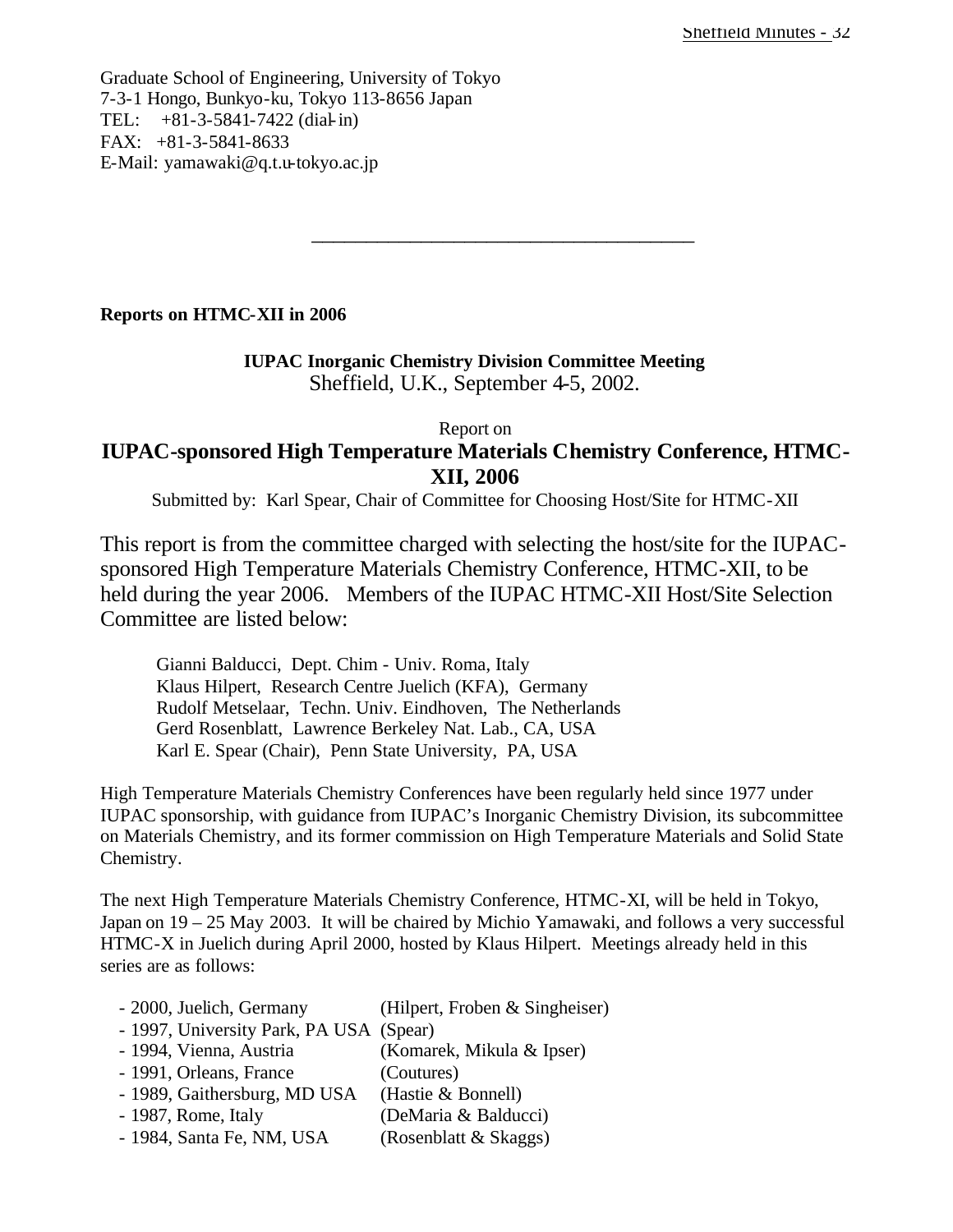- 1981, Harwell, United Kingdom (Potter & Rand)

- 1979, Toronto, Canada (Alcock & Skaggs)
- 1977, Odeillo, France (Coutures)

Twenty-four letters of invitation to submit proposals to host HTMC-XII in 2006 were sent in April 2002. An example copy of this letter is attached, and illustrates the guidance for writing a proposal that was given to potential hosts. Letters were not sent to potential hosts in the Far East since the 2003 conference will be held in Tokyo. In general, consecutive conferences are not held on the same continent.

By the middle of July, we had received five positive responses to our invitation to submit a proposal for hosting HTMC-XII, 2006. These proposals were submitted by:

J. Gole, Georgia Tech, Atlanta,GA USA V. Stolyarova. St. Petersburg, Russia G. Papatheodorou, Rio, Greece (proposed possible joint HTMC/Molten Salts conference) A. Mikula, Vienna, Austria M.-L. Saboungi, Orleans, France

Discussions and information gathering on these proposals occurred among committee members during the first half of August 2002. We concluded that we have several excellent possibilities from which to choose the host/site for HTMC-XII. The committee also agreed that we did not want to combine HTMC-XII with the Molten Salts conference in 2006. This was communicated to G. Papatheodorou, and he has been given the opportunity to submit another proposal by mid-September for hosting HTMC-XII.

Our committee discussions will continue the later in September. A host/site for HTMC-XII will definitely be chosen before the HTMC-XI conference is held in Tokyo, May 2003.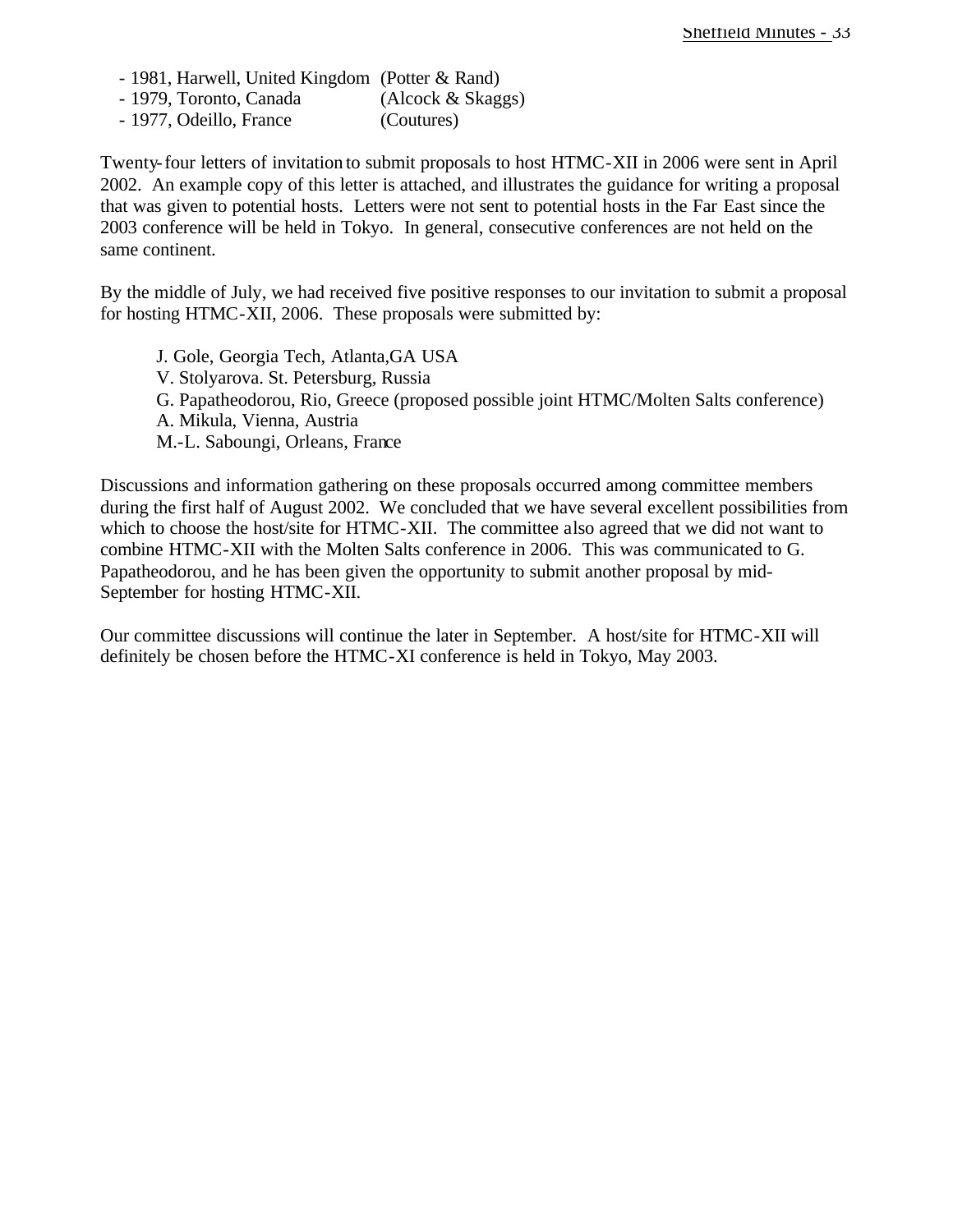

**Karl E. Spear Karl E. Spear** Professor of Materials Science and Professor of Materials Science and Engineering Engineering

 $\frac{1}{2}$  Fax: (814) 865-2917 (دید اللہ ور عالم) kes@psu.edu kes@psu.edu ربابا بابان ال<br>ماہ جات

The Pennsylvania State University The Pennsylvania State University 102 Steidle Bldg. 102 Steidle Bldg. University Park, PA 16802-5005 University Park, PA 16802-5005

April 19, 2002

(Example letter sent to potential hosts for HTMC-XII (2006); IUPAC Inorganic Chem. Div. Rpt submitted September, 2002) Dr. Christian Chatillon Domaine Universitaire, B.P. 75 LTPCM-ENSEEG, 1130, Rue Piscine 38402 St. Martin d'Heres CEDEX France

Re: Invitation for a proposal to host the IUPAC-sponsored High Temperature Materials Chemistry Conference, HTMC-XII, in the Year 2006.

Dear Christian,

This letter is an invitation and request for you to consider hosting the IUPAC-sponsored High Temperature Materials Chemistry Conference, HTMC-XII, in the Year 2006, perhaps in collaboration with some colleagues. This invitation is being sent to about a dozen or so selected colleagues.

As you no doubt know, we will have a High Temperature Materials Chemistry Conference, HTMC-XI, in Tokyo, Japan on 19 – 25 May 2003. It will be chaired by Michio Yamawaki. This follows a very successful HTMC-X in Juelich on April 2000, hosted by Klaus Hilpert.

The previous meetings in this series are as follows:

| - 2000, Juelich, Germany                        | (Hilpert, Froben & Singheiser) |
|-------------------------------------------------|--------------------------------|
| - 1997, University Park, PA USA (Spear)         |                                |
| - 1994, Vienna, Austria                         | (Komarek, Mikula & Ipser)      |
| - 1991, Orleans, France                         | (Coutures)                     |
| - 1989, Gaithersburg, MD USA                    | (Hastie & Bonnell)             |
| - 1987, Rome, Italy                             | (DeMaria & Balducci)           |
| - 1984, Santa Fe, NM, USA                       | (Rosenblatt & Skaggs)          |
| - 1981, Harwell, United Kingdom (Potter & Rand) |                                |
| - 1979, Toronto, Canada                         | (Alcock & Skaggs)              |
| - 1977, Odeillo, France                         | (Coutures)                     |
|                                                 |                                |

Although all of the work and funding of these conferences has fallen upon the local organize rs, their success and international stature has been aided by formal sponsorship by the International Union of Pure and Applied chemistry (IUPAC). In addition, traditionally each conferences international advisory committee has had participation from members of IUPAC's Inorganic Chemistry Division, its subcommittee on Materials Chemistry, and its former commission on High Temperature Materials and Solid State Chemistry. This has provided a mechanism by which IUPAC members can give help and advice to meeting organizers. Also, to assist with the continued success of these meetings, IUPAC established a committee to help identify future conference organizers and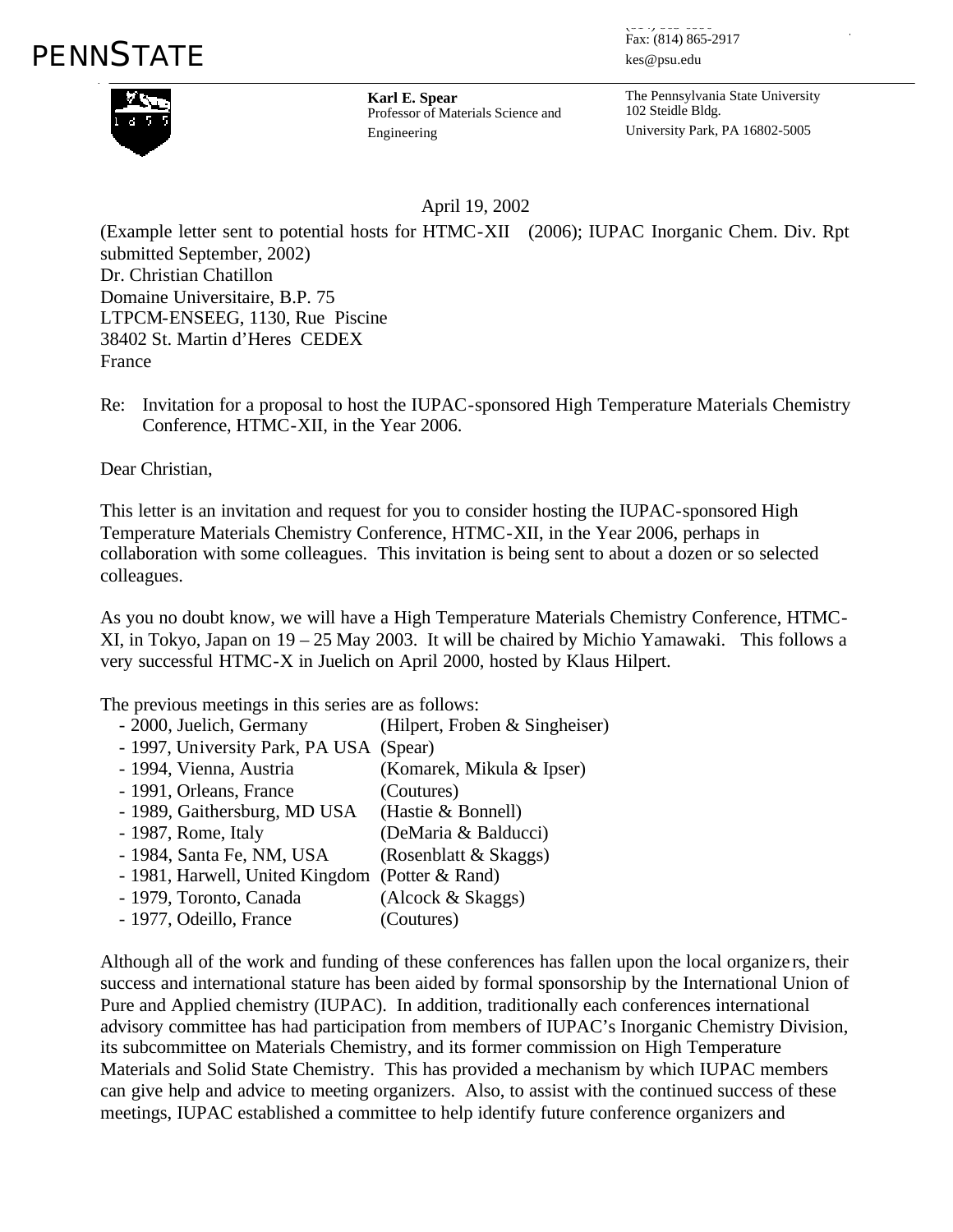locations, and to facilitate communication between the conference organizer and IUPAC. I am writing to you in my capacity as chairman of that committee.

Most of the meetings in this distinguished series have been highly successful. In looking back over the most successful conferences, some key factors are apparent: (i) early and clear communication with IUPAC members and the IUPAC Secretariat, (ii) an early start on physical arrangements and conference publicity, (iii) adequate local funding, (iv) tight local organization (often it has been helpful to have conference co-chairs), (v) early announcement of the meeting dates, (vi) reasonably early announcement of plenary lectures, (vii) broad publicity.

Your name has been suggested as a potential organizer of HTMC XII (2006), perhaps in collaboration with some colleagues. If you are interested in organizing this meeting, and we hope you are, we request that you send me a short one-paragraph to one-page letter or email expressing your willingness, and giving a broad outline of plans for the meeting. It would be helpful if the letter described such things as the (a) location, (b) time of year, (c) anticipated meeting and housing facilities, (d) anticipated cost to participants (low, medium, or high) relative to previous meetings in this series and to similar international conferences, (e) sources of funding and/or the natures of the institutional and organizational support that would be provided, (f) relevant experience in hosting this type of meeting, (g) description of transportation to/from the meeting and to/from the airport.

After receiving responses to this letter, the IUPAC committee (Balducci, Hilpert, Metselaar, Rosenblatt, and myself) will discuss the responses. I will present a report to the president of the Inorganic Chemistry Division of IUPAC, and to the chairman of its subcommittee on Materials Chemistry. Notification of the site selected for HTMC-XII (2006) is anticipated to be no later than the summer of 2003.

We hope, and past experience indicates, that this is an effective and fair process. I look forward to hearing from you by June 30, 2002. If you have any questions or comments please contact me by email, mail, fax or phone, whatever is most convenient to you. The heading of this letter provides all of the pertinent communication information.

\_\_\_\_\_\_\_\_\_\_\_\_\_\_\_\_\_\_\_\_\_\_\_\_\_\_\_\_\_\_\_\_\_\_\_

Sincerely,

Karl Spear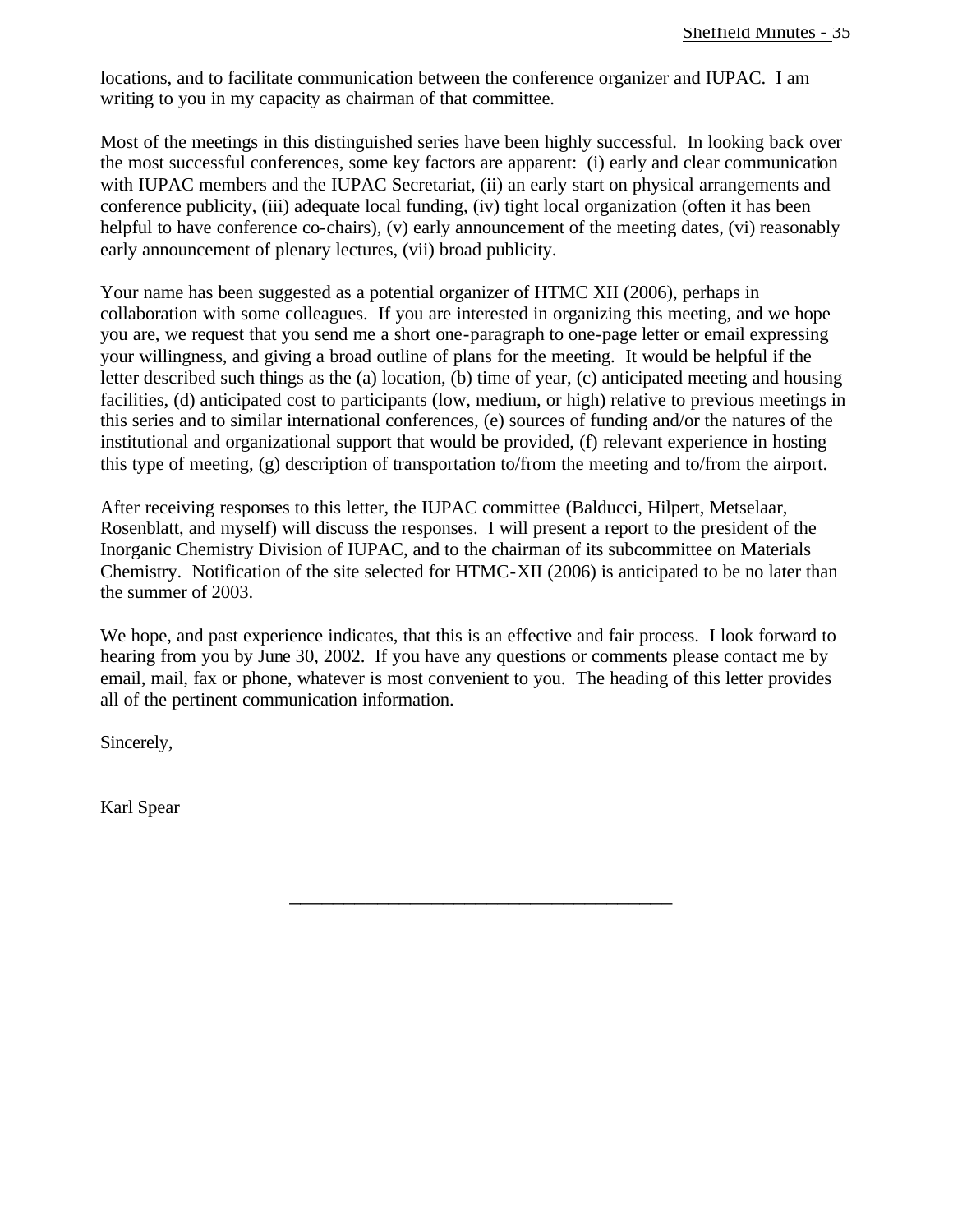## **Appendix IV**

### **Publications of The Inorganic Chemistry Division**

#### **Publications since July 1999.**

Names for muonium atoms and ions (II.2) *Pure Appl. Chem*., 73(2), pp. 377-380, 2001

Chemical research needed to improve high-temperature processing of advanced ceramic materials (II.3) *Pure Appl. Chem*., 72(8), pp. 1425-1448, 2000

Establishment of SI-traceable reference ranges for the content of various elements in the IMEP-9 water sample (II.4) *Accred Qual Assur* 5 (2000) 8, 331-338

Contribution to the certification of B, Cd, Mg, Pb, Rb, Sr, and U in a natural water sample for the International Measurement Evaluation Programme Round 9 (IMEP-9) using ID-ICP-MS (II.4) *Accred Qual Assur* 5 (2000) 7, 272-279

Thermodynamic characterization of high-temperature superconductors in the yttrium-bariumcopper-oxygen system. The Y123 solid solution.(II.3) *Pure Appl. Chem*., 72(3), pp. 463-477, 2000

Names for inorganic radicals (II.2) *Pure Appl. Chem*., 72(3), pp. 437-446, 2000

Terminology for compounds in the Si-Al-O-N system (II.3) *Pure Appl. Chem*., 71(9), pp.1765-1769, 1999

Atomic weights of the elements 1997 (II.1) *Pure Appl. Chem*., 71(8), pp.1593-1607, 1999

Nomenclature of organometallic compounds of the transition elements (II.2) *Pure Appl. Chem*., 71(8), pp.1557-1585, 1999

Definitions of terms for diffusion in the solid state (II.3) *Pure Appl. Chem*., 71(7), pp.1307-1325, 1999

Practitioner's report: International Measurement Evaluation Programme IMEP-7: Inorganic components in human serum (II.4) *Accred Qual Assur* 4 (1999) 11, 463-472

On the discovery of elements 110 – 112, P. J. Karol, H. Nakahara, B. W. Petley and E. Vogt, *Pure Appl. Chem*., **73** (2001) 959-967.

Naming of new elements, W. H. Kopponel, *Pure Appl. Chem*., **74** (2002) 787-791.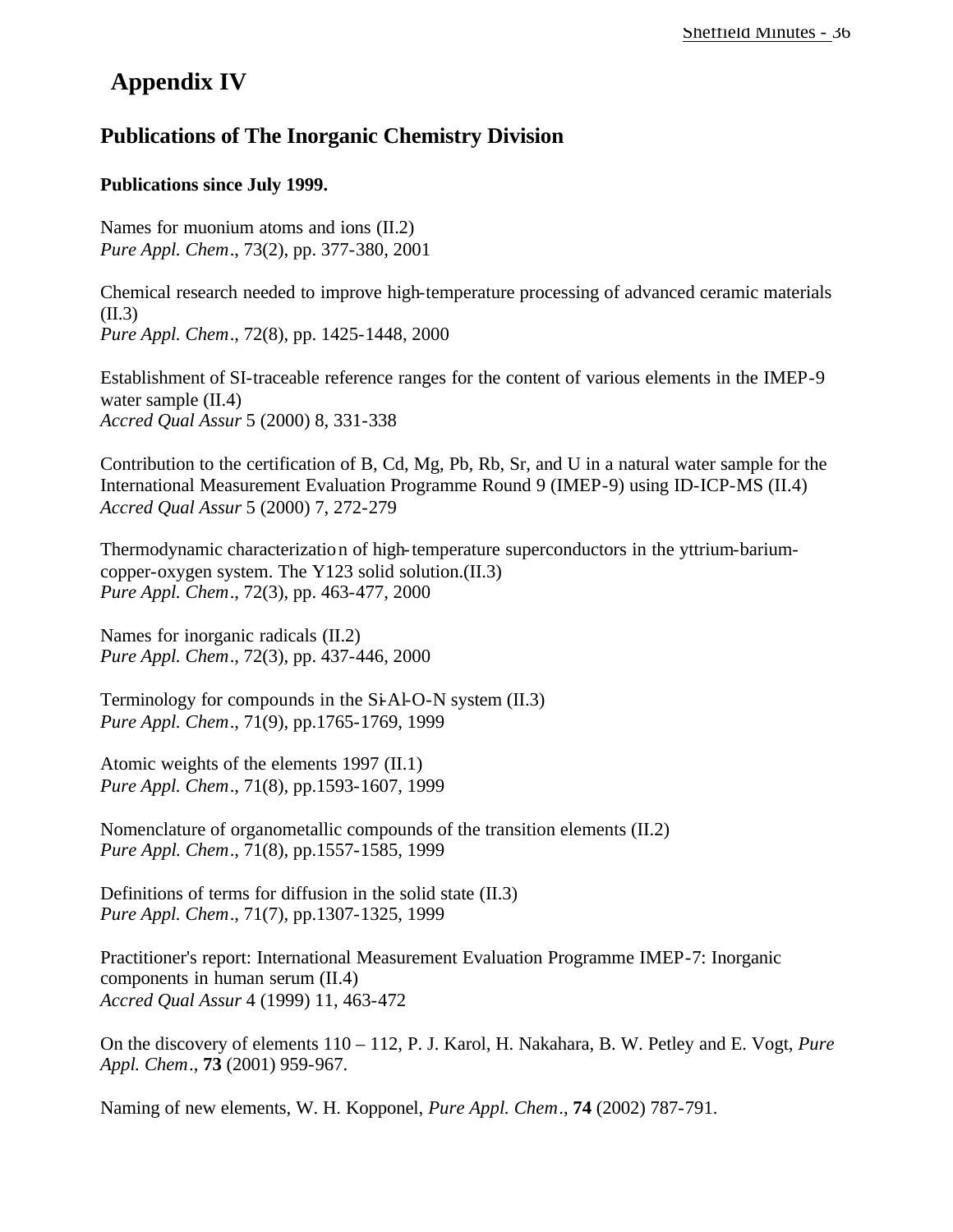#### *In press*

Red Book II, to be published by the Royal Society of Chemistry

Atomic weights of the elements 1999, by T. B. Coplen (*PAC* Apr. 01)

#### *In review*

An overview of the atomic weights during the twentieth century: Part 1. Their ongoing conceptual significance; Part 2. The evolution of their values and uncertainties, by J.R. deLaeter, J.K. Bokle, P. DeBievre, H. Hidaka, H.S. Peiser, K.J.R. Rosman, and P.D.P. Taylor

Element by Element Review of Atomic Weights to the Year 2000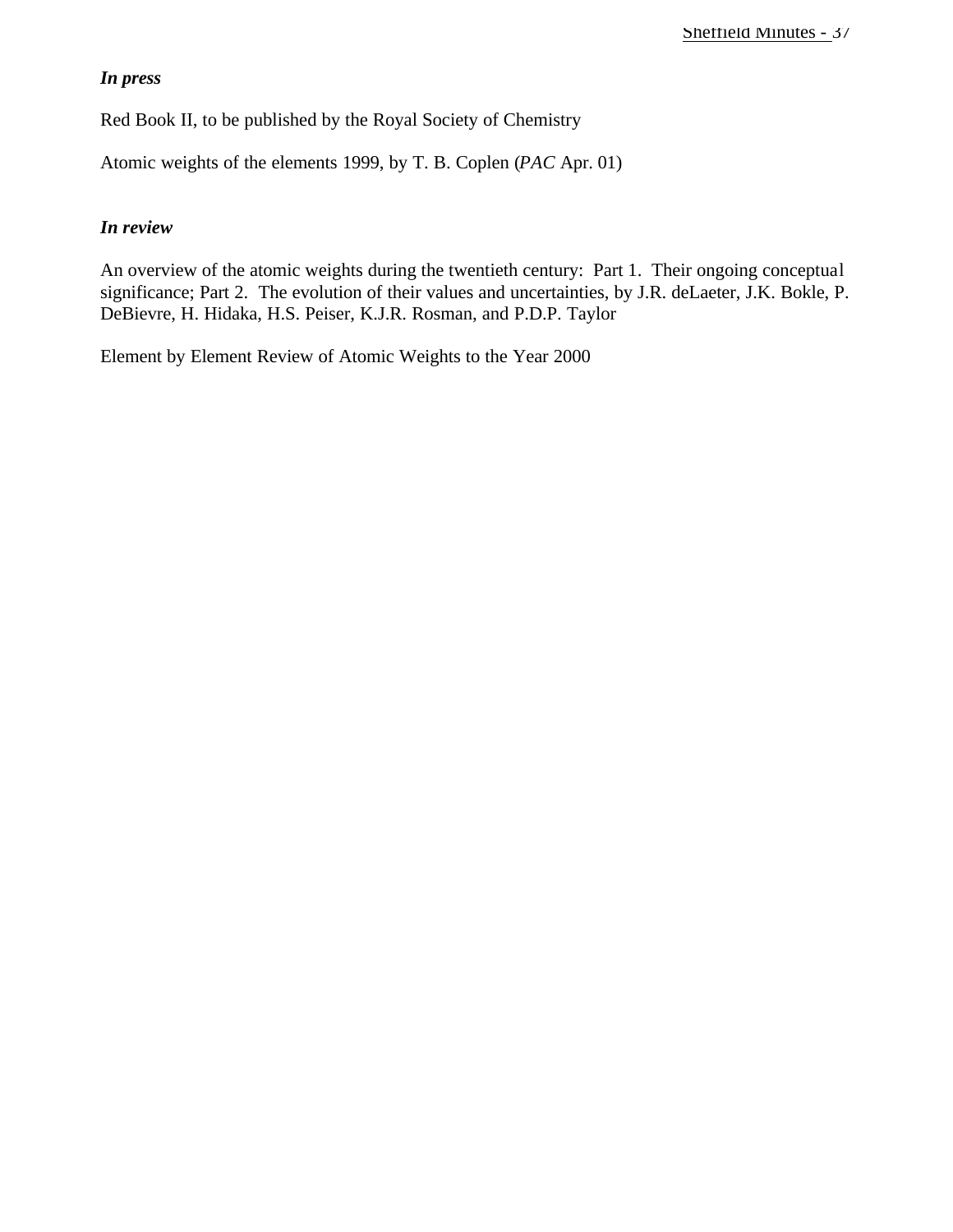## **Appendix V**

## **The Division Report to the Bureau at Paris is in the attachment**

## **Bureau Paris.ppt**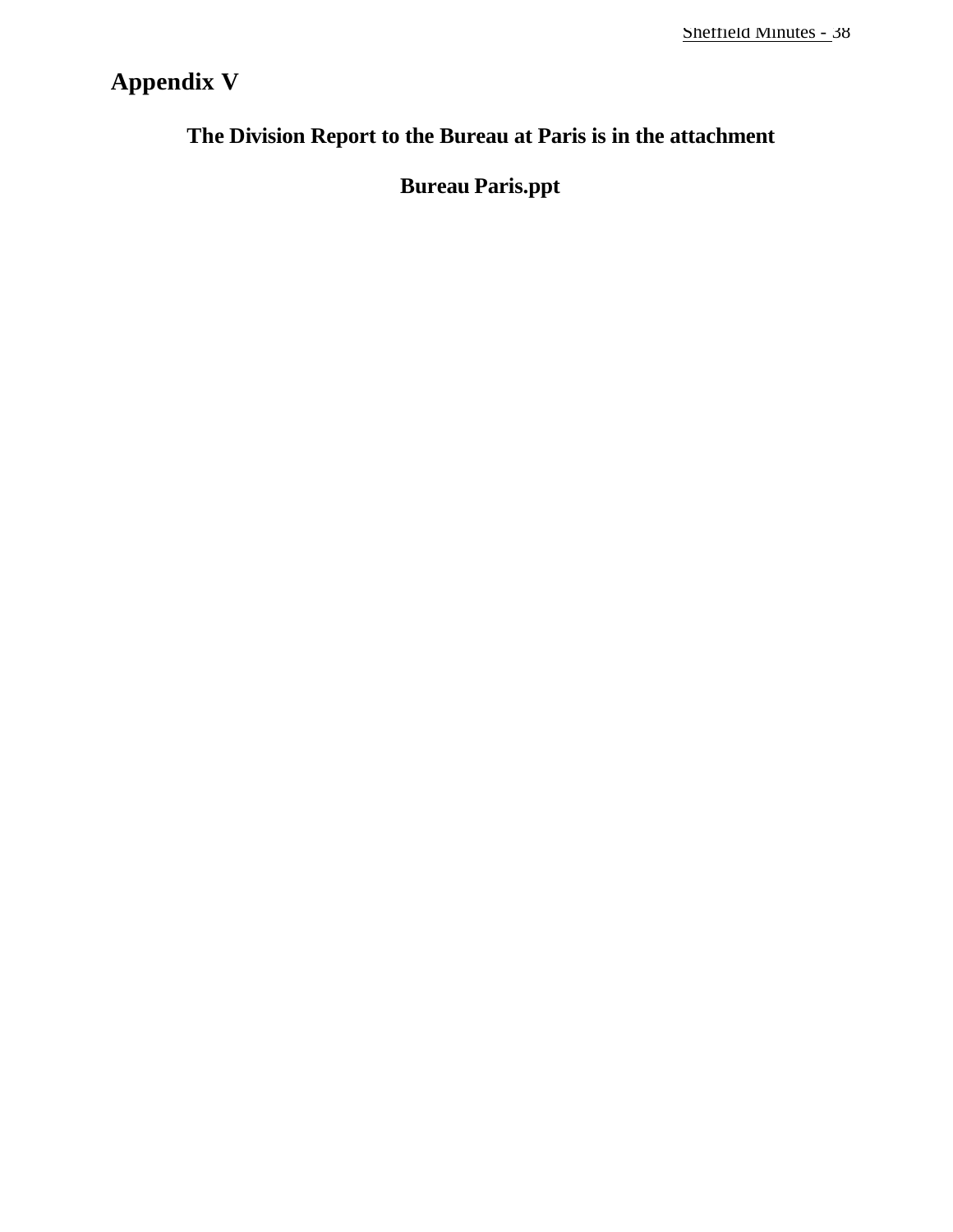# **INORGANIC CHEMISTRY DIVISION**

# REPORT TO IUPAC BUREAU Paris 2002

Gerd M. Rosenblatt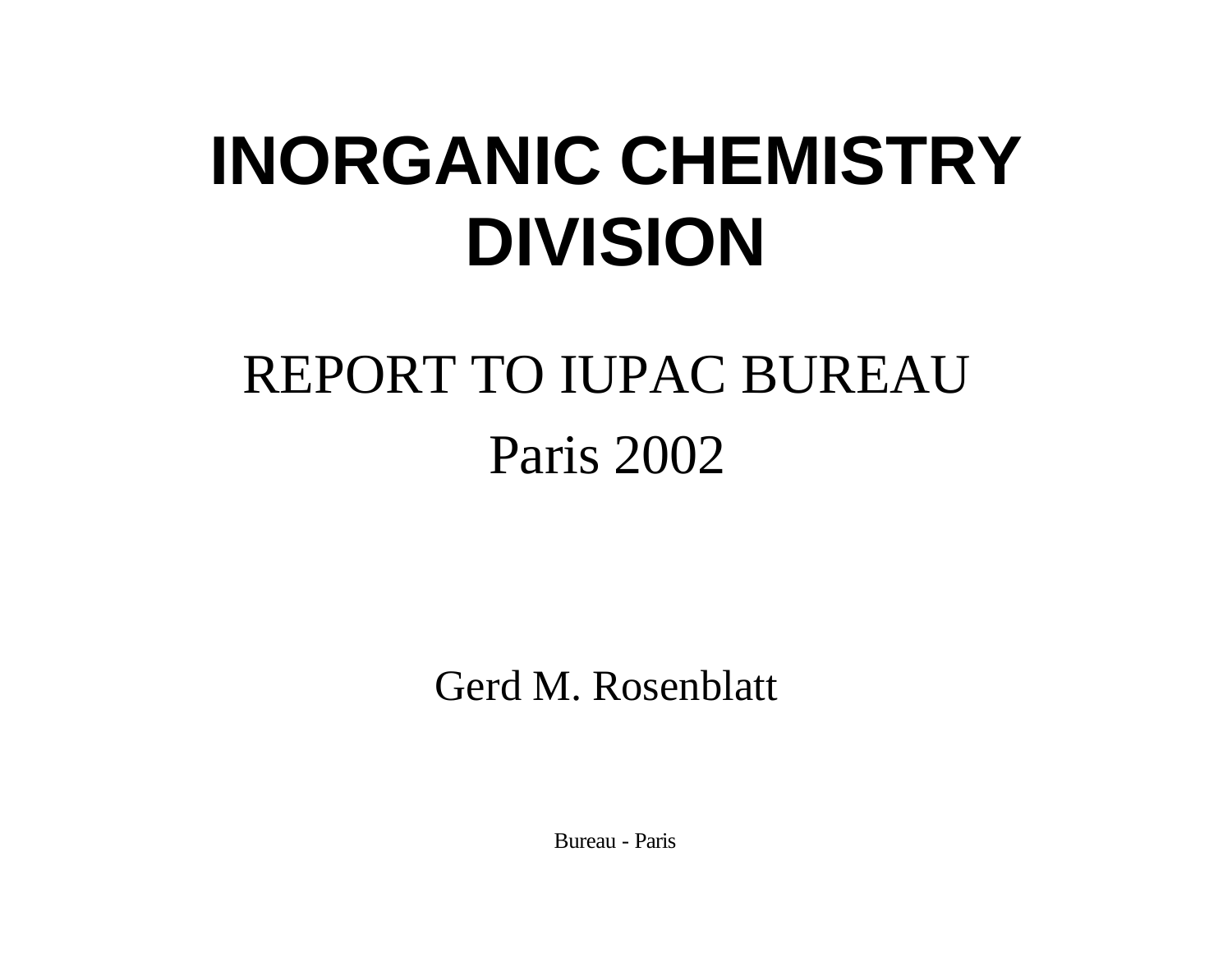# **REPORT TO BUREAU**

• Division summary and status

•Division strategy and plans

 $\blacksquare$  The materials initiative

 $\blacksquare$  Issues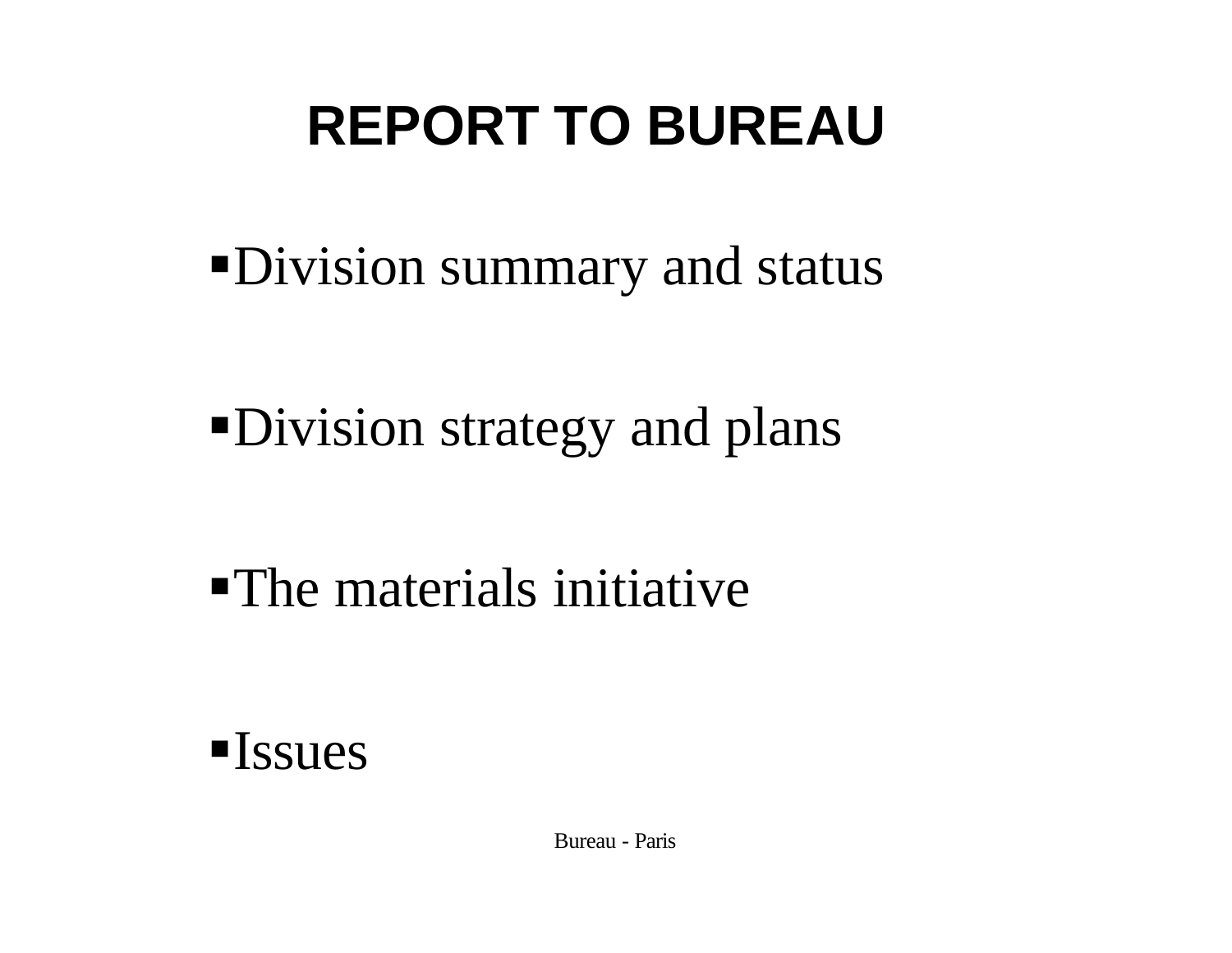# **DIVISION SUMMARY AND STATUS**

- ■See Division input into Strategic Plan
- **Nesh with Division VIII**
- Industry cf. materials initiative
- **Twelve current projects:** 
	- $4 (+1)$  data projects
	- 2 chemical education projects
	- 6 materials projects
	- 2 nomenclature projects
	- 4 projects with other Divisions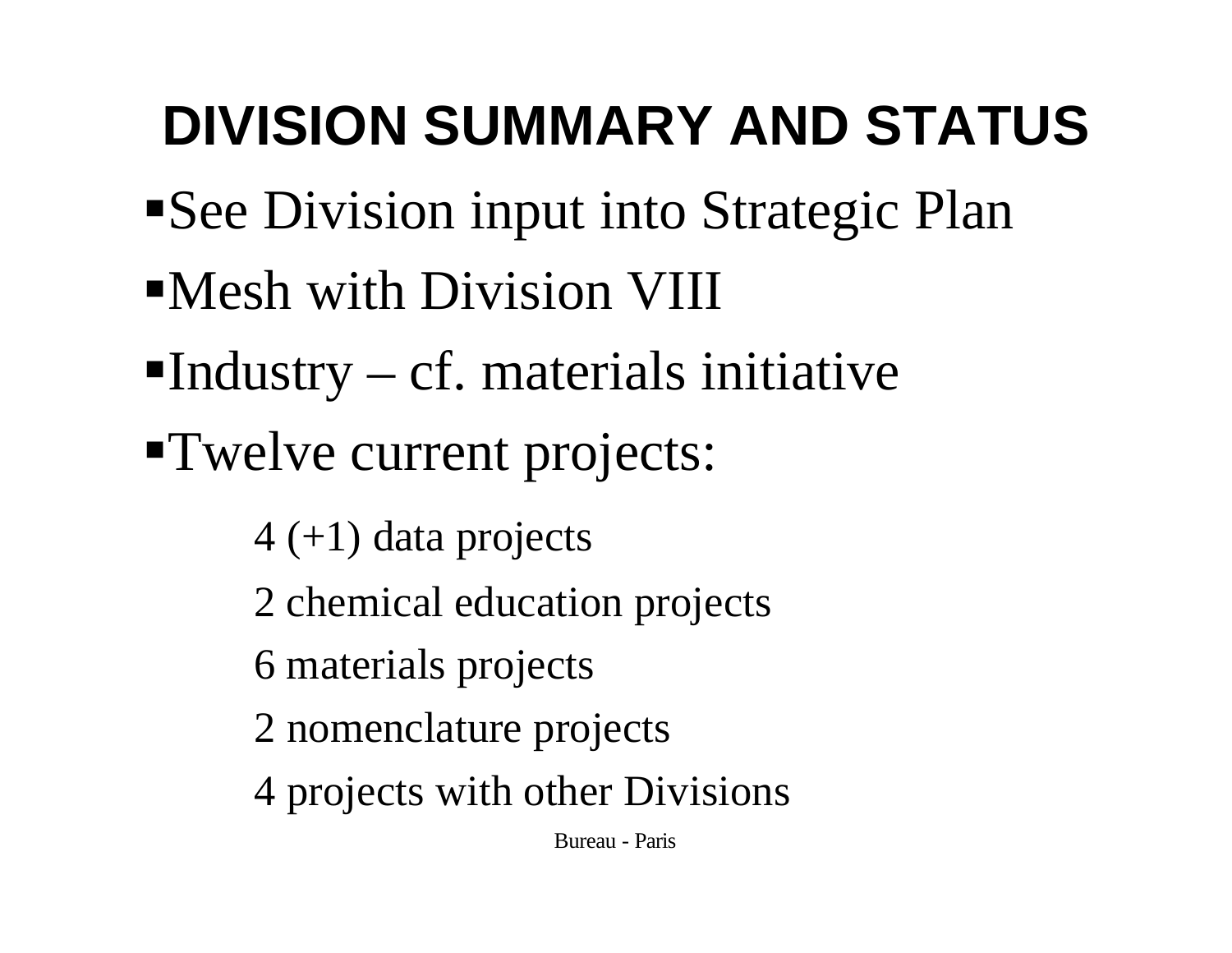## **DIVISION STRATEGY AND PLANS**

## ßAtoms

- Commission II.1
- Naming of new elements
- $\n **Molecules**\n$

## $\n *Materials*\n$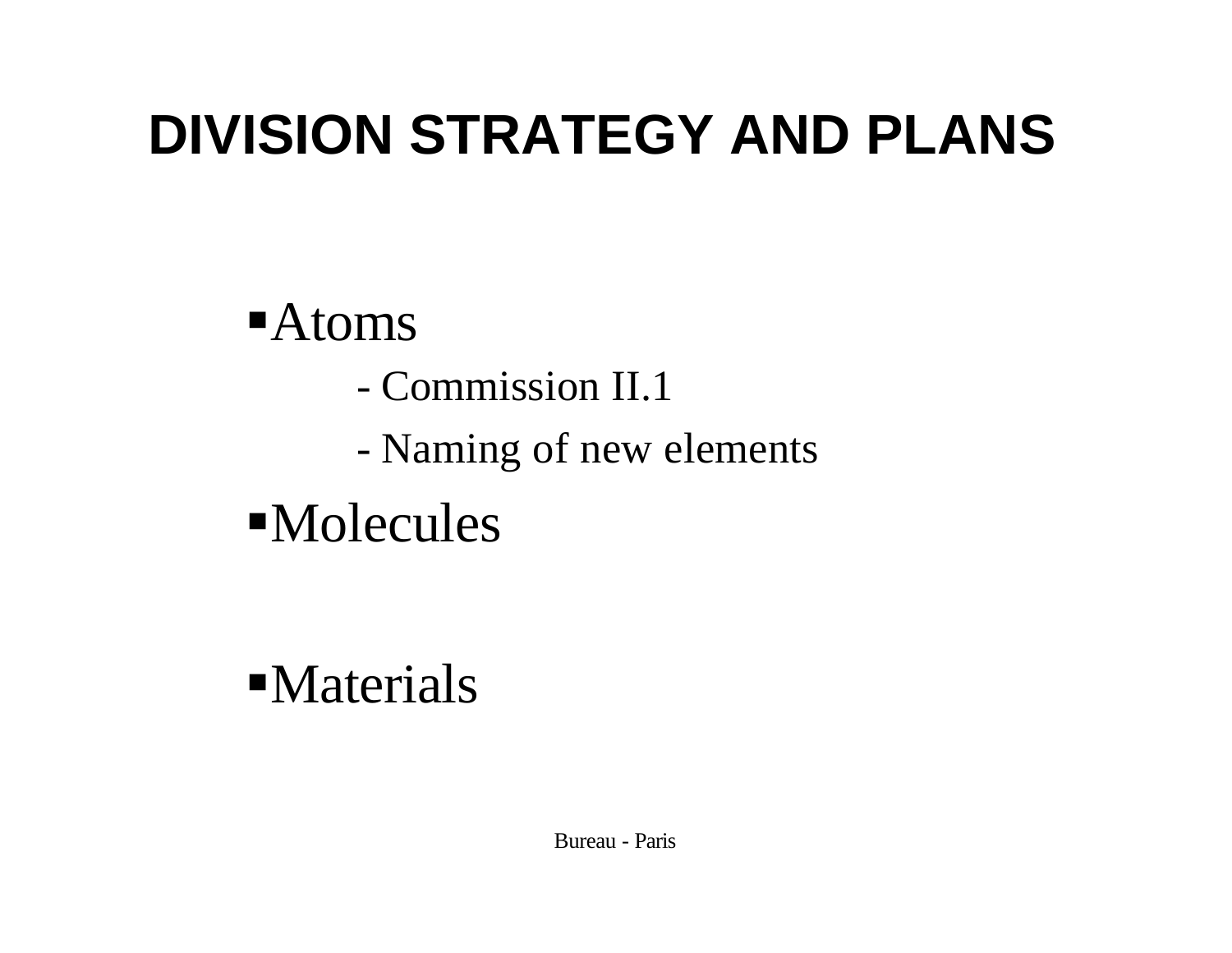# **THE MATERIALS INITIATIVE**

- Materials Chemistry: an important and growing area -involves *all* classical chemical disciplines
- ßFormed Sub-committee for Materials Chemistry -membership from Divisions I, II, IV and V
- Near–term activities
	- -meeting of Sub-committee and others including industry before Ottawa -canvas community to ascertain interest and ideas for the area in IUPAC -develop portfolio of new projects to add to existing projects
- ßOrganize and run HTMC Conferences and WAM
- **Long-term: IUPAC Division of Materials Chemistry**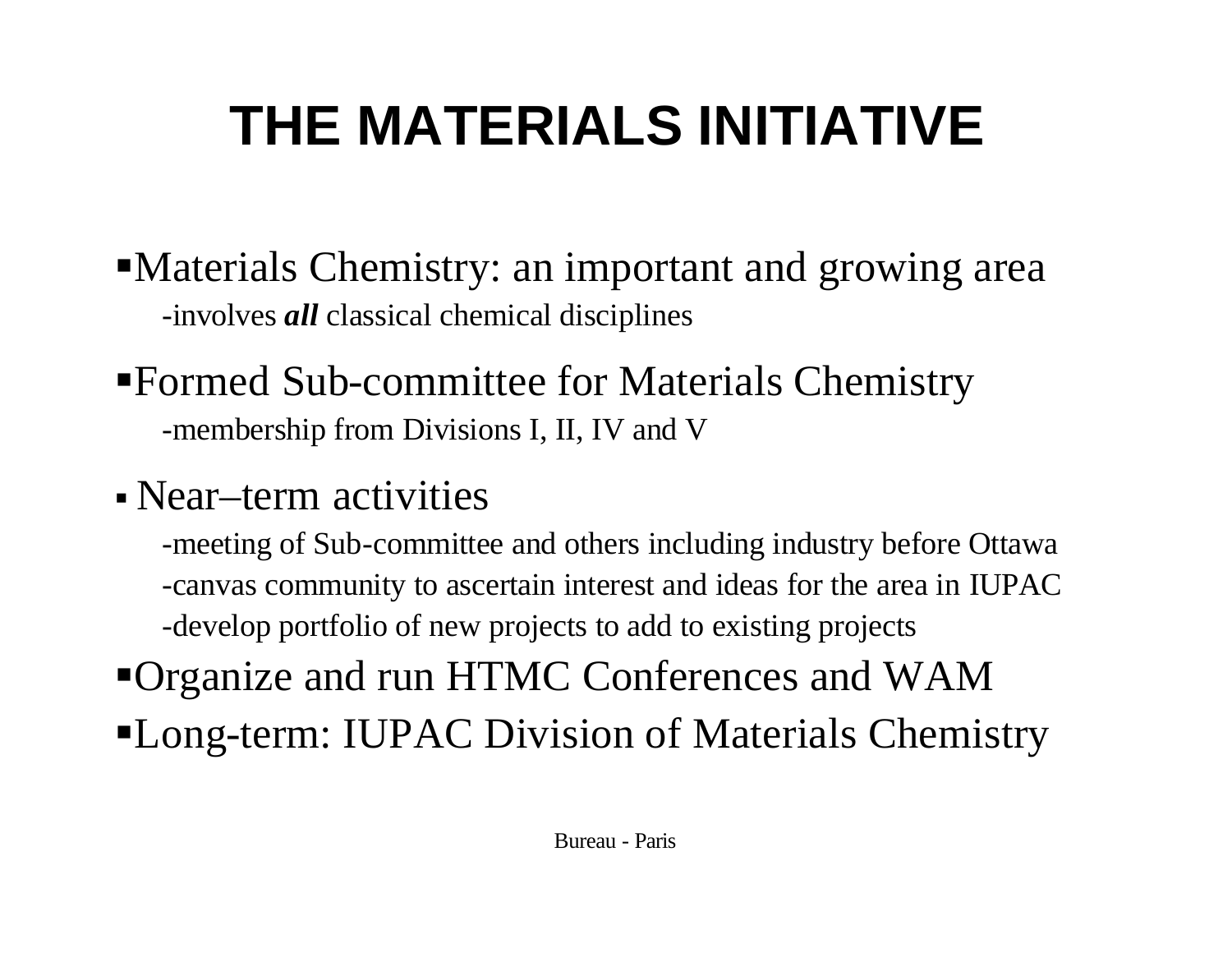# **ISSUES**

- Sources of projects
- ßCommunications with the community
- Division between workers and Bureau
- Diversity of Division Committee
- ßProcedures not as simple as they seem
- ßWorkload needed to run Division
- Project reviews review project not the proposal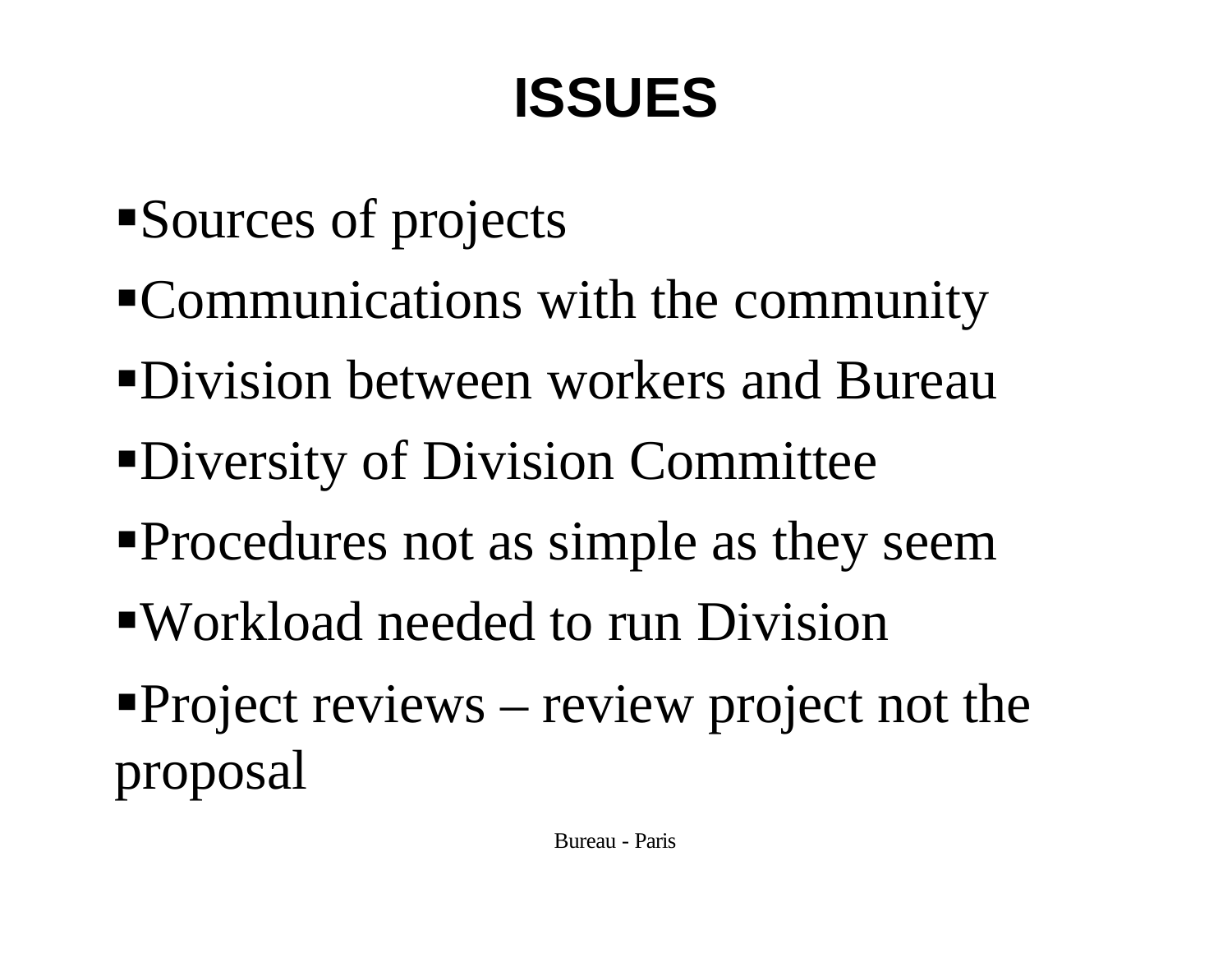## **Appendix VI**

## **A listing of Current Projects is in the attachment**

**Status Div Proj in Jan 2003.xls**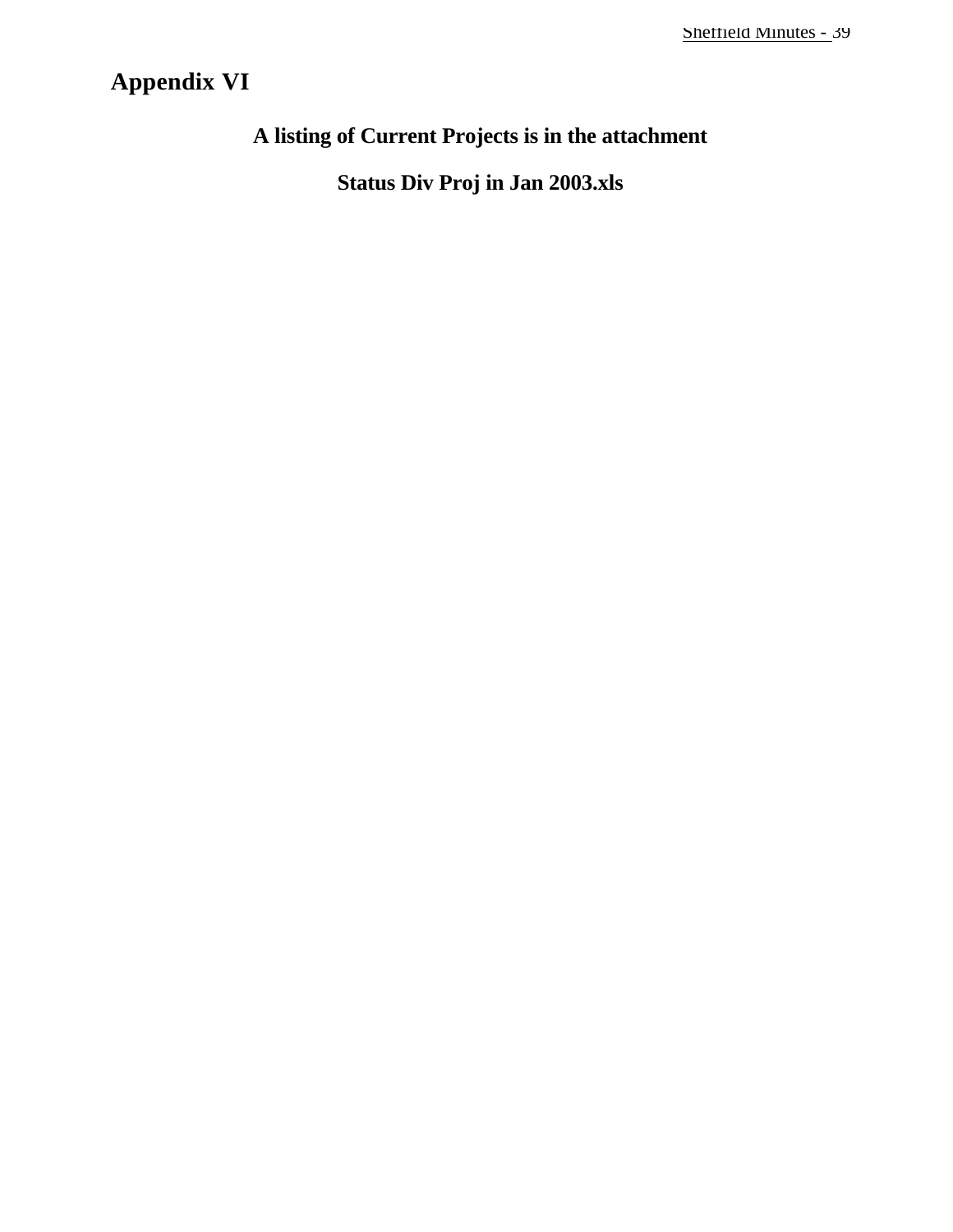| Project#                 | <b>Submitter</b> | <b>Division</b> | Amount           | <b>Committed</b> | <b>Comment</b>    | <b>Title</b>                                                         |
|--------------------------|------------------|-----------------|------------------|------------------|-------------------|----------------------------------------------------------------------|
|                          |                  | Shepherd        | <b>Allocated</b> | As of Aug 2002   |                   |                                                                      |
| 1999-001-1-200           | Connely          | Kaesz           | 9930             | 7820             |                   | Nomenclature of inorganic chemistry - Revise                         |
| 1999-043-1-200 de Laeter |                  | Coplen          | 4000             | 2397             |                   | Element by element review of atomic weights                          |
| 1999-049-1-200           | Voronin          | West            | 5000             |                  |                   | Thermodynamic characterization of high-tem                           |
| 2000-002-2-100 Yi Hua Ma |                  | Chadwick        | 5000 (Div I)     |                  | 0 with Division I | Standardization of methods for the character                         |
| 2000-007-1-400 Jones     |                  | Chadwick        | 9500 (Div IV)    |                  |                   | 9464 With Division IV Glossary of terms relating to polymeric gels a |
| 2000-020-2-200           | Kizilvalli       | Corish          | 8600             | 75               |                   | Collecting, testing and dissemination of experi-                     |
| 2000-022-1-200           | Boehm            | Rosenblatt      | 5500             |                  |                   | Characterization of carbon materials                                 |
| 2000-023-1               | Balducci         | Rosenblatt      |                  |                  |                   | \$5000 requestec Thermochemical and Thermophysical Prop F            |
| 2000-024-1               | <b>Balducci</b>  | Rosenblatt      | 4800             |                  |                   | Teaching High Temp Materials Chem                                    |
| 2001-015-1               | Stanbury         | Rosenblatt      | 15000 (Div I)    |                  | 0 with Division   | Standard potentials of radicals                                      |
| 2001-019-1               | Taylor           | Coplen          | 2000             |                  |                   | Guidelines for mass spec meas                                        |
| 2001-031-1               | Damhus           | Kaesz           | 7520 (Div VIII)  |                  |                   | 12342 With Division VII Alignment of nomenclature in areas of overla |
| 2001-07-03               | Taylor           |                 |                  |                  |                   | Resubmission re Eval meas capa in clinical meas-Human Ser            |
| 2001-07-03               | Taylor           |                 |                  |                  |                   | Resubmission re Eval meas capab in food                              |
| 2001-042-1               | Taylor (Ebihara) | Holden          | 6000             |                  |                   | Rev of Isotopic Abund in XT materials                                |
| 2002-049-1               | Taylor           | Coplen & Holden |                  |                  | In process        | RICE--Making a new comprehensive Report                              |
| None                     |                  | Rosenblatt      |                  |                  |                   | High temperature mass spectrometry: accural                          |